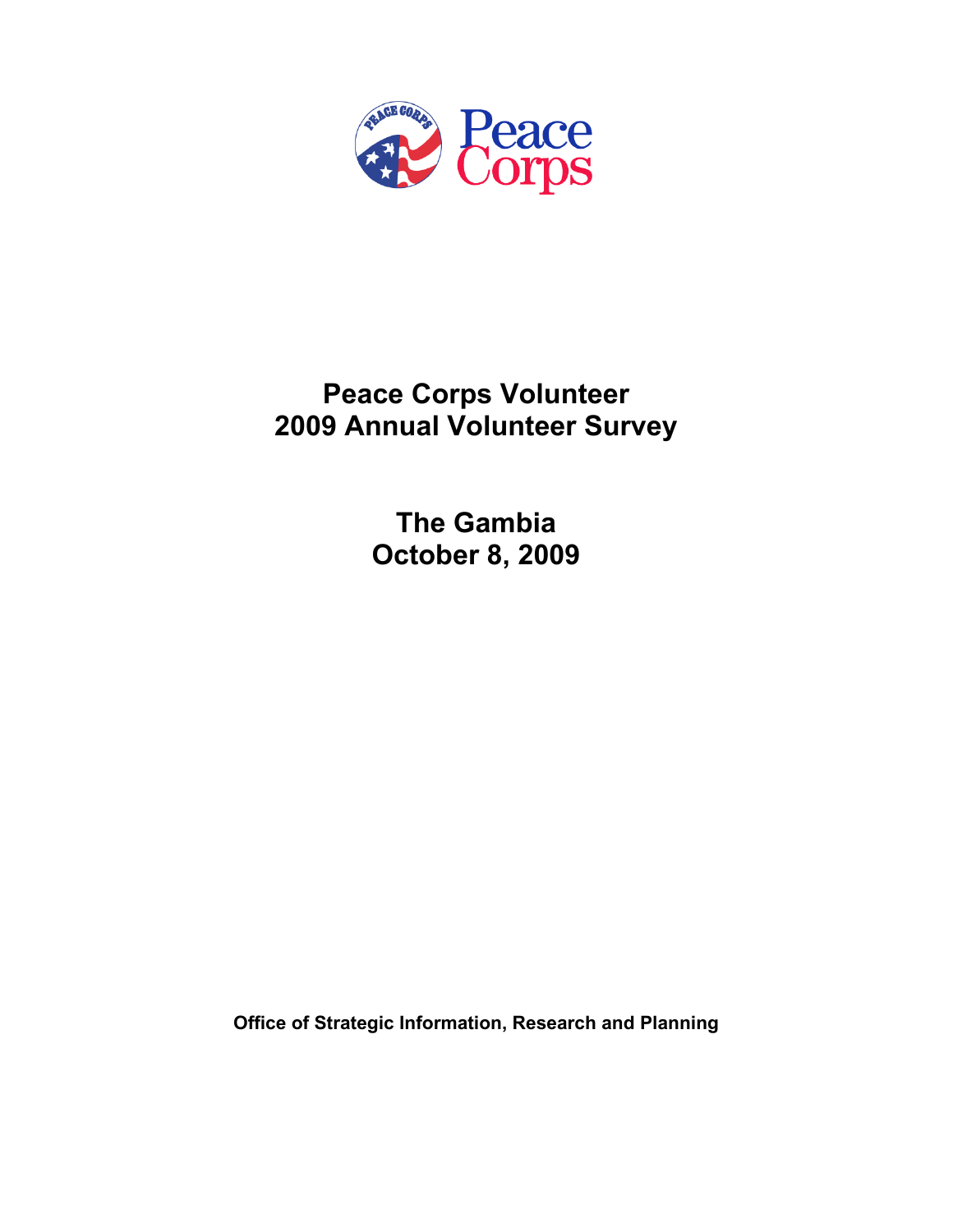# **Table of Contents**

| Introduction to the 2009 Annual Volunteer Survey Report 3 |     |
|-----------------------------------------------------------|-----|
| Overview of the Post's 2009 Volunteer Survey Respondents4 |     |
|                                                           |     |
|                                                           | 10  |
|                                                           |     |
|                                                           |     |
|                                                           |     |
|                                                           | .27 |
|                                                           |     |
|                                                           |     |
|                                                           |     |
| J. Overall Assessment of Peace Corps Service47            |     |
|                                                           |     |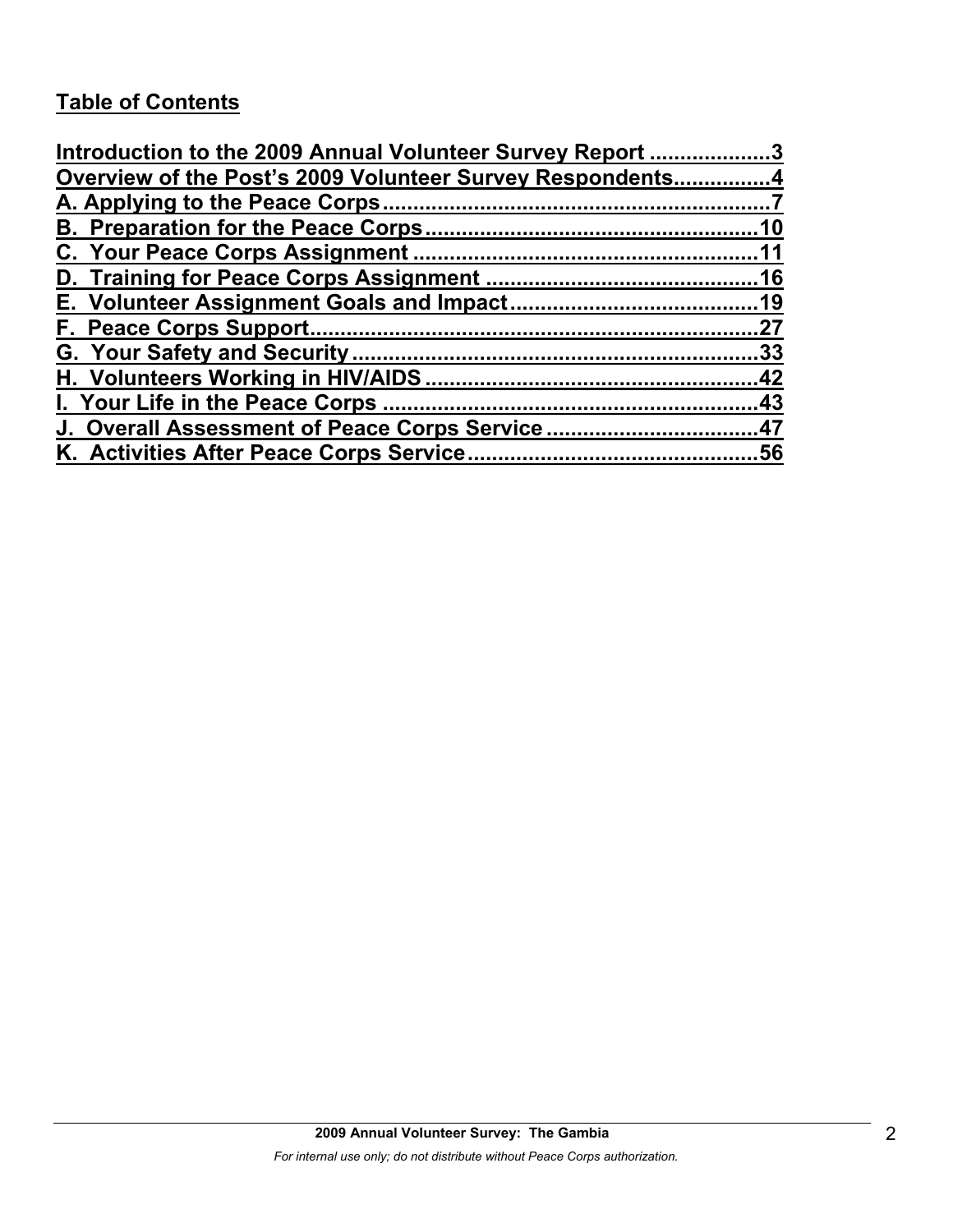# **Introduction to the 2009 Annual Volunteer Survey Report**

This country report contains the tables and charts from the Volunteers in your country who completed the 2009 Annual Volunteer Survey (AVS). The results provide a picture of the activities, experiences and views of Peace Corps Volunteers in 2009. The results show areas where Volunteers' needs are met and identify areas where improvements may be needed. The survey was fielded from May through August 2009.

A core set of questions was asked of all Volunteers. For the first time, Volunteers were also asked a series of questions relevant to their time in country:

- Volunteers in country 8 or less months were asked about applying to and preparing for the Peace Corps.
- Volunteers in country 18 or less months were asked about the effectiveness of their preservice training (PST).
- Volunteers in country 19 or more months were asked about their post-service plans, as well as the Peace Corps' resources for their post-service transition.

Tables and graphs are labeled by survey section and the survey question. The tables show the percent of post respondents that selected each choice and the total number of post respondents that answered the question. The number of responses for each question will vary, depending on:

- whether the question was asked of all Volunteers or only the Volunteers in-country a certain number of months and
- how many of the Volunteers who were "eligible" to answer the question did respond.

Most survey questions asked respondents to select only one from a set of choices. The percentages for the "select one" responses add up to 100 percent. Other questions asked Volunteers to "mark all that apply" in situations, for example, where it is likely that respondents are involved in more than one secondary activity. The percentages of the "mark all that apply" responses will total more than 100 percent; each percentage equals the number of respondents selecting that choice divided by the number of respondents who answered the question.

Posts are encouraged to compare these 2009 results with the 2006 and 2008 survey results to note trends and changes over time. Because questions are revised from one survey to the next, a crosswalk between the 2008 and 2009 questions is posted on the OSIRP intranet page under 2009 AVS Reports "Reference Documents." The earlier 2008 survey global, regional and post reports are also posted on the OSIRP Intranet page.

Volunteers' extensive narrative responses to the 29 open-ended questions on the survey are in the post's 2009 Annual Volunteer Survey Open Ended Reponses report. All Volunteers' narrative responses to key questions will be analyzed for global themes and presented in a later report.

The number of surveys for each post includes surveys submitted online by Volunteers and completed paper surveys sent to the Peace Corps headquarters for hand-entry into the online survey system. The final count may include mostly completed partial surveys added to the final dataset after the survey closed.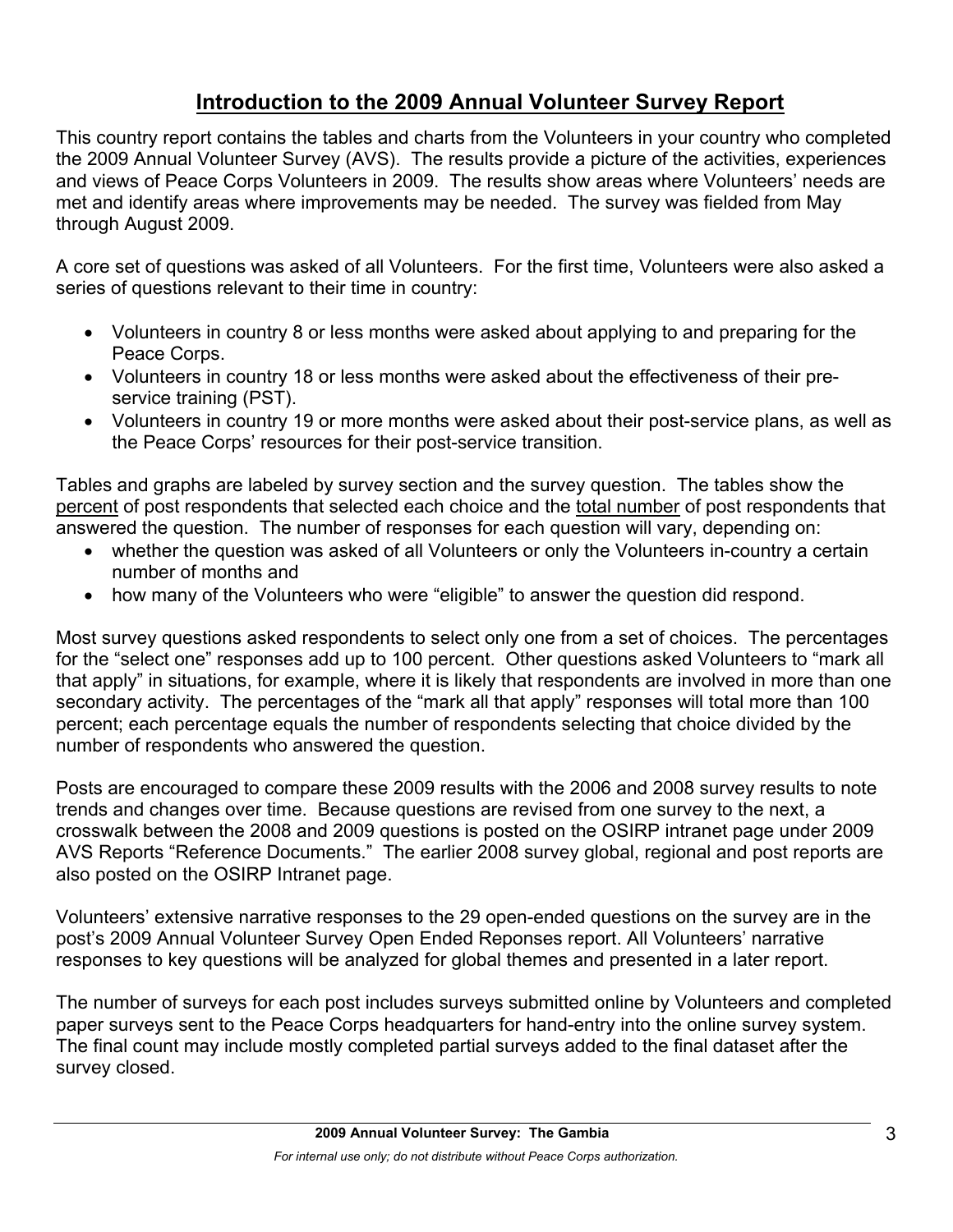# **Overview of the Post's 2009 Volunteer Survey Respondents**

This overview presents basic information about the characteristics of Volunteers who completed the 2009 Annual Volunteer Survey at post.

|            | 8 months or less |         | 9 to 18 months |         | 19 months or more |         | Total  |         |
|------------|------------------|---------|----------------|---------|-------------------|---------|--------|---------|
|            | Number           | Percent | Number         | Percent | Number            | Percent | Number | Percent |
| Months3grp | 19               | 28%     | 21             | 31%     | 28                | 41%     | 68     | 100%    |

#### **Completed Surveys by Months in Country**

#### **L1: What is your age?**

|         | $20 - 29$ | $30 - 49$ | $50+$ | Total |
|---------|-----------|-----------|-------|-------|
| AGE3grp | 89%       | 6%l       | 5%    | 64    |

#### **L2: What is your gender?**

|               | Female | Male | Total |
|---------------|--------|------|-------|
| <b>GENDER</b> | 64%    | 36%  | 66    |

## **Completed surveys by project.**

|                                                     | Count           | Column N % |
|-----------------------------------------------------|-----------------|------------|
| <b>Education For Math/Science Resource Teachers</b> | 12 <sub>1</sub> | 18%        |
| Environment and Natural Resources Management (ENRM) | 24 <sub>1</sub> | 35%        |
| <b>Health Education Project</b>                     | 21              | 31%        |
| Other. Please specify                               |                 | 16%        |
| Total                                               | 68              | 100%       |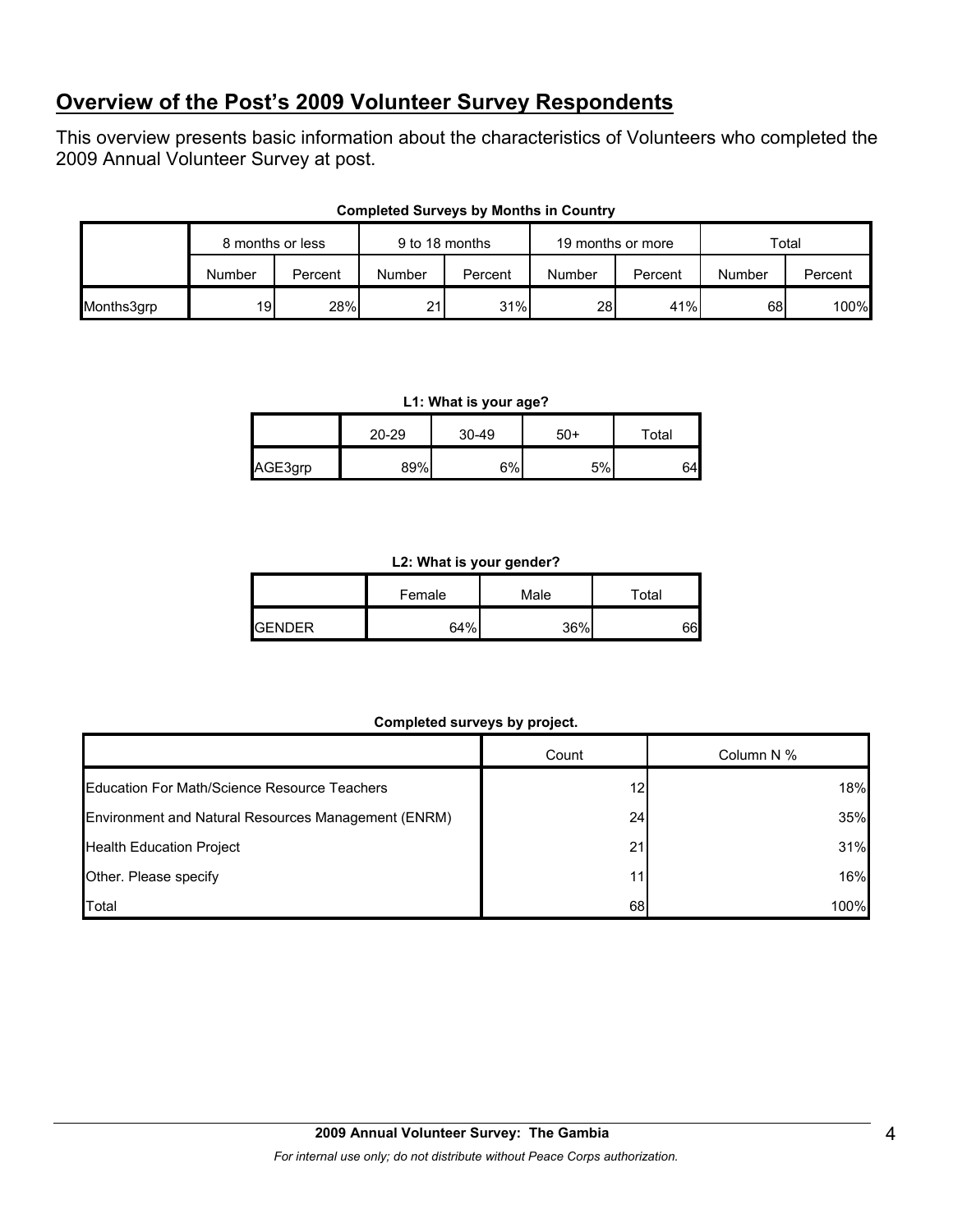|                |                                                 | Percent | Number         |
|----------------|-------------------------------------------------|---------|----------------|
| C <sub>2</sub> | Agroforestry                                    | 21%     | 14             |
|                | Community development                           | 19%     | 13             |
|                | Health extension                                | 12%     | 8              |
|                | Teacher training                                | 9%      | 6              |
|                | Math/science teaching                           | 9%      | 6              |
|                | Other: Please specify                           | 7%      | 5              |
|                | Information & communications technology (ICT)   | 7%      | 5              |
|                | Environmental education                         | 4%      | 3              |
|                | Forestry/parks                                  | 3%      | $\overline{c}$ |
|                | NGO development                                 | $3%$    | $\overline{a}$ |
|                | Youth development                               | 1%      |                |
|                | Other education                                 | 1%      |                |
|                | Agriculture/fish/livestock                      | 1%      |                |
|                | Business education/advising                     |         |                |
|                | Urban & regional planning/municipal development |         |                |
|                | Water sanitation                                |         |                |
|                | <b>HIV/AIDS</b>                                 |         |                |
|                | English teaching                                |         |                |
|                | Total                                           | 100%    | 67             |

#### **C2: Which best describes the focus of your primary assignment/work?**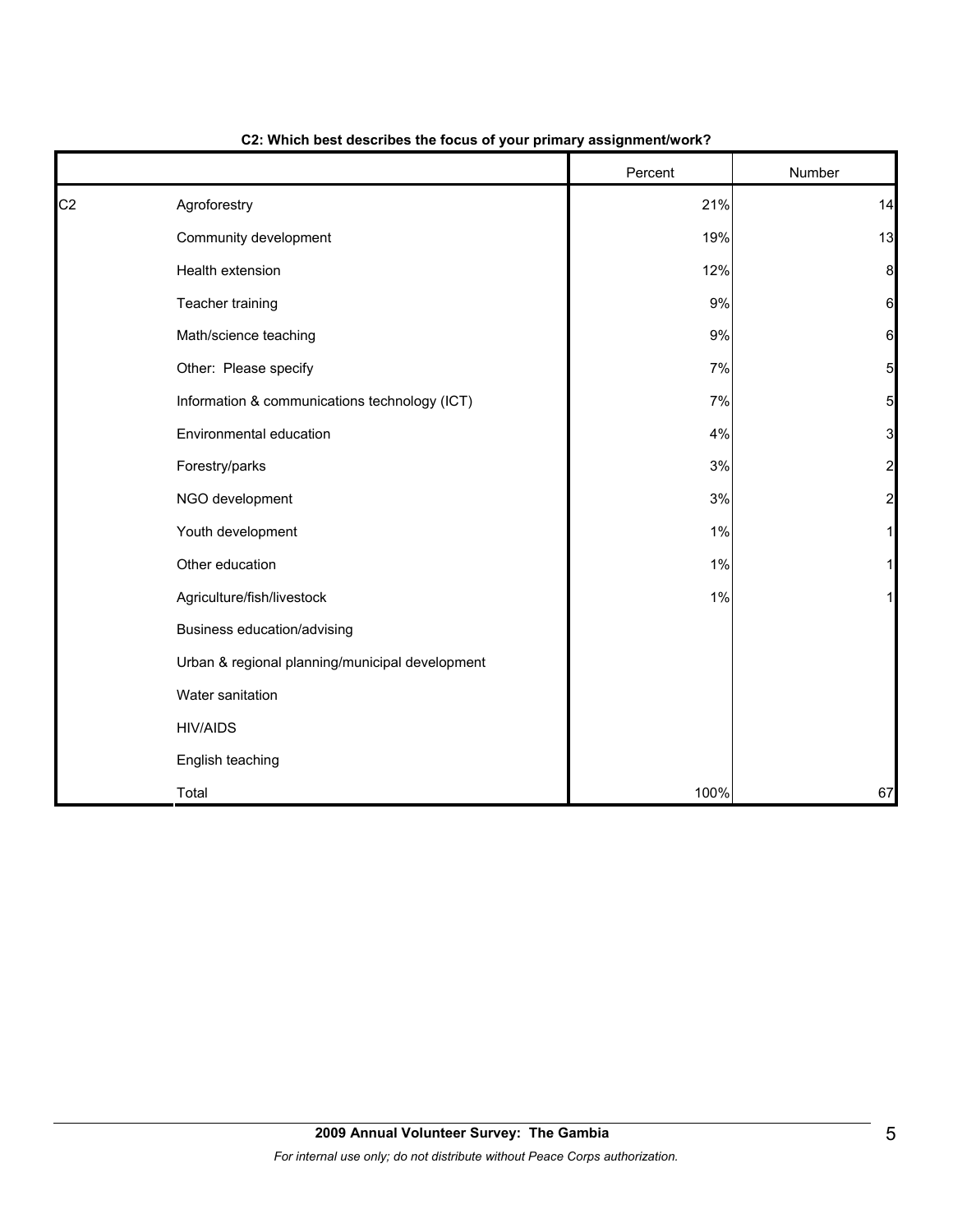|                      |                                                | PERCENT | <b>NUMBER</b> |
|----------------------|------------------------------------------------|---------|---------------|
| C <sub>2</sub> .TEXT | Open-ended results. Not responsive to request. |         |               |
|                      | Total                                          | 100%    | 68            |

#### **C2.TEXT: Which of the following initiatives does your primary work include? Other (specify)**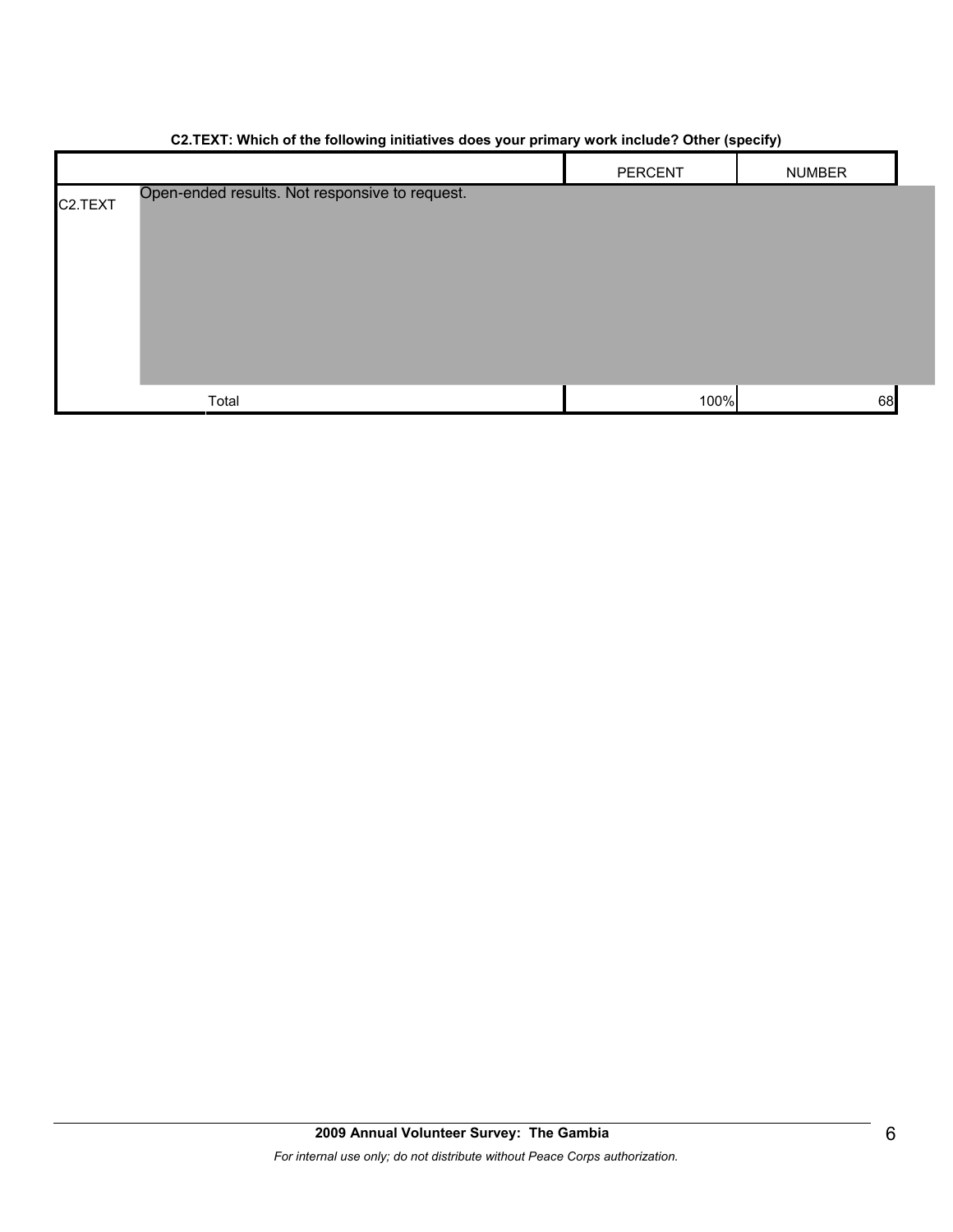# **A. Applying to the Peace Corps**

*This section reports Volunteers' motivations in applying and accepting a Peace Corps assignment.* 

|                             | Not Important | Somewhat important | Important | <b>NA</b> | Total |
|-----------------------------|---------------|--------------------|-----------|-----------|-------|
| Different culture           |               | 33%                | 67%       |           | 18    |
| Work experience             | 5%            | 26%                | 68%       |           | 19    |
| Help others                 |               | 21%                | 79%       |           | 19    |
| International experience    |               | 28%                | 72%       |           | 18    |
| Language                    | 11%           | 68%                | 21%       |           | 19    |
| Personal growth             |               | 16%                | 84%       |           | 19    |
| U. S. job market            | 32%           | 37%                | 32%       |           | 19    |
| Serve my country            | 47%           | 32%                | 21%       |           | 19    |
| Travel/adventure            |               | 26%                | 74%       |           | 19    |
| Other: Please specify below |               | 14%                |           | 86%       | 7     |

|  |  | A1: How important were the following factors in accepting a PC assignment? |  |  |  |
|--|--|----------------------------------------------------------------------------|--|--|--|
|--|--|----------------------------------------------------------------------------|--|--|--|

# **A1\_OTHER: How important were the following factors in accepting a PC assignment? Other (specify)**

|                                      |       | <b>PERCENT</b> | <b>NUMBER</b> |
|--------------------------------------|-------|----------------|---------------|
| A1 OTHER<br>$\overline{\phantom{0}}$ |       | 100%           | 68            |
|                                      | Total | 100%           | 68            |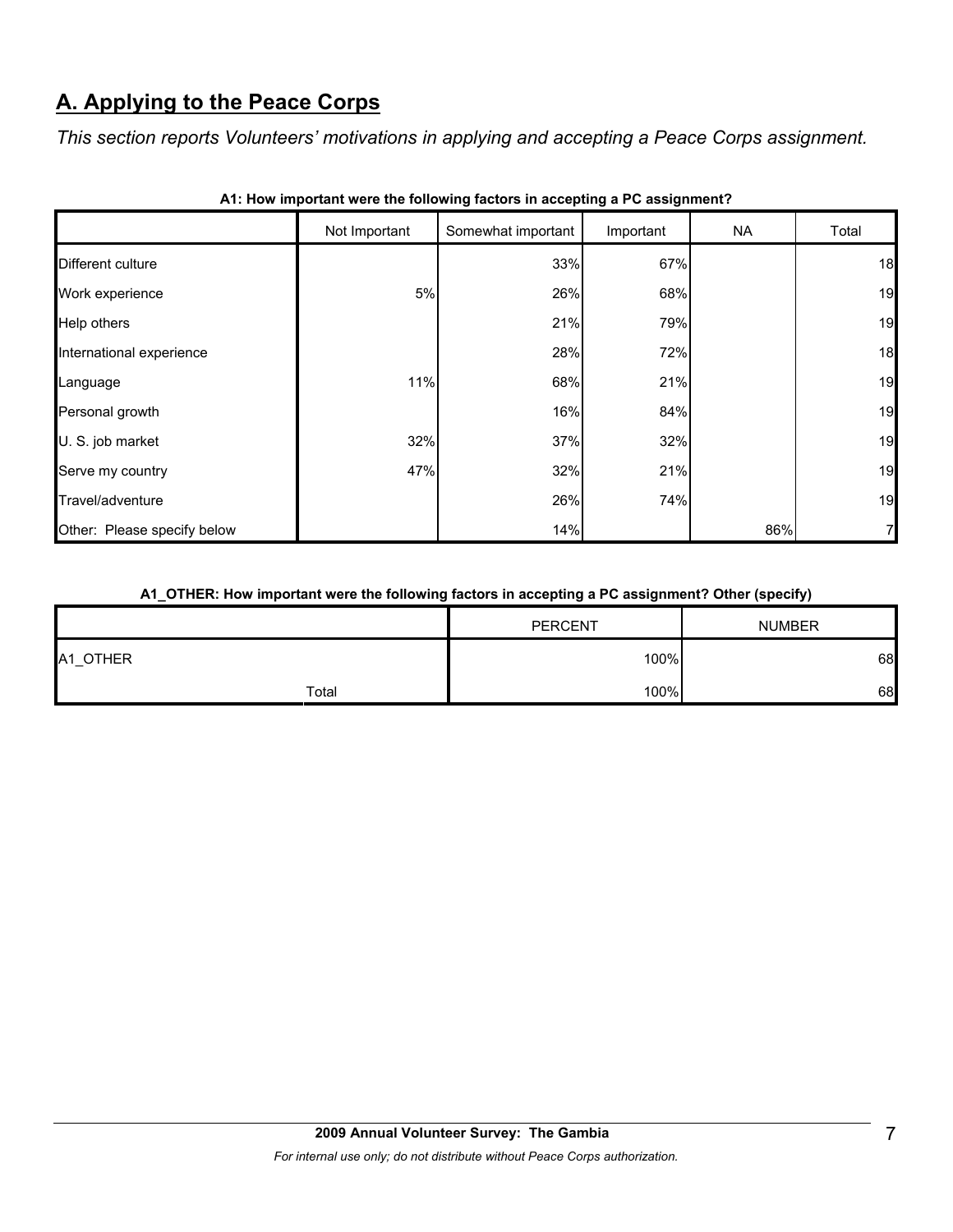|                                                                 |                                                                                              | PCV Responses | % Involved in<br>Initiative | <b>Total PCVs</b><br>Responding |
|-----------------------------------------------------------------|----------------------------------------------------------------------------------------------|---------------|-----------------------------|---------------------------------|
| What prompted you to apply to PC Personal interest in the Peace | Corps                                                                                        | 16            | 84%                         |                                 |
|                                                                 | Peace Corps website                                                                          | 8             | 42%                         |                                 |
|                                                                 | Returned Peace Corps Volunteer<br>(e.g., someone you met or know<br>personally               | 7             | 37%                         |                                 |
|                                                                 | Peace Corps campus or<br>community information session                                       | 7             | 37%                         |                                 |
|                                                                 | Peace Corps recruiter                                                                        | 4             | 21%                         |                                 |
|                                                                 | Other: Please specify                                                                        | 4             | 21%                         |                                 |
|                                                                 | Returned Peace Corps Volunteer<br>who spoke to your school or group<br>about the Peace Corps | 3             | 16%                         |                                 |
|                                                                 | Radio, TV, or print advertisement                                                            | 2             | 11%                         |                                 |
|                                                                 | Article or book about the Peace<br>Corps                                                     |               | 5%                          |                                 |
|                                                                 | Peace Corps material in the mail                                                             |               |                             |                                 |
|                                                                 | Total                                                                                        |               |                             | 19                              |

## **A2. What prompted you to apply to the PC? Mark all that apply.**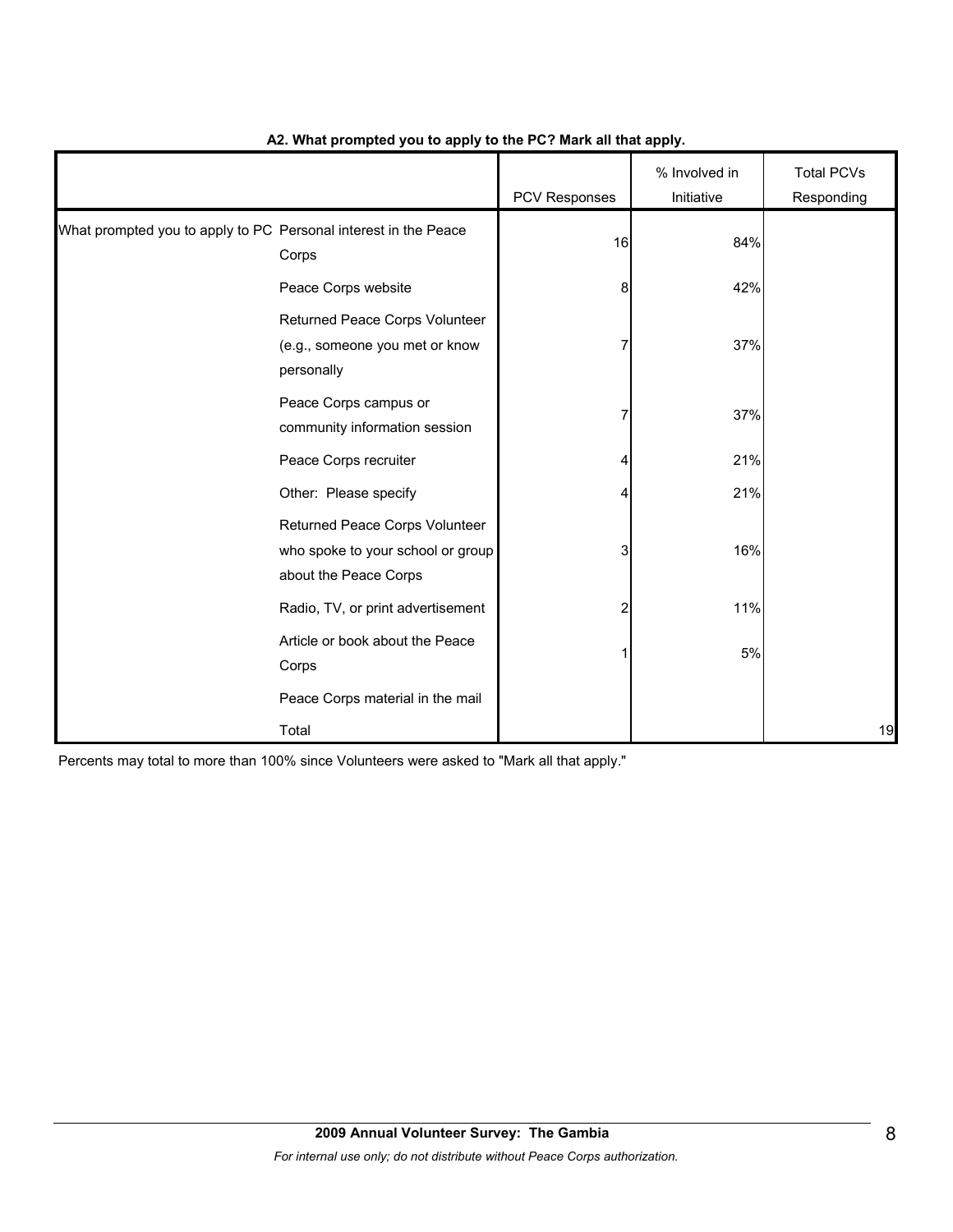|                                                                 | PERCENT | <b>NUMBER</b> |
|-----------------------------------------------------------------|---------|---------------|
| Open-ended results. Not responsive to request.<br>A2.OTHER.TEXT |         |               |
| Total                                                           | 100%    | 68            |

# **A2.OTHER.TEXT: What prompted you to apply to the PC? Other (specify)**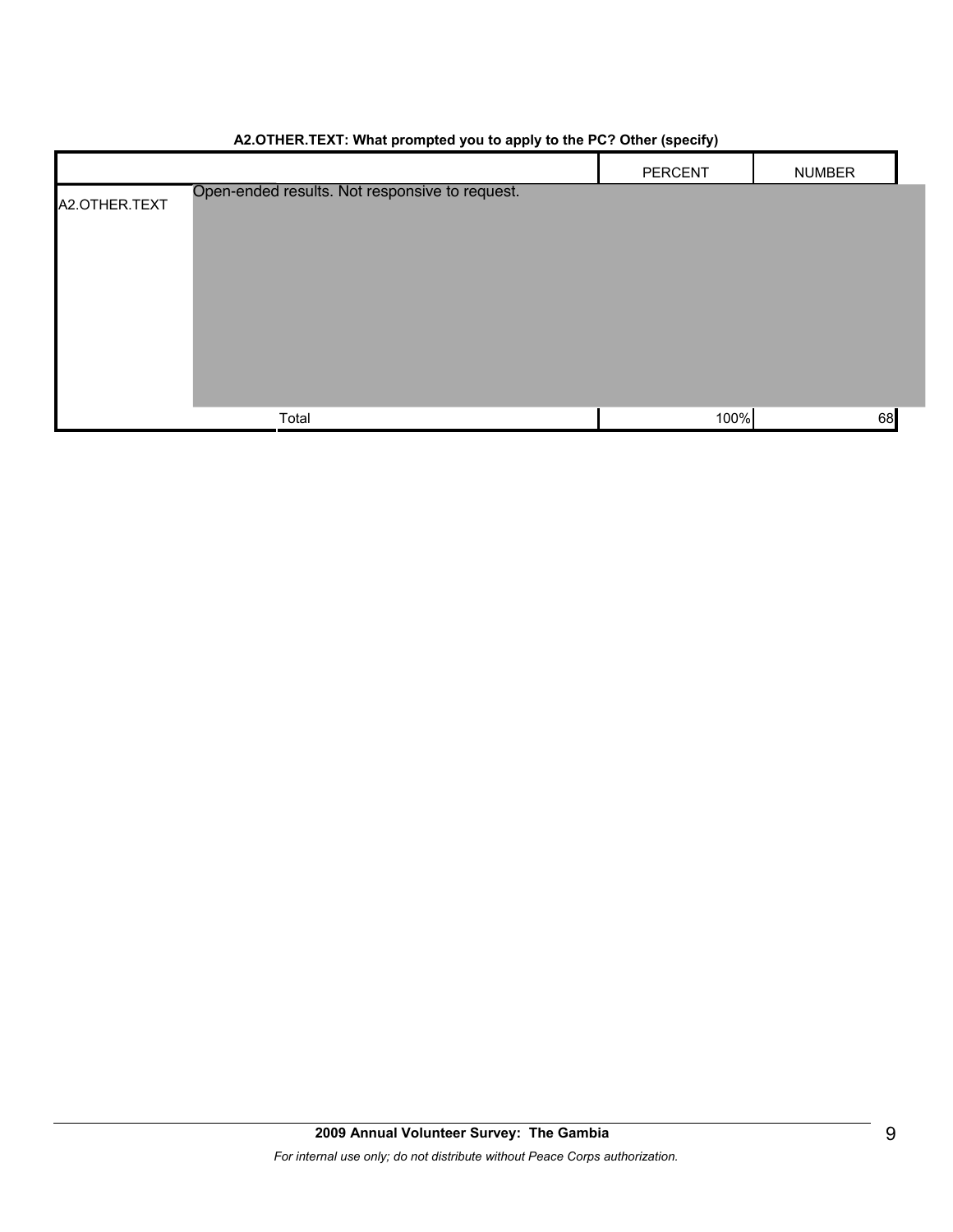# **B. Preparation for the Peace Corps**

*This section reports on Volunteers' assessment of the materials and information available before their service.* 

**B1: How useful was the information on the PC website in preparing you for the realities of living and working as a Volunteer?**

|                 |              |    |     |     | Don't know (did not |                     |       |
|-----------------|--------------|----|-----|-----|---------------------|---------------------|-------|
|                 | Not at all 1 |    |     |     | Extremely 5         | access information) | Total |
| IB <sub>1</sub> |              | 5% | 32% | 47% | 5%                  | 11%                 | 19    |

## **B2: How useful were the PC materials about your country in helping you prepare for your service?**

|                |              |     |     |     |             | Don't know (did not |       |
|----------------|--------------|-----|-----|-----|-------------|---------------------|-------|
|                | Not at all 1 |     |     |     | Extremely 5 | access information) | Total |
| B <sub>2</sub> |              | 16% | 37% | 37% | 11%         |                     | 19    |

**B3: How useful were the materials you received from the PC about your primary assignment in helping you prepare for your** 

|                | service?     |     |     |     |             |                     |       |  |  |  |  |
|----------------|--------------|-----|-----|-----|-------------|---------------------|-------|--|--|--|--|
|                |              |     |     |     |             | Don't know (did not |       |  |  |  |  |
|                | Not at all 1 |     |     | ↵   | Extremely 5 | access information) | Total |  |  |  |  |
| B <sub>3</sub> |              | 26% | 42% | 26% | 5%          |                     | 19    |  |  |  |  |

## **B4: How useful were the materials you received from the PC regarding the need for flexibility in adapting to your work?**

|                |              |     |     |     |             | Don't know (did not |       |
|----------------|--------------|-----|-----|-----|-------------|---------------------|-------|
|                | Not at all 1 |     |     |     | Extremely 5 | access information) | Total |
| B <sub>4</sub> |              | 11% | 26% | 42% | 16%         | 5%                  | 19    |

### **B7: How prepared do you feel to meet the challenges of PC service?**

|            | Not at all 1 |    |       |     | Exceptionally<br>ື | Total |
|------------|--------------|----|-------|-----|--------------------|-------|
| <b>B</b> 7 |              | 5% | $1\%$ | 58% | 26%                | 19    |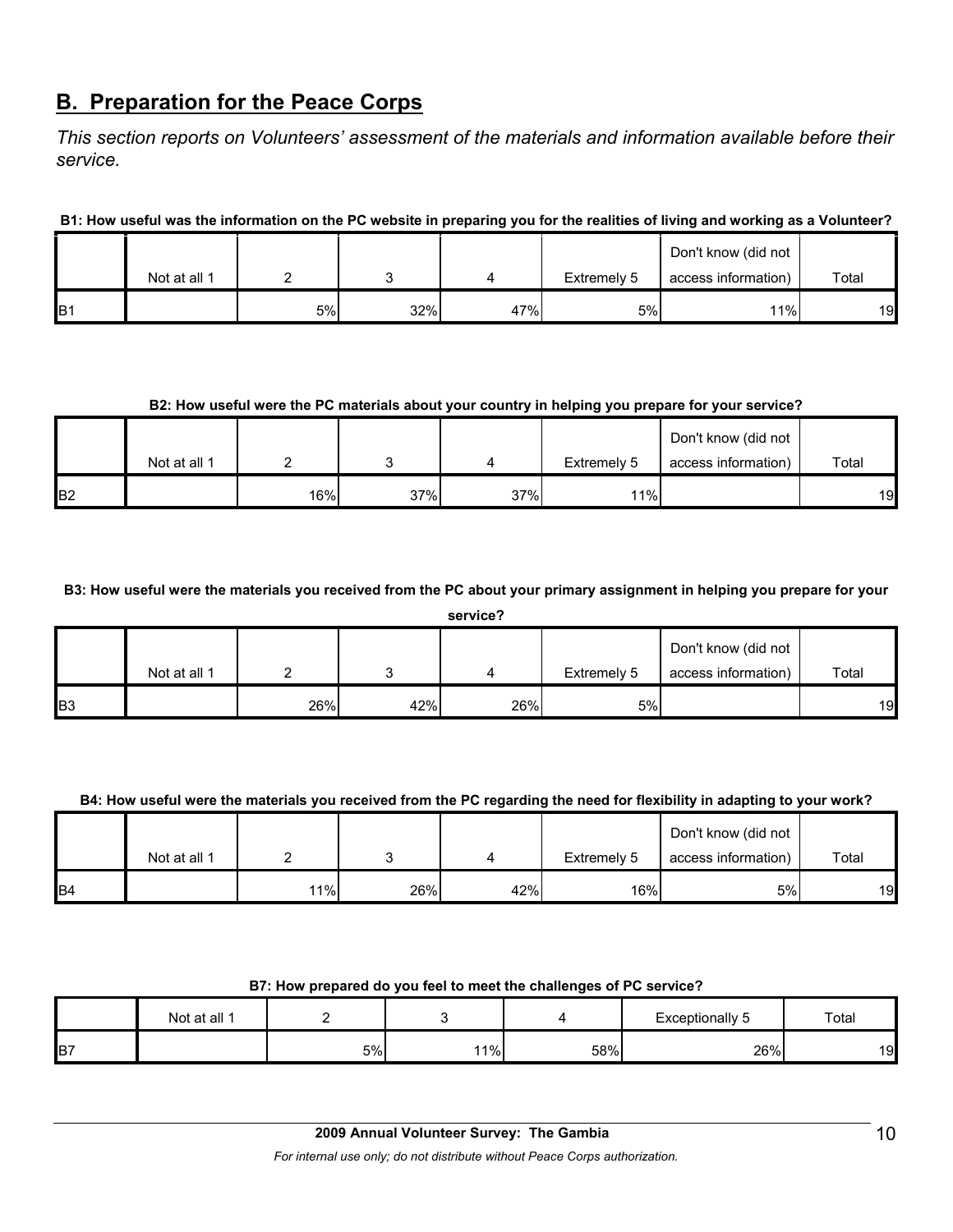# **C. Your Peace Corps Assignment**

*This section reports Volunteers' primary assignment work and secondary activities. The term "primary assignment" refers to the Volunteers' assignment which is part of an overall project plan designed by your host country partners and in-country Peace Corps staff.* 

|            |                                                    |               |                          | <b>Total PCVs</b> |
|------------|----------------------------------------------------|---------------|--------------------------|-------------------|
|            |                                                    | PCV Responses | % Involved in Initiative | Responding        |
| \$C3PrmAct | <b>Environment work</b>                            | 26            | 38%                      |                   |
|            | Income generation                                  | 21            | 31%                      |                   |
|            | Working with youth                                 | 21            | 31%                      |                   |
|            | Nutrition education                                | 20            | 29%                      |                   |
|            | Natural resources management                       | 19            | 28%                      |                   |
|            | Girls' education                                   | 16            | 24%                      |                   |
|            | Working with NGO(s)                                | 16            | 24%                      |                   |
|            | Community food security<br>(production/marketing)  | 15            | 22%                      |                   |
|            | Library development                                | 15            | 22%                      |                   |
|            | Rural development                                  | 15            | 22%                      |                   |
|            | Information and communications<br>technology (ICT) | 14            | 21%                      |                   |
|            | Literacy                                           | 14            | 21%                      |                   |
|            | Household food security                            | 13            | 19%                      |                   |
|            | English teaching                                   | 11            | 16%                      |                   |
|            | <b>HIV/AIDS</b>                                    | 11            | 16%                      |                   |
|            | Biodiversity conservation                          | 9             | 13%                      |                   |
|            | WID/GAD                                            | 9             | 13%                      |                   |
|            | Microenterprise development                        | 8             | 12%                      |                   |
|            | <b>Business advertising</b>                        | 7             | 10%                      |                   |
|            | Child survival                                     | 6             | $9\%$                    |                   |
|            | World Wise Schools/ Correspondence<br>Match        | 6             | $9\%$                    |                   |

**C3: Which of the following activities does your primary assignment/work include? Mark all that apply.**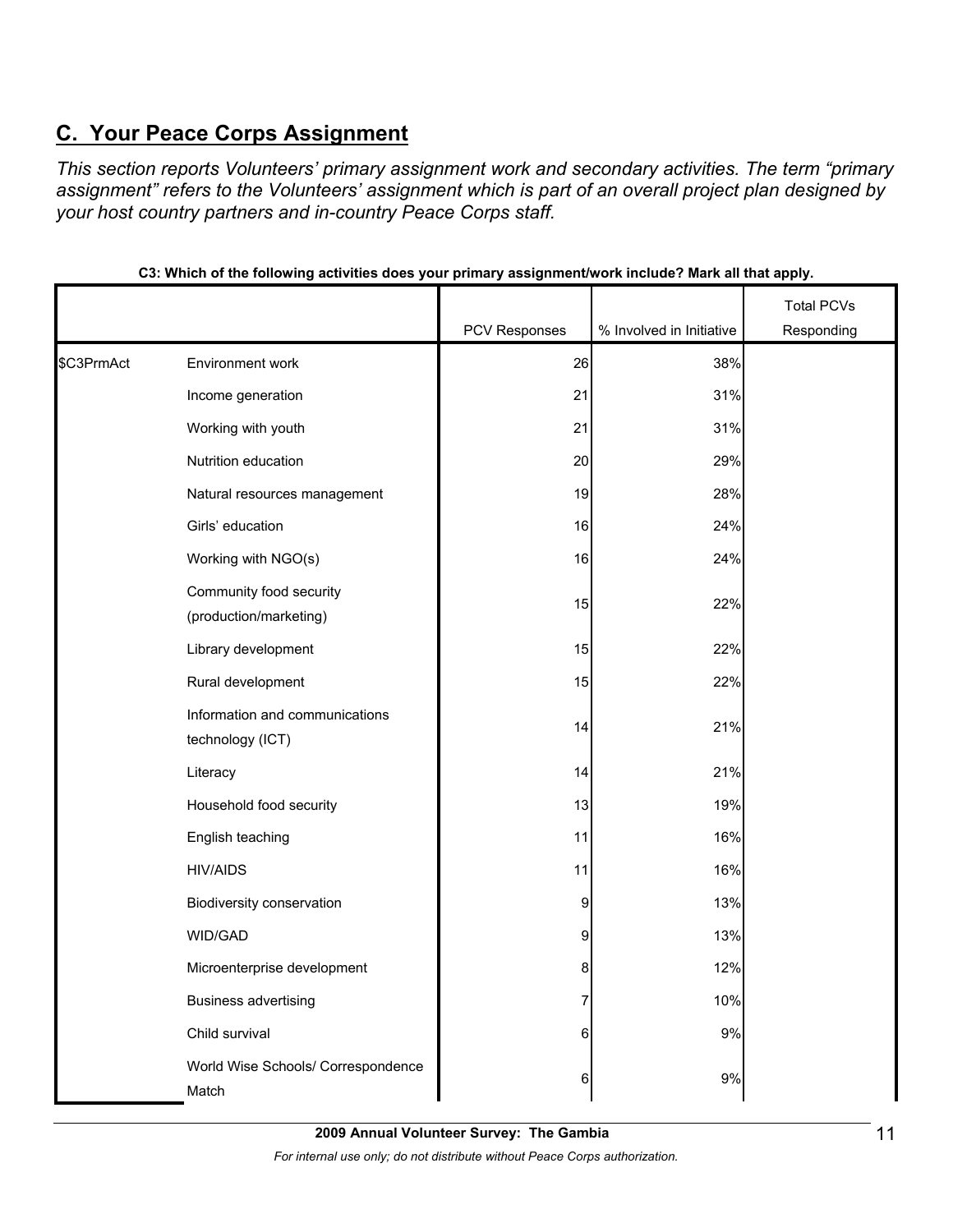| Working with special groups (e.g.,<br>disabled, elderly, ethnic minorities,<br>orphans) | 5              | 7% |    |
|-----------------------------------------------------------------------------------------|----------------|----|----|
| Other: Please specify                                                                   | 5              | 7% |    |
| Mobilize host country nationals (HCNs)<br>to volunteer                                  | 3              | 4% |    |
| Water and sanitation                                                                    | 3 <sub>l</sub> | 4% |    |
| Arts                                                                                    | 2              | 3% |    |
| Sports/fitness                                                                          | 2              | 3% |    |
| Urban development/municipal<br>development                                              | 2              | 3% |    |
| Total                                                                                   |                |    | 68 |

Percents may total to more than 100% since Volunteers were asked to "Mark all that apply."

#### **C3: Which of the following activities does your primary assignment/work include? Other (specify)**

|               |                                                | Column N % | Count | Row N % |
|---------------|------------------------------------------------|------------|-------|---------|
| C3.OTHER.TEXT | Open-ended results. Not responsive to request. |            |       |         |
|               |                                                |            |       |         |
|               |                                                |            |       |         |
|               |                                                |            |       |         |
|               |                                                |            |       |         |
|               |                                                |            |       |         |
|               |                                                |            |       |         |
|               | Total                                          |            | 68    | 100%    |

#### **C4: Hours Spent on Primary Assignment During Average Work Week**

|           | None | 1-10 hrs | 11-20 hrs | 21-30 hrs | 31-40 hrs | More than 40 hrs | Total |
|-----------|------|----------|-----------|-----------|-----------|------------------|-------|
| C4Hrs6grp |      | 4%       | 31%       | 43%       | 16%       | 6%               | 68    |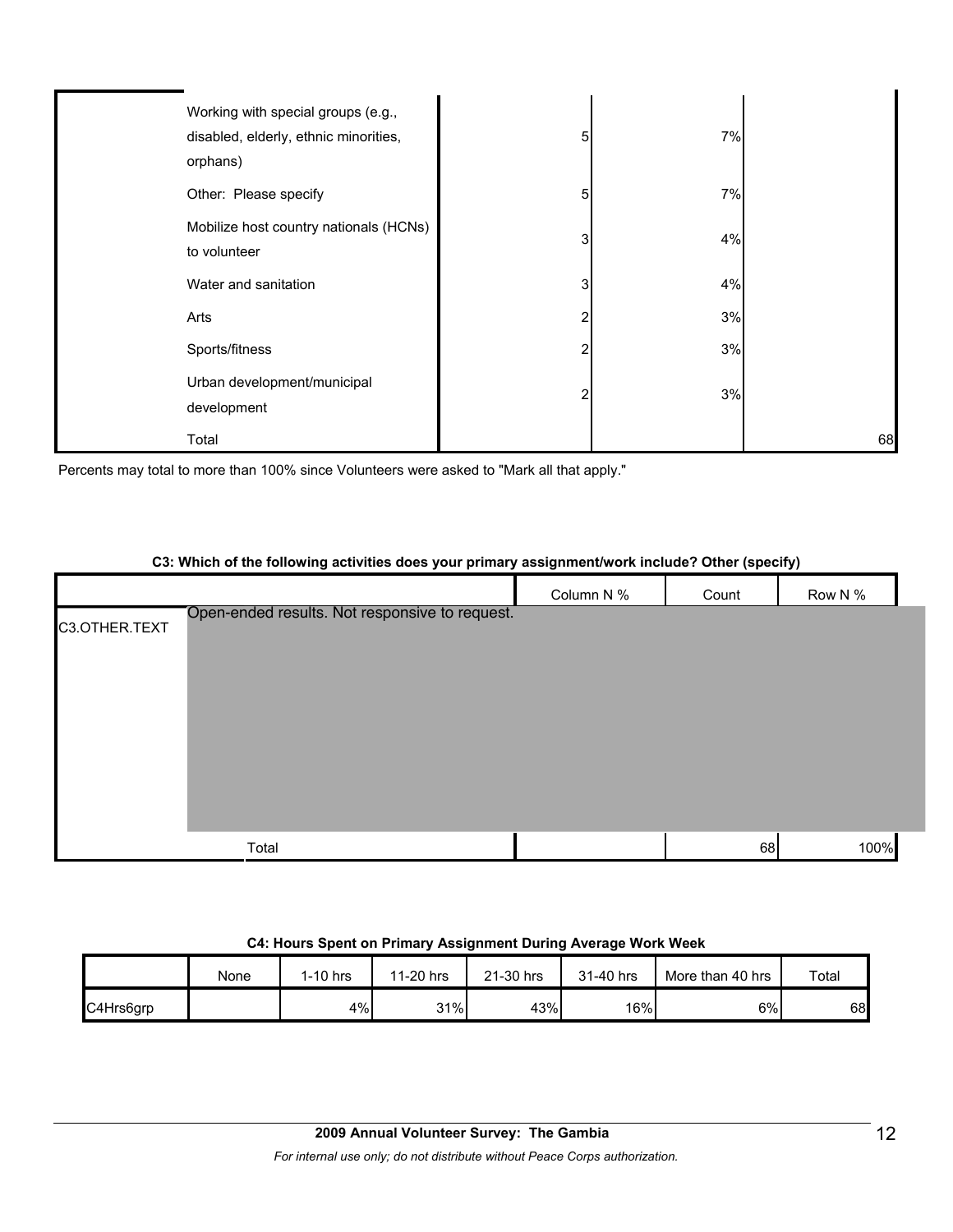|     | All Volunteers | Average | Lowest reported | Highest reported | Did not answer |
|-----|----------------|---------|-----------------|------------------|----------------|
| IC4 | 68             | 26.7    |                 | rn<br>υJ         | 0              |

# **C5: Which of the following do your secondary activities (other than your primary assignment work) include? Mark all that**

|            |                                                    | apply.               |                          |                   |
|------------|----------------------------------------------------|----------------------|--------------------------|-------------------|
|            |                                                    |                      |                          | <b>Total PCVs</b> |
|            |                                                    | <b>PCV Responses</b> | % Involved in Initiative | Responding        |
| \$C5SecAct | English teaching                                   | 26                   | 39%                      |                   |
|            | Environment work                                   | 24                   | 36%                      |                   |
|            | Literacy                                           | 24                   | 36%                      |                   |
|            | Income generation                                  | 21                   | 32%                      |                   |
|            | Working with youth                                 | 17                   | 26%                      |                   |
|            | Household food security                            | 16                   | 24%                      |                   |
|            | Rural development                                  | 16                   | 24%                      |                   |
|            | World Wise Schools/ Correspondence<br>Match        | 13                   | 20%                      |                   |
|            | <b>Business advertising</b>                        | 12                   | 18%                      |                   |
|            | Girls' education                                   | 12                   | 18%                      |                   |
|            | Working with NGO(s)                                | 12                   | 18%                      |                   |
|            | Information and communications<br>technology (ICT) | 11                   | 17%                      |                   |
|            | Microenterprise development                        | 11                   | 17%                      |                   |
|            | WID/GAD                                            | 11                   | 17%                      |                   |
|            | Community food security<br>(production/marketing)  | 10                   | 15%                      |                   |
|            | Library development                                | 10                   | 15%                      |                   |
|            | Nutrition education                                | 10                   | 15%                      |                   |
|            | Biodiversity conservation                          | 9                    | 14%                      |                   |
|            | Natural resources management                       | 9                    | 14%                      |                   |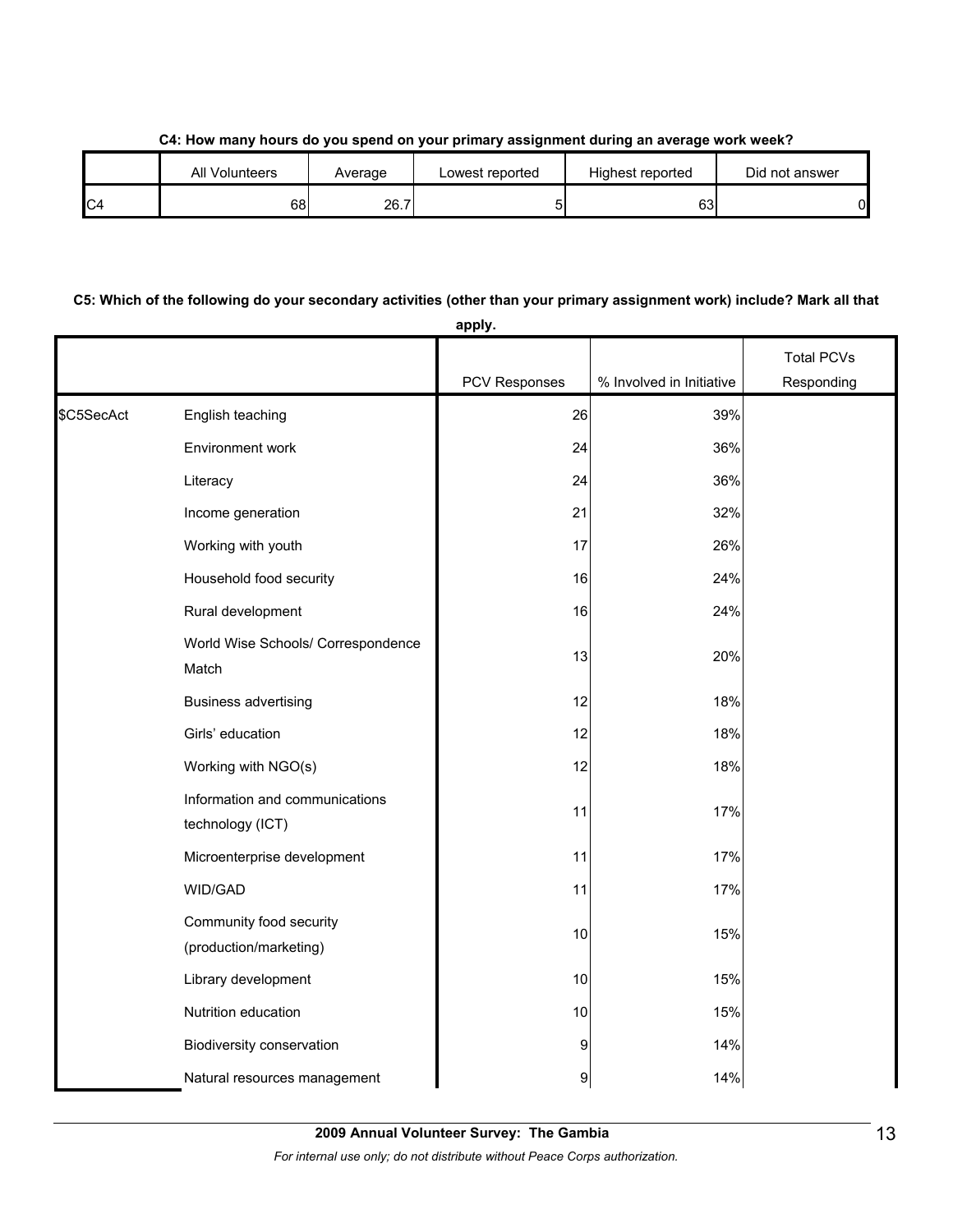| <b>HIV/AIDS</b>                                                                         |              | 11%   |    |
|-----------------------------------------------------------------------------------------|--------------|-------|----|
| Sports/fitness                                                                          | 6            | 9%    |    |
| Arts                                                                                    |              | $6\%$ |    |
| Water and sanitation                                                                    |              | 6%    |    |
| Mobilize host country nationals (HCNs)<br>to volunteer                                  | $\mathbf{3}$ | $5%$  |    |
| Child survival                                                                          |              | 3%    |    |
| Working with special groups (e.g.,<br>disabled, elderly, ethnic minorities,<br>orphans) |              | 3%    |    |
| Other: Please specify                                                                   |              | 3%    |    |
| Urban development/municipal<br>development                                              |              |       |    |
| Total                                                                                   |              |       | 66 |

Percents may total to more than 100% since Volunteers were asked to "Mark all that apply."

| C5: Which of the following do your secondary activities include? Other (specify) |            |       |         |  |  |  |
|----------------------------------------------------------------------------------|------------|-------|---------|--|--|--|
|                                                                                  | Column N % | Count | Row N % |  |  |  |
| Open-ended results. Not responsive to request.<br>C5.OTHER.TEXT                  |            |       |         |  |  |  |
| Total                                                                            |            | 68    | 100%    |  |  |  |

## **C5: Which of the following do your secondary activities include? Other (specify)**

#### **C5: No Secondary Activities**

|         |                                     | Percent | Number |
|---------|-------------------------------------|---------|--------|
| C5.NONE | No                                  | 100%    | 68     |
|         | Yes, I have no secondary activities |         |        |
|         | Total                               | 100%    | 68     |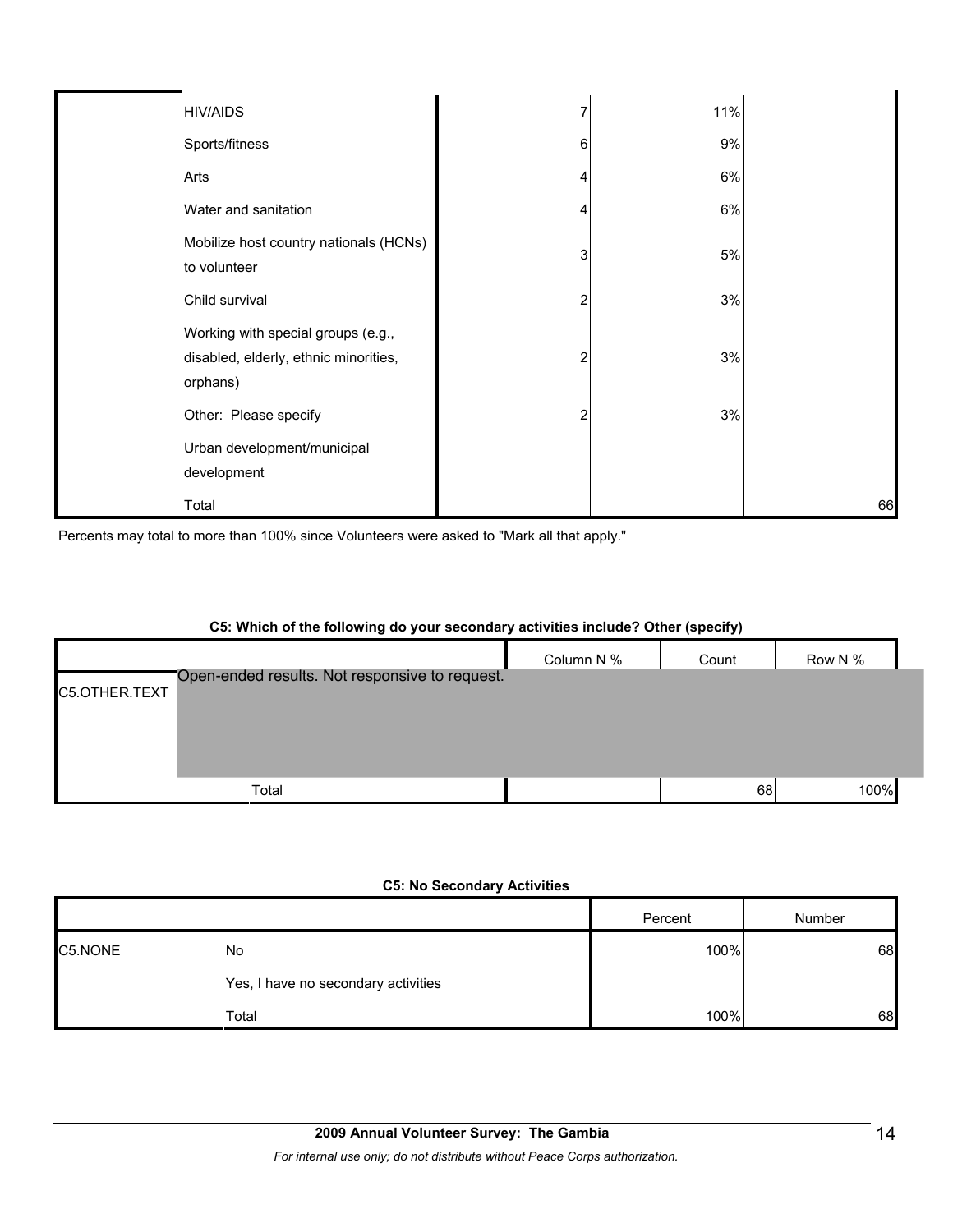**C6: Hours Spent on Secondary Activities During Average Work Week**

|           | None | I-10 hrs | 11-20 hrs | 21-30 hrs | 31-40 hrs | More than 40 hrs | Total |
|-----------|------|----------|-----------|-----------|-----------|------------------|-------|
| C6Hrs6grp |      | 52%      | 35%       | 9%        | 3%        | 2%               | 66    |

## **C6. How many hours do you spend on secondary activities during an average work week?**

|                | All Volunteers | Average           | Lowest reported | Highest reported | Did not answer |
|----------------|----------------|-------------------|-----------------|------------------|----------------|
| C <sub>6</sub> | 68             | 14.4 <sub>1</sub> |                 | 60               | പ              |

## **C7: How personally satisfying is your--?**

|                              | Not at all 1 |     |     |     | Exceptionally 5 | Total |
|------------------------------|--------------|-----|-----|-----|-----------------|-------|
| Primary assignment           |              | 10% | 31% | 43% | 15%             | 67    |
| Secondary project/activities | 2%           | 9%I | 32% | 37% | 20%             | 65    |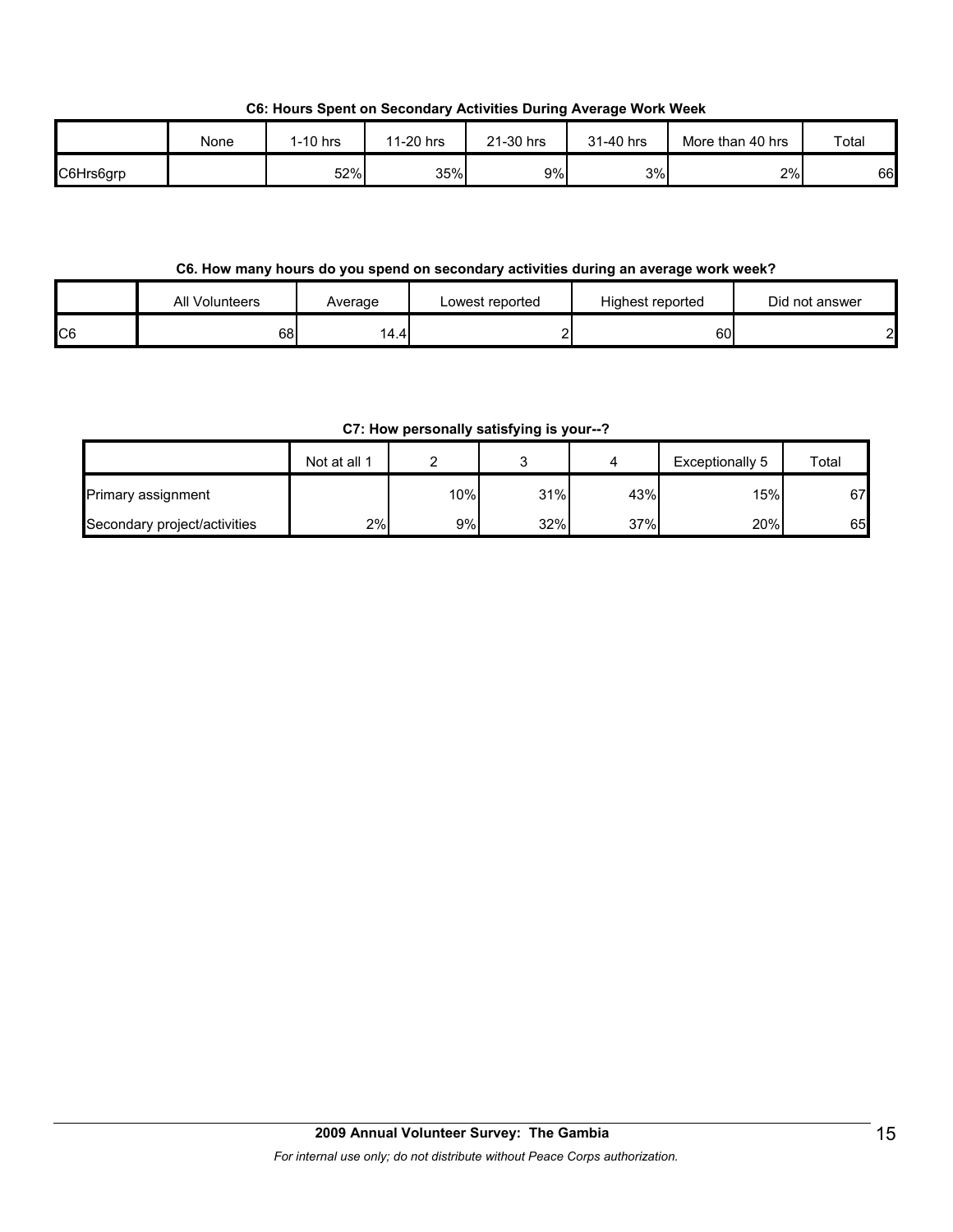# **D. Training for Peace Corps Assignment**

*This section reports Volunteers' assessments of the effectiveness of their Pre-Service Training and In-Service Training at post. In-Service Training (IST) includes: Reconnect; Technical IST; Mid-Service and Close of Service conferences; project management/leadership conferences; and other post-sponsored training sessions.* 

|                                                                       | Not effective | Poor | Adequate | Effective | ັ່<br>Very Effective | .<br>ິ<br>NA/No training | Total |
|-----------------------------------------------------------------------|---------------|------|----------|-----------|----------------------|--------------------------|-------|
| Manage cultural differences                                           |               | 2%   | 10%      | 45%       | 42%                  |                          | 40    |
| Deal with adjustment issues                                           |               |      | 28%      | 55%       | 18%                  |                          | 40    |
|                                                                       |               |      |          |           |                      |                          |       |
| Work with<br>counterparts/community                                   |               | 22%  | 45%      | 22%       | 10%                  |                          | 40    |
| partners                                                              |               |      |          |           |                      |                          |       |
| Use language needed in<br>work and social interactions                | 2%            | 5%   | 15%      | 42%       | 35%                  |                          | 40    |
| Perform technical aspects of<br>your work                             |               | 15%  | 30%      | 40%       | 12%                  | 2%                       | 40    |
| Work on your project goals<br>and objectives                          |               | 10%  | 30%      | 45%       | 12%                  | 2%                       | 40    |
| Conduct a participatory<br>community needs<br>assessment (e.g., PACA) |               | 10%  | 45%      | 28%       | 18%                  |                          | 40    |
| Monitor your project goals<br>and outcomes                            | 2%            | 18%  | 30%      | 40%       | 8%                   | 2%                       | 40    |
| Maintain your physical health                                         |               | 8%   | 20%      | 32%       | 40%                  |                          | 40    |
| Maintain your<br>mental/emotional health                              | 2%            | 10%  | 18%      | 35%       | 35%                  |                          | 40    |
| Maintain your personal safety<br>and security                         |               | 8%   | 15%      | 45%       | 32%                  |                          | 40    |

| D1: (PCVs at post 18 months or less) How effective was your Pre-Service Training (PST) in preparing you to-- |  |  |
|--------------------------------------------------------------------------------------------------------------|--|--|
|--------------------------------------------------------------------------------------------------------------|--|--|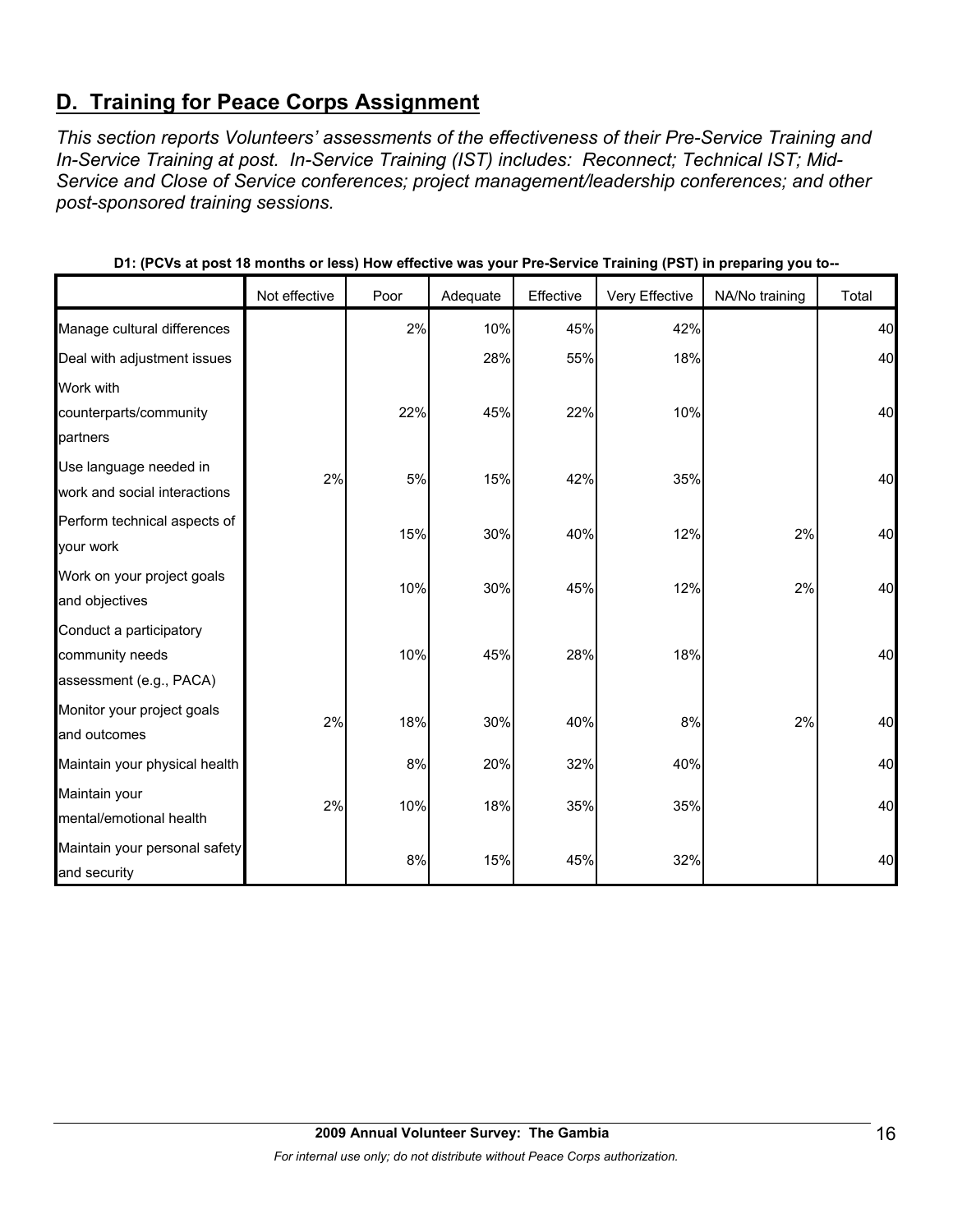|                                                                                          | Not effective | Poor | Adequate | Effective | Very Effective | NA/No training | Total |
|------------------------------------------------------------------------------------------|---------------|------|----------|-----------|----------------|----------------|-------|
| Manage cultural differences                                                              |               | 10%  | 30%      | 40%       | 13%            | 8%             | 63    |
| Deal with adjustment issues                                                              |               | 6%   | 38%      | 35%       | 11%            | 10%            | 63    |
| Build and strengthen working<br>relationships with<br>counterparts/community<br>partners | 3%            | 17%  | 30%      | 24%       | 16%            | 10%            | 63    |
| Use language needed in<br>work and social interactions                                   | 3%            | 5%   | 31%      | 35%       | 13%            | 13%            | 62    |
| Perform technical aspects of<br>your work                                                |               | 6%   | 25%      | 33%       | 33%            | 2%             | 63    |
| Work on your project goals<br>and objectives                                             | 2%            | 8%   | 25%      | 37%       | 27%            | 2%             | 63    |
| Conduct a participatory<br>community needs<br>assessment (e.g., PACA)                    | 6%            | 14%  | 21%      | 40%       | 6%             | 13%            | 63    |
| Monitor project goals and<br>outcomes                                                    | 3%            | 17%  | 27%      | 38%       | 10%            | 5%             | 63    |
| Maintain your physical health                                                            |               | 5%   | 19%      | 49%       | 17%            | 10%            | 63    |
| Maintain your<br>mental/emotional health                                                 |               | 6%   | 22%      | 51%       | 14%            | 6%             | 63    |
| Maintain your personal safety<br>and security                                            | 3%            | 16%  | 24%      | 40%       | 10%            | 8%             | 63    |

## **D5: How effective was your In-Service Training (IST) in preparing you to--**

# **D8: Did you have this skill before joining the Peace Corps?**

|                                               | No/ No answer | Yes             | Total |
|-----------------------------------------------|---------------|-----------------|-------|
| Skills specific to my assignment              | 28            | 40I             | 68    |
| Assessing community needs                     | 54            | 14 <sub>1</sub> | 68    |
| Organizing/implementing community activities  | 28            | 39I             | 67    |
| Building capacity of local organizations      | 54            | 14 <sub>1</sub> | 68    |
| Monitoring, reporting, and evaluating my work | 17            | 51              | 68    |
| Designing and implementing training sessions  | 34            | 34              | 68    |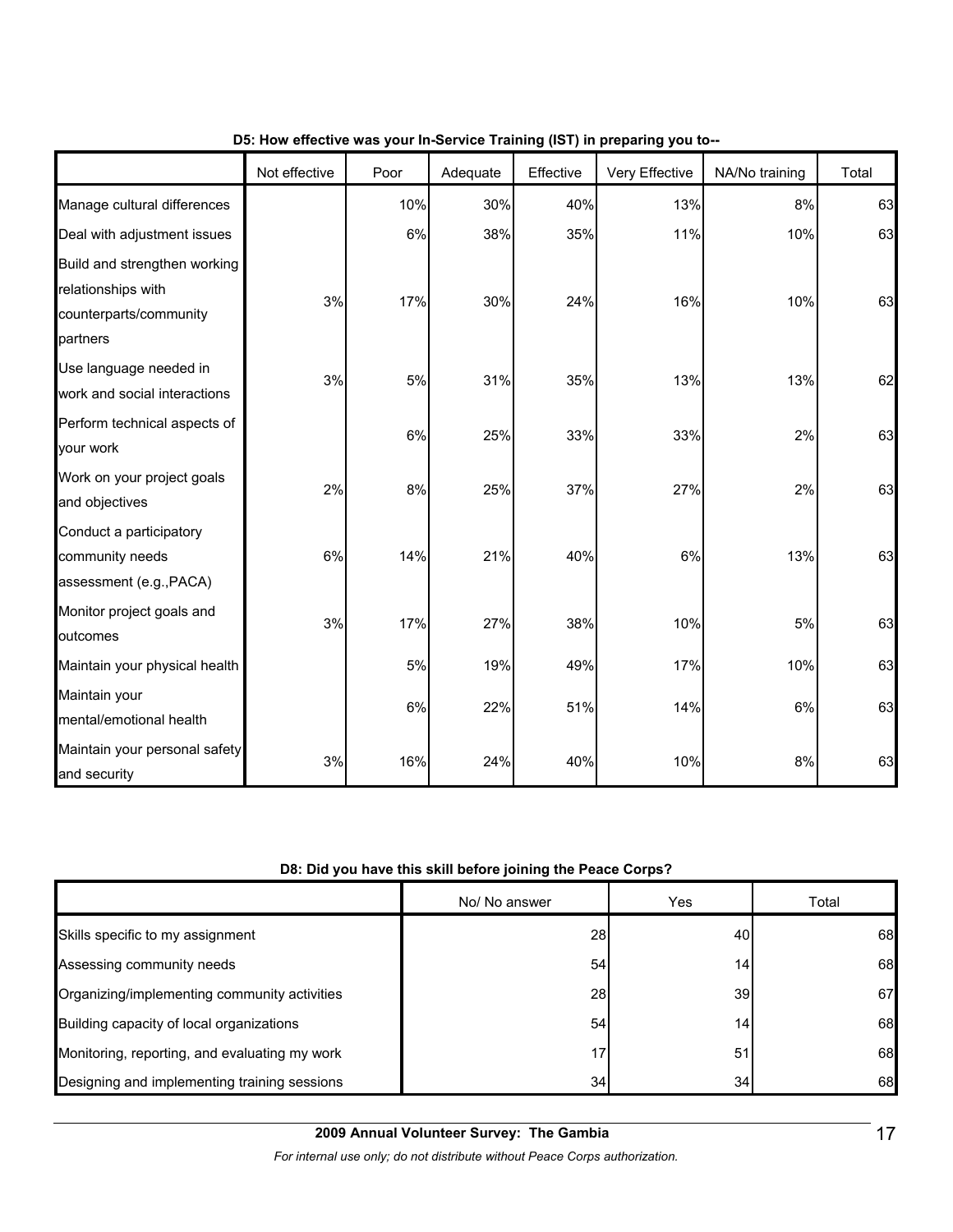|                                               | No/ No answer | Yes | Total |
|-----------------------------------------------|---------------|-----|-------|
| Skills specific to my assignment              |               | 60  | 62    |
| Assessing community needs                     | 5             | 63  | 68    |
| Organizing/implementing community activities  | 5             | 61  | 66    |
| Building capacity of local organizations      | 8             | 60  | 68    |
| Monitoring, reporting, and evaluating my work | 4             | 64  | 68    |
| Designing and implementing training sessions  | 11            | 57  | 68    |

### **D8: Is the skill needed for your Peace Corps work?**

## **D8: Have you had adequate Peace Corps training to acquire the skill?**

|                                               | No/ No answer   | Yes | Total |
|-----------------------------------------------|-----------------|-----|-------|
| Skills specific to my assignment              | 8               | 44  | 52    |
| Assessing community needs                     | 12              | 50  | 62    |
| Organizing/implementing community activities  | 11              | 46  | 57    |
| Building capacity of local organizations      | 24              | 37  | 61    |
| Monitoring, reporting, and evaluating my work | 14.             | 48  | 62    |
| Designing and implementing training sessions  | 17 <sub>1</sub> | 36  | 53    |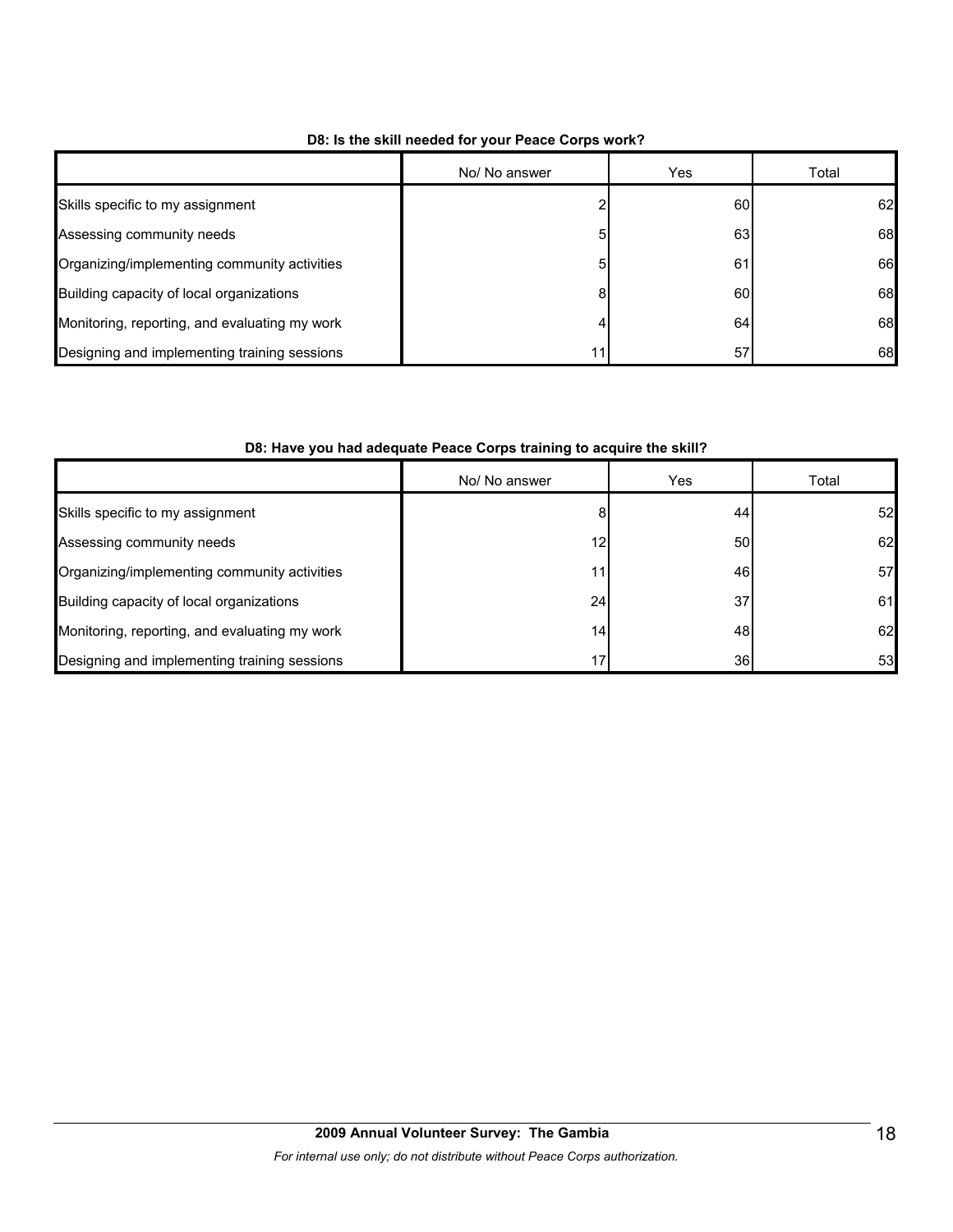# **E. Volunteer Assignment Goals and Impact**

*This section reports Volunteers' self-assessments of their impact on the individuals and organizations in the communities in which they serve. At the end of this section, Volunteers' third goal activities, participation in Coverdell World Wise School/Correspondence Match (CWWS/CM) and use of Peace Corps resources to support their work are reported in questions.* 

|                                                                                                       | Not at all 1 | $\overline{c}$ | 3   | 4   | <b>Exceptionally 5</b> | <b>NA</b> | Total |
|-------------------------------------------------------------------------------------------------------|--------------|----------------|-----|-----|------------------------|-----------|-------|
| Meets the objectives of the<br>project plan                                                           | 3%           | 6%             | 34% | 36% | 13%                    | 7%        | 67    |
| Builds local capacity for<br>sustainability                                                           | 3%           | 12%            | 31% | 40% | 12%                    | 1%        | 67    |
| Involves local people in<br>planning and implementing<br>activities                                   | 1%           | 10%            | 25% | 40% | 21%                    | 1%        | 67    |
| Complements other local<br>development activities                                                     | 7%           | 9%             | 33% | 33% | 13%                    | 4%        | 67    |
| Transfers skills to host country<br>individuals and organizations                                     | 1%           | 6%             | 25% | 40% | 24%                    | 3%        | 67    |
| Mobilizes host country<br>nationals (HCNs) to volunteer                                               | 19%          | 27%            | 25% | 15% | 6%                     | 7%        | 67    |
| Helps promote a better<br>understanding of Americans<br>on the part of the peoples<br>served (goal 2) |              | 3%             | 30% | 40% | 25%                    | 1%        | 67    |
| Helps promote a better<br>understanding of other<br>peoples on the part of<br>Americans (goal 3)      | 2%           | 3%             | 23% | 42% | 27%                    | 3%        | 66    |

**E1: To what extent does your Volunteer work assignment address the following?**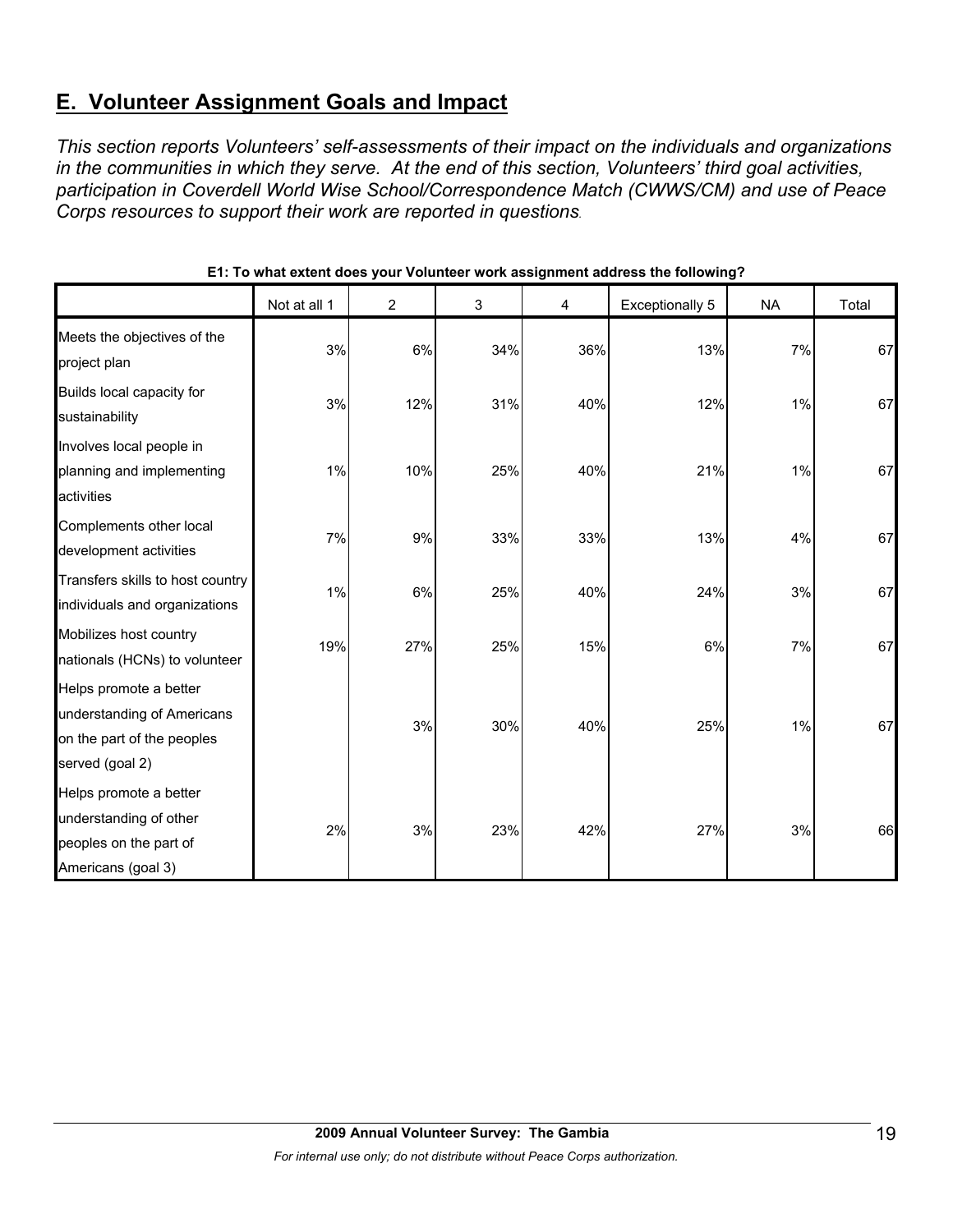|                                          | Not at all 1 | ົ   |     | $\Delta$ | Exceptionally 5 | <b>NA</b> | Total     |
|------------------------------------------|--------------|-----|-----|----------|-----------------|-----------|-----------|
| Need the assistance that you<br>provided |              | 19% | 22% | 37%      | 19%             | 4%        | <b>27</b> |
| Want the assistance that you<br>provided | 4%           | 19% | 22% | 26%      | 26%             | 4%        | <b>27</b> |

**E2: To what extent does your host community--?**

## **E3: How much impact does your assignment have on the capacities of your host counterparts/community partners?**

|                                                                  | None 1 | $\overline{2}$ | 3   | 4   | Exceptional 5 | <b>NA</b> | Total |
|------------------------------------------------------------------|--------|----------------|-----|-----|---------------|-----------|-------|
| Ability to access information<br>(e.g., library, Internet, etc.) | 21%    | 13%            | 25% | 22% | 16%           | 1%        | 67    |
| Leadership skills                                                | 5%     | 9%             | 35% | 41% | 9%            | 2%        | 66    |
| Planning and management                                          | 1%     | 7%             | 33% | 42% | 15%           | 1%        | 67    |
| Problem solving/critical thinking                                | 4%     | 7%             | 40% | 34% | 12%           | 1%        | 67    |
| Self-esteem                                                      | 7%     | 10%            | 37% | 27% | 15%           | 3%        | 67    |
| <b>Technical skills</b>                                          | 4%     | 7%             | 21% | 42% | 24%           | 1%        | 67    |
| Use of local resources                                           | 1%     | 7%             | 33% | 51% | 6%            | 1%        | 67    |
| Use of external resources (e.g.,<br>grants, international NGOs)  | 12%    | 19%            | 18% | 30% | 18%           | 3%        | 67    |
| Better understanding of<br>Americans                             |        | 4%             | 25% | 40% | 28%           | 1%        | 67    |
| Other: Please specify below                                      |        |                | 5%  |     | 5%            | 91%       | 22    |

#### **E3: How much impact does your assignment have on the capacities of your host counterparts/community partners? Other**

|          | (specify)                                      |            |       |         |
|----------|------------------------------------------------|------------|-------|---------|
|          |                                                | Column N % | Count | Row N % |
| E3_OTHER | Open-ended results. Not responsive to request. |            |       |         |
|          | Total                                          |            | 68    | 100%    |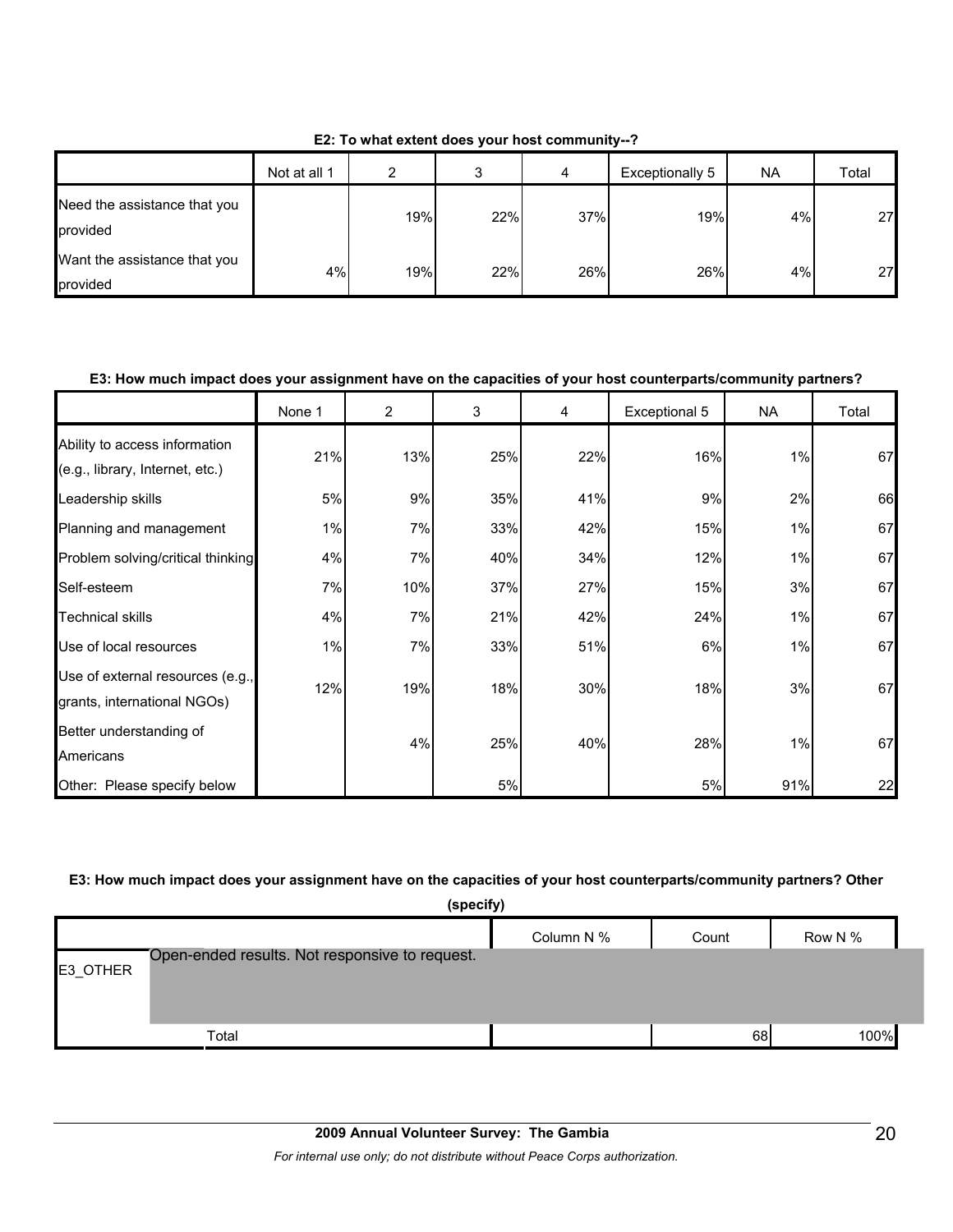|                                                                  | None 1 | $\overline{2}$ | 3   | 4   | Exceptional 5 | <b>NA</b> | Total |
|------------------------------------------------------------------|--------|----------------|-----|-----|---------------|-----------|-------|
| Ability to access information<br>(e.g., library, Internet, etc.) | 21%    | 16%            | 29% | 18% | 13%           | 3%        | 68    |
| Leadership skills                                                | 4%     | 18%            | 43% | 24% | 10%           | 1%        | 68    |
| Planning and management                                          | 6%     | 16%            | 44% | 22% | 10%           | 1%        | 68    |
| Problem solving/critical thinking                                | 4%     | 10%            | 40% | 32% | 13%           |           | 68    |
| Self-esteem                                                      | 1%     | 12%            | 35% | 37% | 13%           | 1%        | 68    |
| <b>Technical skills</b>                                          | 6%     | 9%             | 26% | 37% | 19%           | 3%        | 68    |
| Use of local resources                                           | 4%     | 13%            | 31% | 37% | 13%           | 1%        | 68    |
| Use of external resources (e.g.,<br>grants, international NGOs)  | 19%    | 18%            | 31% | 21% | 6%            | 4%        | 67    |
| Better understanding of<br>Americans                             | 1%     | 7%             | 19% | 31% | 41%           |           | 68    |
| Other: Please specify below                                      |        |                | 5%  | 5%  |               | 90%       | 20    |

**E4: How much impact does your assignment have on the capacities of your host individuals with whom you work?**

# **E4: How much impact does your assignment have on the capacities of your host individuals with whom you work? Other**

**(specify)**

| - -      |            |       |         |  |  |  |  |  |
|----------|------------|-------|---------|--|--|--|--|--|
|          | Column N % | Count | Row N % |  |  |  |  |  |
| E4_OTHER | 100%       | 68    |         |  |  |  |  |  |
| Total    |            | 68    | 100%    |  |  |  |  |  |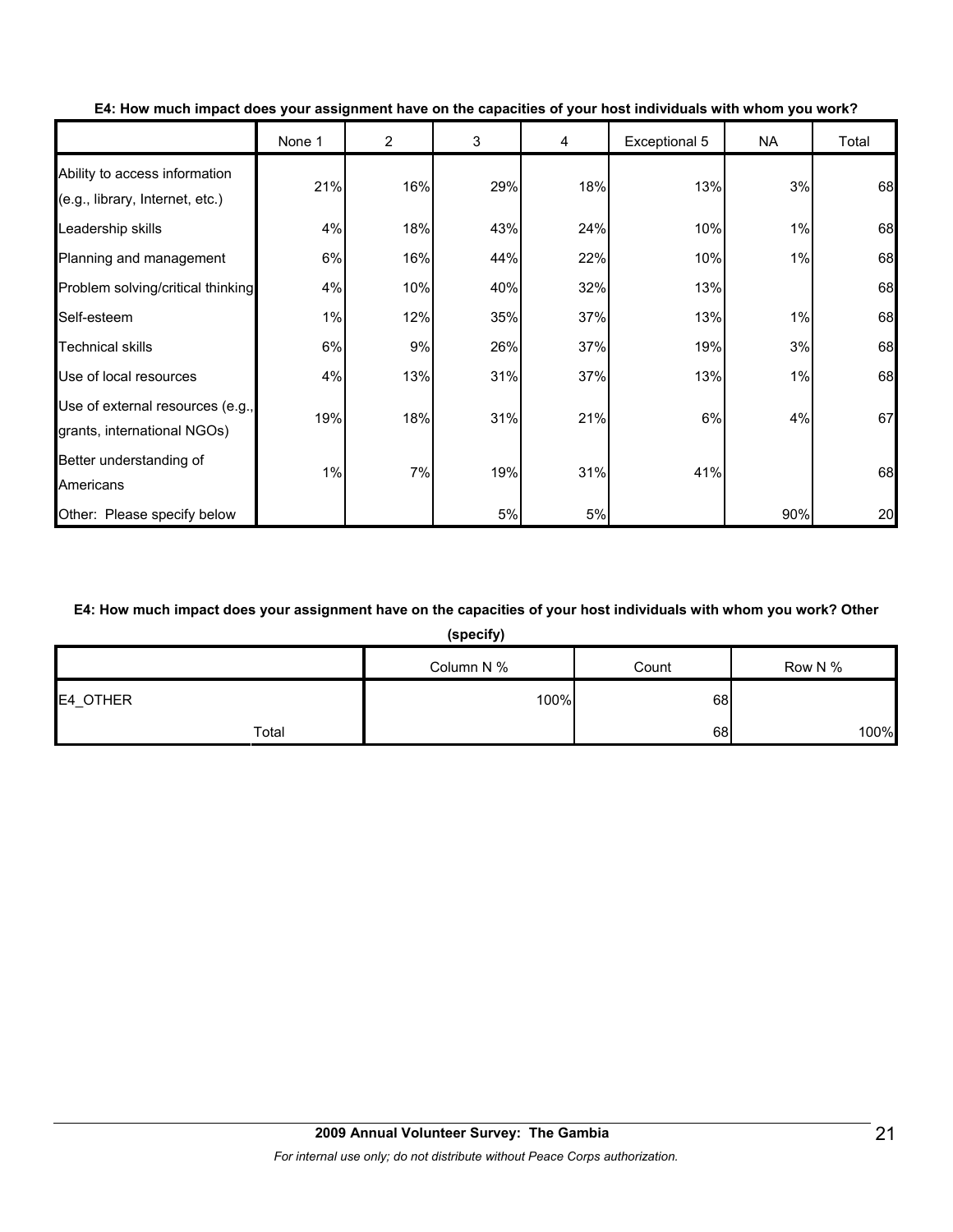|                                                              | None 1 | $\overline{2}$ | 3   | 4   | Exceptional 5 | <b>NA</b> | Total |
|--------------------------------------------------------------|--------|----------------|-----|-----|---------------|-----------|-------|
| Identifying and prioritizing<br>organizational needs         | 3%     | 10%            | 37% | 34% | 9%            | 7%        | 68    |
| Leadership                                                   | 4%     | 12%            | 40% | 28% | 9%            | 6%        | 67    |
| Management                                                   | 4%     | 9%             | 31% | 39% | 10%           | 6%        | 67    |
| Monitoring and evaluation                                    | 6%     | 12%            | 43% | 22% | 12%           | 6%        | 68    |
| Planning and implementing<br>organizational activities       | 4%     | 12%            | 31% | 34% | 12%           | 6%        | 67    |
| Teamwork/participatory<br>decision-making                    | 9%     | 12%            | 37% | 22% | 13%           | 7%        | 68    |
| Use of local resources                                       | 4%     | 15%            | 28% | 37% | 9%            | 7%        | 68    |
| Ability to mobilize, manage,<br>and sustain local volunteers | 13%    | 19%            | 31% | 18% | 9%            | 9%        | 67    |
| Other: Please specify below                                  |        |                | 5%  |     |               | 95%       | 19    |

#### **E5: To what extent does your assignment enhance the capacities of organizations with whom you work?**

# **E5: To what extent does your assignment enhance the capacities of organizations with whom you work?**

**Other (specify)**

|          | Column N % | Count | Row N % |
|----------|------------|-------|---------|
| E5_OTHER | 100%       | 68    |         |
| Total    |            | 68    | 100%    |

## **E6: How effective have you been in transferring knowledge and skills to help the following persons or groups build their**

**capacities?**

|                                       | Not at all 1 | 2   | 3   | 4   | Exceptionally 5 | <b>NA</b> | Total |
|---------------------------------------|--------------|-----|-----|-----|-----------------|-----------|-------|
| Your counterpart/community<br>partner | 3%           | 6%  | 34% | 40% | 16%             | 1%        | 68    |
| Another institution/organization      | 9%           | 19% | 32% | 24% | 6%              | 10%       | 68    |
| Members of your host<br>community     | $1\%$        | 9%  | 46% | 35% | 6%              | 3%        | 68    |
| Other: Please specify below           |              |     | 10% | 10% | 5%              | 75%       | 20    |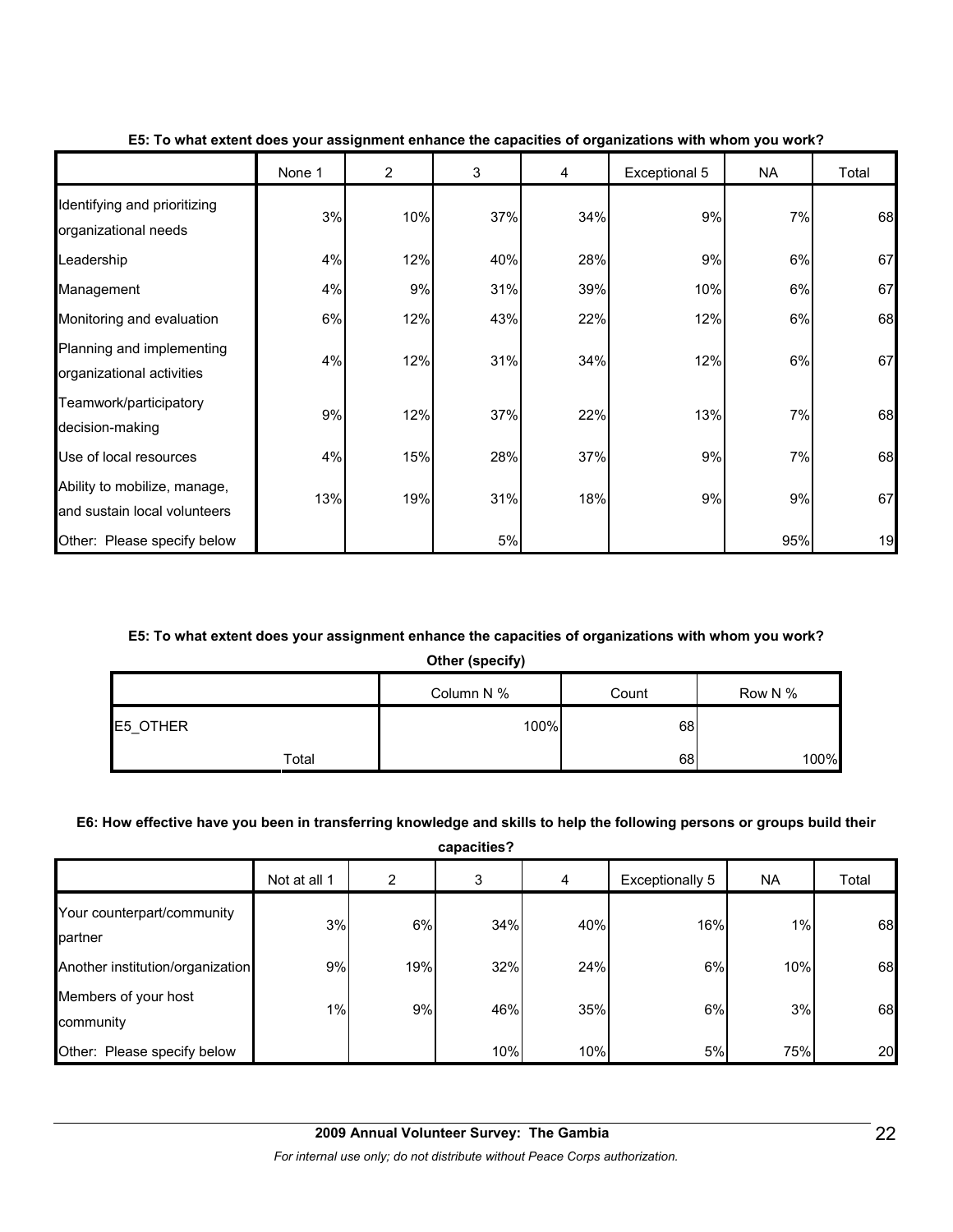|  |  |  |  |  | E7: To what extent have HC individuals gained a better understanding of Americans? Includes "Too early to tell." |  |
|--|--|--|--|--|------------------------------------------------------------------------------------------------------------------|--|
|--|--|--|--|--|------------------------------------------------------------------------------------------------------------------|--|

|    | Not at all | Minimally | Moderatelv | Considerably | Exceptionally | Too early to tell | $\tau$ otal |
|----|------------|-----------|------------|--------------|---------------|-------------------|-------------|
| E7 | 0%         | 3%        | 22%        | 49%          | 21%           | 6%                | 68          |

#### **E7: To what extent have HC individuals gained a better understanding of Americans? Excludes "Too early to tell."**

|    | Not at all | Minimally | Moderately | Considerablv | Exceptionally | Total |
|----|------------|-----------|------------|--------------|---------------|-------|
| E7 |            | 3%        | 23%        | 52%          | 22%           | 64    |

## **E9. In which of the following third goal activities have you participated during your PC service?**

|               |                                                              | PCV Responses | % Doing This | <b>Total PCVs</b><br>Responding |
|---------------|--------------------------------------------------------------|---------------|--------------|---------------------------------|
| \$E9Goal3Acts | Electronic updates                                           | 59            | 91%          |                                 |
|               |                                                              |               |              |                                 |
|               | Hard copy/paper update                                       | 49            | 75%          |                                 |
|               | Personal website or blog                                     | 39            | 60%          |                                 |
|               | <b>Hosting American visitors</b>                             | 30            | 46%          |                                 |
|               | Enrollment in the CWWS/CMS<br>program                        | 26            | 40%          |                                 |
|               | While on home leave, spoke at a<br>school or community group | 17            | 26%          |                                 |
|               | Pen pal program/letter exchange                              | 14            | 22%          |                                 |
|               | Podcasted/created a slide show or<br>video posted online     | 10            | 15%          |                                 |
|               | Other please specify                                         | 5             | 8%           |                                 |
|               | Peace Corps Week activities                                  | 4             | 6%           |                                 |
|               | Total                                                        |               |              | 65                              |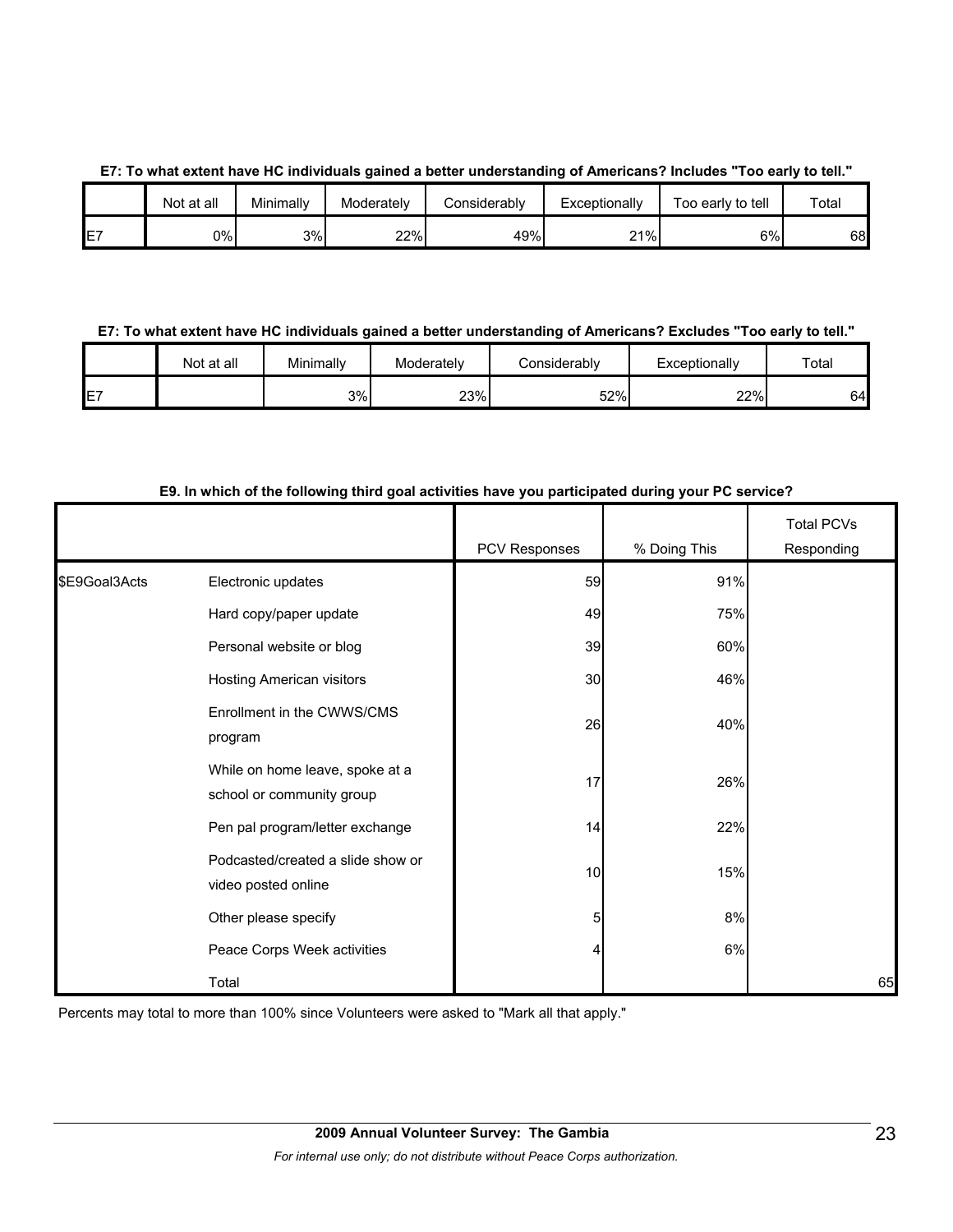|                                                                                                                                                                                                                                                                              | Have done third goal activities | No third goal activities | Total |
|------------------------------------------------------------------------------------------------------------------------------------------------------------------------------------------------------------------------------------------------------------------------------|---------------------------------|--------------------------|-------|
| Peace Corps' third goal is to "help promote a<br>better understanding of other peoples on the part<br>of Americans." In which of the following third goal<br>activities, including your contact with family and<br>friends, have you participated during your Peace<br>Corps | 99%                             | $1\%$                    | 68    |

**E9: When asked about third goal activities, Volunteer answered "No involvement in third goal activities."** 

## **E10: Would you recommend participation in the CWWS CMS to other Volunteers?**

|            | I have not participated in<br>CWWS/CM. | I have participated in<br>CWWS/CM & would<br>recommend it | I have participated in<br>CWWS/CM and would NOT<br>recommend it | Total |
|------------|----------------------------------------|-----------------------------------------------------------|-----------------------------------------------------------------|-------|
| <b>E10</b> | 58%                                    | 38%                                                       | 5%                                                              | 66    |

**E11: To what extent have Americans gained a better understanding of HCNs? Includes "Too early to tell."**

|     | Not at all | Minimally | Moderately | Considerably | Exceptionally | Too early to tell | Total |
|-----|------------|-----------|------------|--------------|---------------|-------------------|-------|
| E11 | 0%         | 6%        | 22%        | 49%          | 19%           | 3%                | 67    |

**E11: To what extent have Americans gained a better understanding of HCNs? Excludes "Too early to tell."**

|                 | Not at all | Minimally | Moderately | Considerablv | Exceptionally | $\tau$ otal |
|-----------------|------------|-----------|------------|--------------|---------------|-------------|
| E <sub>11</sub> |            | 6%        | 23%        | 51%          | 20%           | 65          |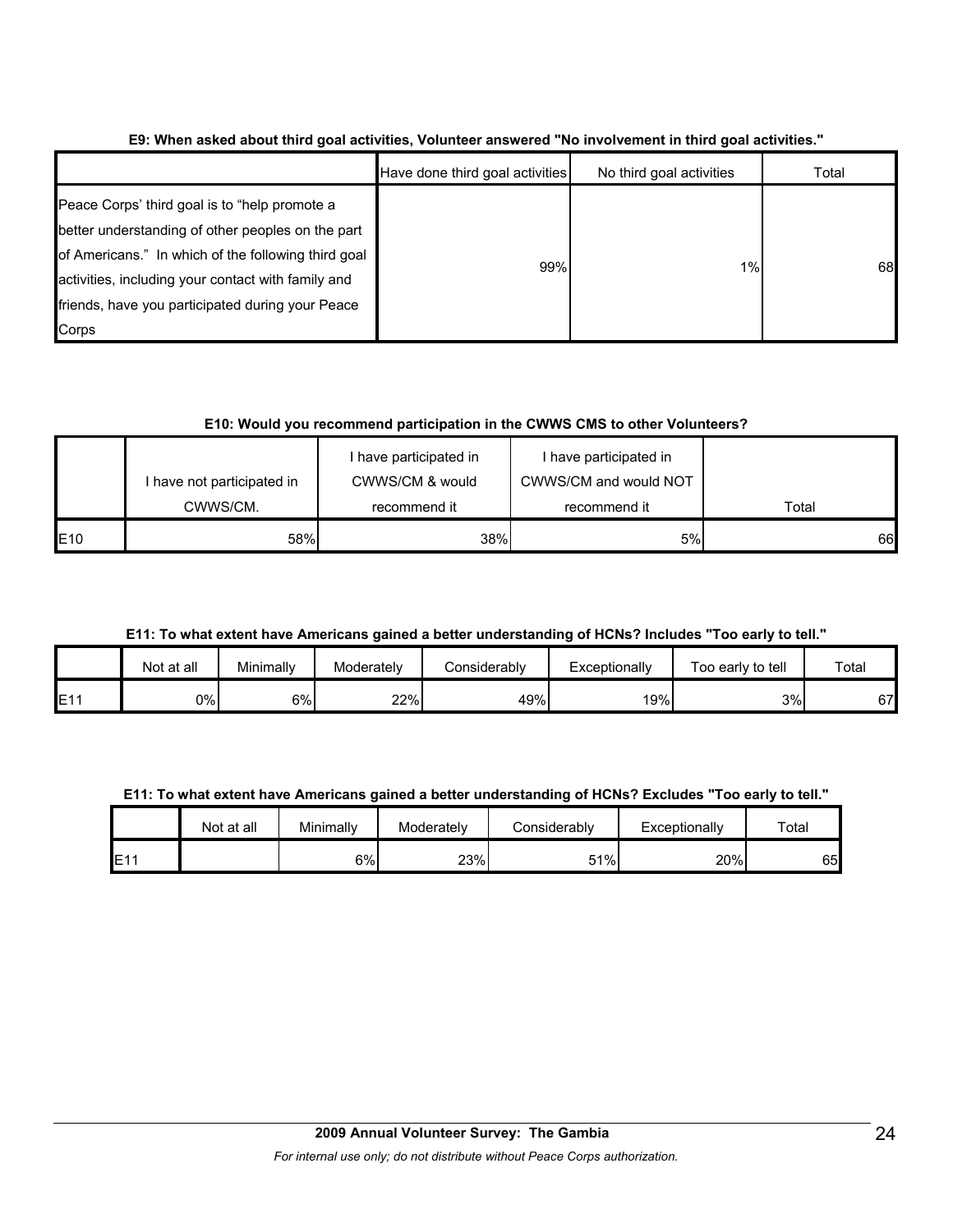|                                                                                | Yes |
|--------------------------------------------------------------------------------|-----|
| Coverdell World Wise Schools staff (Useful)                                    | 16  |
| Contact with other Peace Corps staff in Washington, D.C. (Useful)              | 15  |
| Information at staging (Useful)                                                | 29  |
| Information from your post sent to you before departure (Useful)               | 41  |
| Internet (Useful)                                                              | 55  |
| Invitation kits (Useful)                                                       | 38  |
| Material in staging packet (Useful)                                            | 40  |
| Peace Corps staff at post (e.g., World Wise School contact) (Useful)           | 18  |
| Recruiting (Useful)                                                            | 22  |
| Resources available from Coverdell World Wise Schools (Useful)                 | 6   |
| Resources available on Peace Corps website (e.g., third goal section) (Useful) | 25  |
| Training on third goal (Useful)                                                | 24  |
| Other: Please specify below (Useful)                                           | 5   |

## **E12: Which of the following resources have been useful to you in your third goal activities?**

## **E12: Which of the following resources would/will be helpful to you in your third goal activities?**

|                                                                                          | Yes            |
|------------------------------------------------------------------------------------------|----------------|
| Coverdell World Wise Schools staff (Would be helpful)                                    | 18             |
| Contact with other Peace Corps staff in Washington, D.C. (Would be helpful)              | 13             |
| Information at staging (Would be helpful)                                                | $\overline{7}$ |
| Information from your post sent to you before departure (Would be helpful)               | 10             |
| Internet (Would be helpful)                                                              | 6              |
| Invitation kits (Would be helpful)                                                       | $\mathbf{1}$   |
| Material in staging packet (Would be helpful)                                            | $\mathbf{2}$   |
| Peace Corps staff at post (e.g., World Wise School contact) (Would be helpful)           | 10             |
| Recruiting (Would be helpful)                                                            | 8              |
| Resources available from Coverdell World Wise Schools (Would be helpful)                 | 14             |
| Resources available on Peace Corps website (e.g., third goal section) (Would be helpful) | 10             |
| Training on third goal (Would be helpful)                                                | 9              |
| Other: Please specify below (Would/will be helpful)                                      | 3              |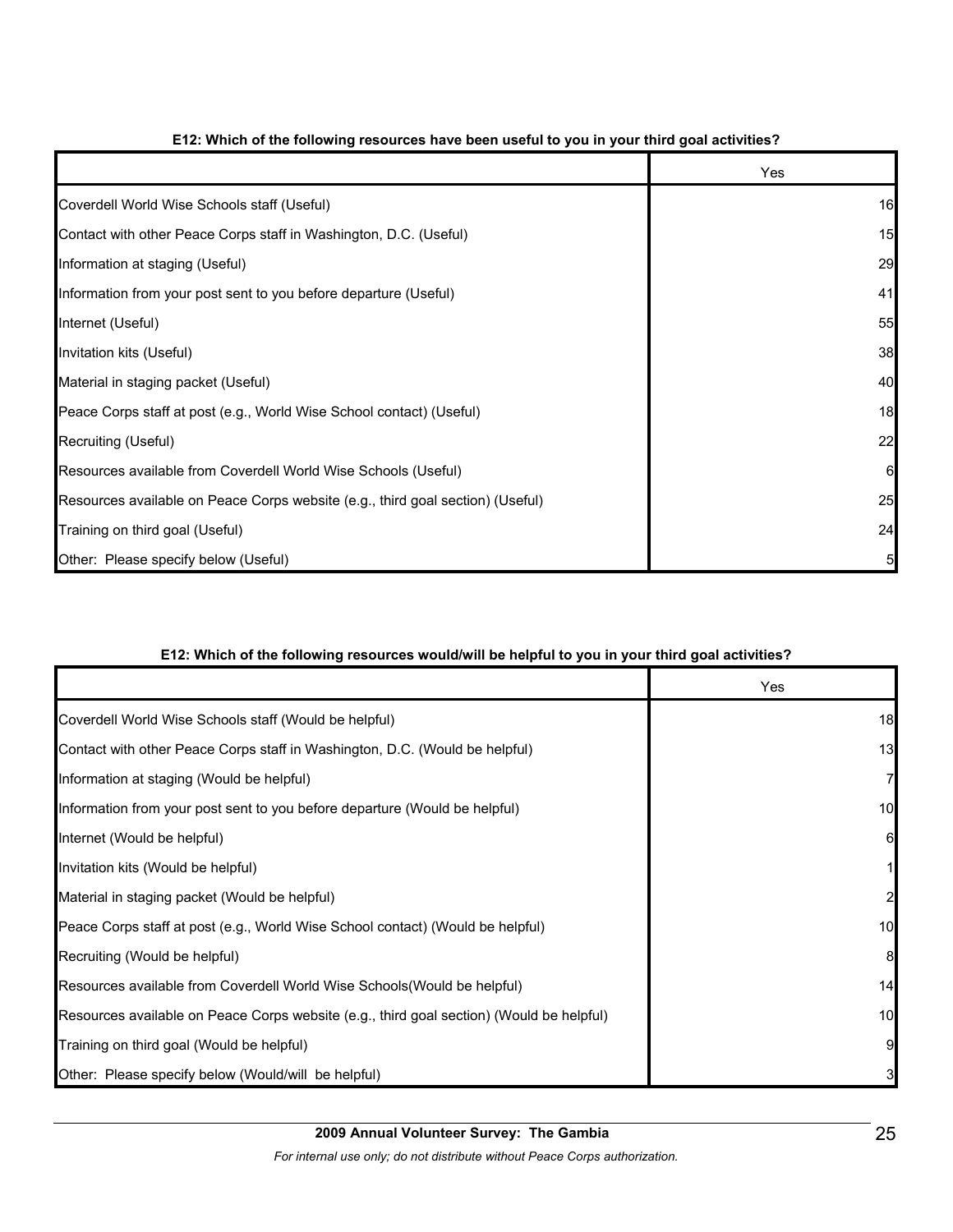|           |                                                | Column N % | Count | Row N % |  |
|-----------|------------------------------------------------|------------|-------|---------|--|
| E12_OTHER | Open-ended results. Not responsive to request. |            |       |         |  |
|           | Total                                          |            | 68    | 100%    |  |

## **E12: Other useful/helpful resources? Other (specify)**

#### **E13: Do you know about the Peace Corps Partnership Program (PCPP)?**

|                 | No  | Yes, but I haven't used it. | Yes, I have used it. | Total |  |
|-----------------|-----|-----------------------------|----------------------|-------|--|
| E <sub>13</sub> | 15% | 72%                         | 13%                  | 68    |  |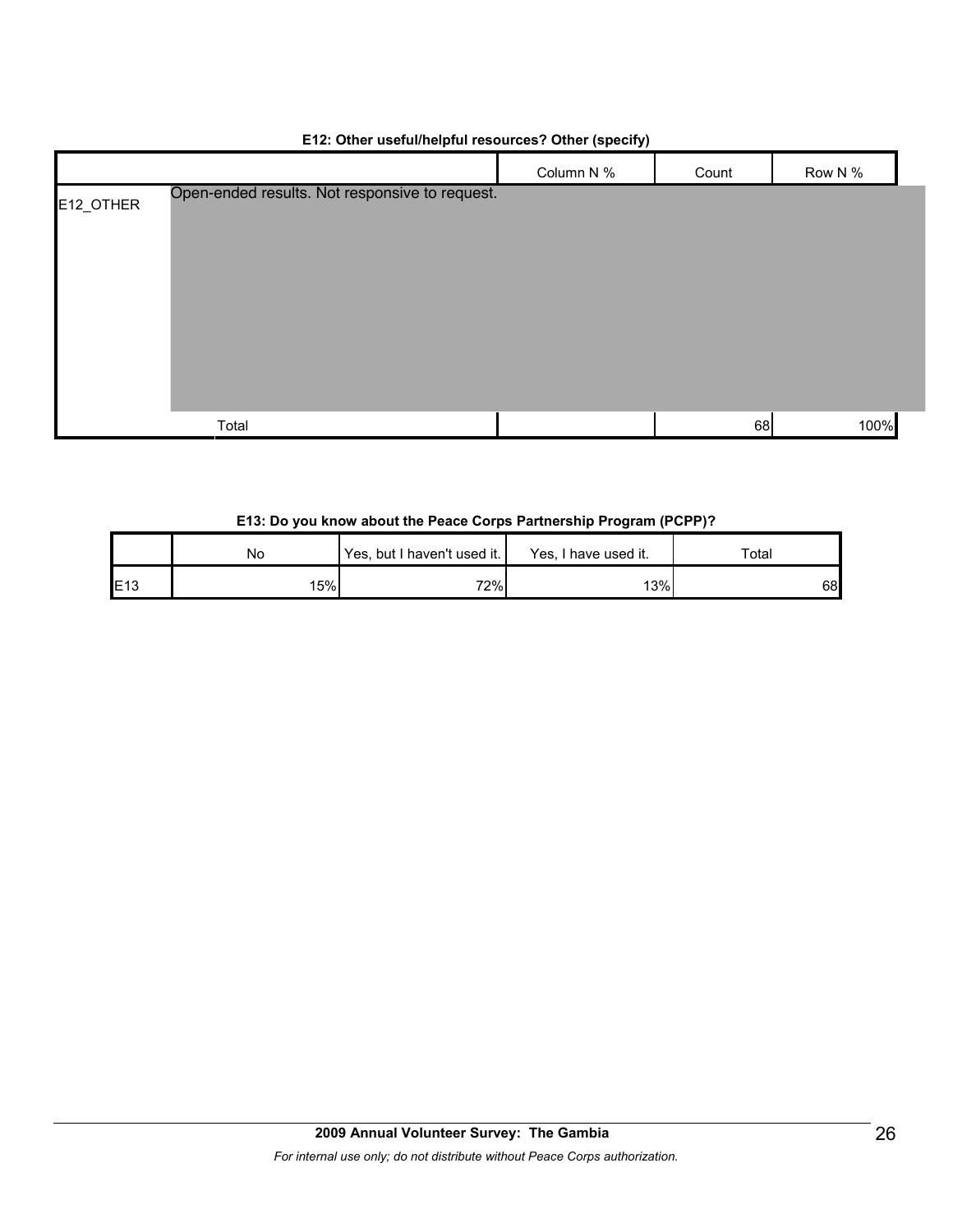# **F. Peace Corps Support**

*This section reports Volunteers' assessments of in-country Peace Corps.* 

|                 | Not at all | Poorly | Well<br>Adequately |     | Very well | Total |  |
|-----------------|------------|--------|--------------------|-----|-----------|-------|--|
| IF <sub>1</sub> |            | 5%     | 26%                | 32% | 37%       | 19    |  |





F1: When you arrived at your community, how prepared for your arrival<br>were the host people with whom you work?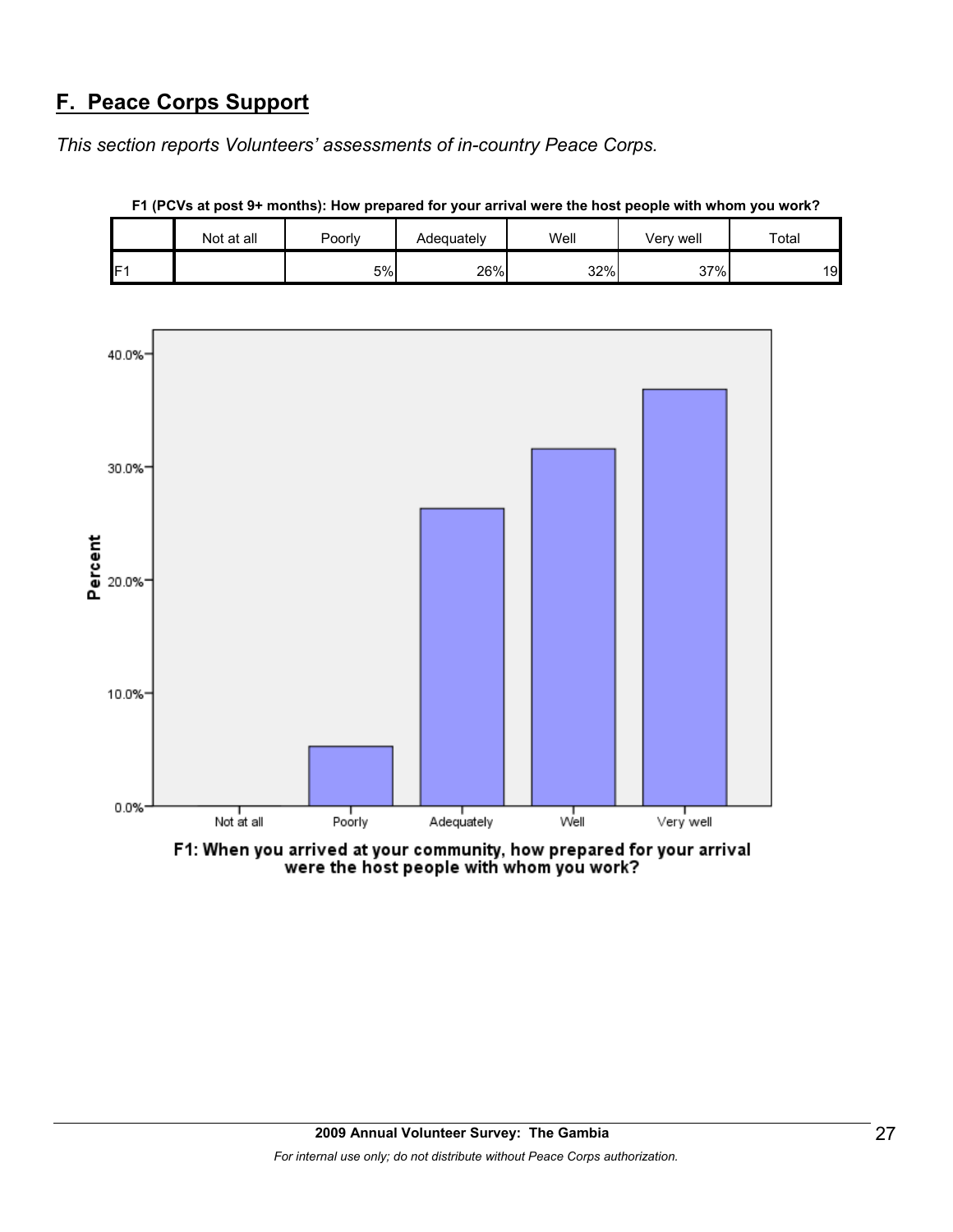|                 | Not at all | Minimally | Adequately | Considerablv | Exceptionally | Not Used | $\tau$ otal |  |
|-----------------|------------|-----------|------------|--------------|---------------|----------|-------------|--|
| 1F <sup>-</sup> | $1\%$      | 6%l       | 22%        | 35%          | 34%           | $1\%$    | 68          |  |

**F2: How satisfied are you with the health care you received from your PCMO(s)?**

### **F3: How satisfied are you with the following support provided by in-country PC staff?**

|                             | Not at all 1 | $\overline{2}$ | 3   | 4   | Completely 5 | <b>NA</b> | Total |
|-----------------------------|--------------|----------------|-----|-----|--------------|-----------|-------|
| Administrative/logistical   |              | 7%             | 29% | 38% | 25%          |           | 68    |
| Cross-cultural              |              | 1%             | 21% | 40% | 38%          |           | 68    |
| Emotional                   | 4%           | 10%            | 25% | 40% | 19%          | 1%        | 68    |
| Feedback on my work reports | 22%          | 29%            | 22% | 6%  | 3%           | 18%       | 68    |
| Job assignment              | 6%           | 29%            | 29% | 22% | 12%          | 1%        | 68    |
| Language learning           | $1\%$        | 6%             | 19% | 34% | 40%          |           | 68    |
| Medical                     | 1%           | 10%            | 21% | 41% | 26%          |           | 68    |
| Safety and security         | 13%          | 22%            | 21% | 29% | 15%          |           | 68    |
| Site selection/preparation  | 4%           | 28%            | 24% | 22% | 21%          | 1%        | 68    |
| <b>Technical skills</b>     |              | 7%             | 41% | 34% | 15%          | 3%        | 68    |

# **F4: How satisfied are you with the Peace Corps allocation of time and resources to mental health/adjustment issues?**

|                | Not at all satisfied 1 |     |     |     | Completely satisfied 5 | Total |
|----------------|------------------------|-----|-----|-----|------------------------|-------|
| F <sub>4</sub> | 7%⊧                    | 13% | 31% | 30% | 8%                     | 67    |

# **F5: What level of PC support have you received to help cope with stress from issues such as HIV/AIDS, food insecurity, etc. in your community? (Including PCVs w/no need for support)**

|                 | No support |    | Minimal support   Adequate support | Considerable<br>support | Exceptional<br>support | NA/I have no<br>need for support | Total |
|-----------------|------------|----|------------------------------------|-------------------------|------------------------|----------------------------------|-------|
| IF <sub>5</sub> | $1\%$      | 6% | 34%                                | 34%                     | 4%                     | 21%                              | 68    |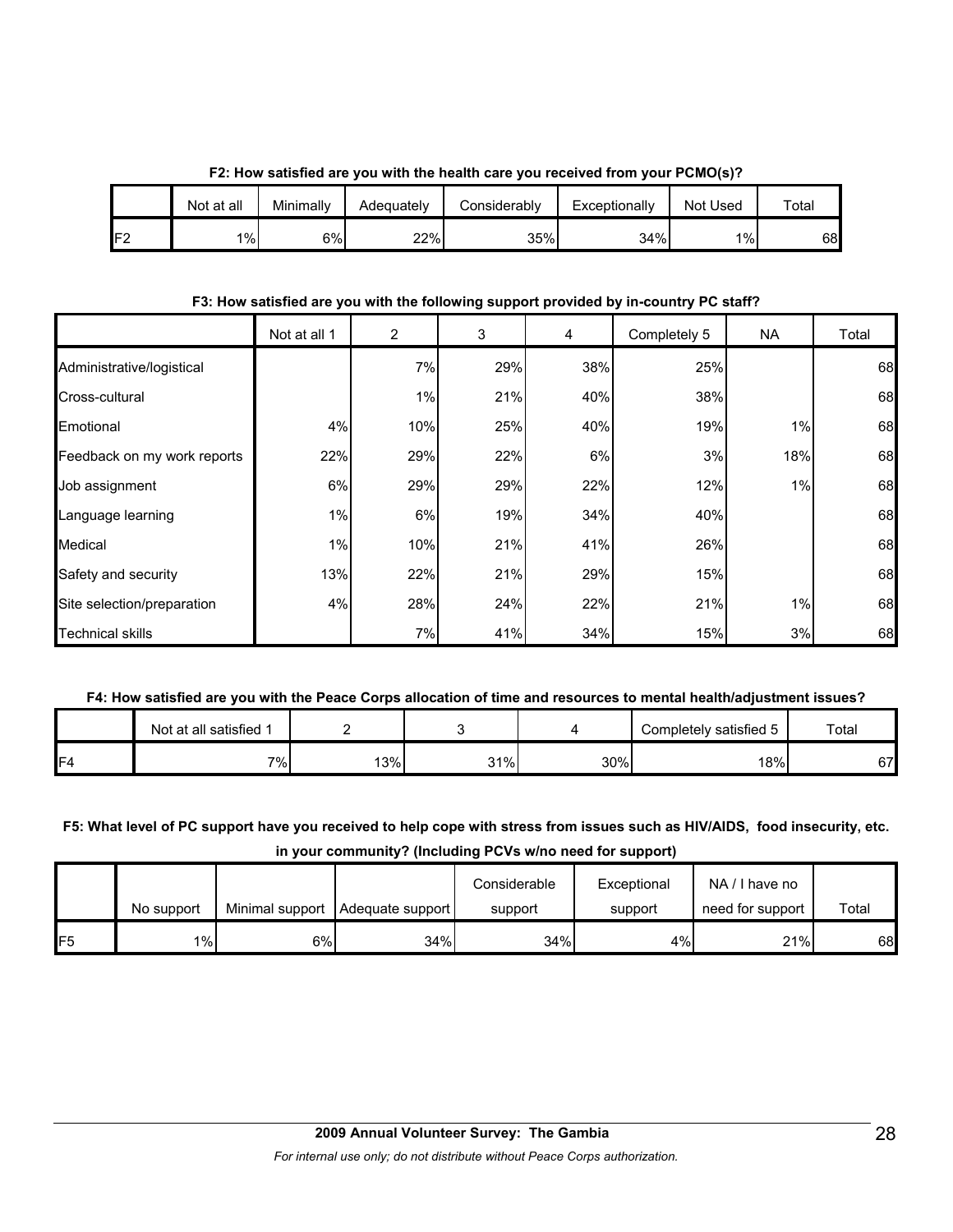# **F5: What level of PC support have you received to help cope with stress from issues such as HIV/AIDS, food insecurity, etc. in your community? (Excluding PCVs w/no need for support)**

|                | No support | Minimal support | Adequate support | Considerable support Exceptional support |    | Total |
|----------------|------------|-----------------|------------------|------------------------------------------|----|-------|
| F <sub>5</sub> | 2%l        | $7\%$           | 43%              | 43%                                      | 6% | 54    |

#### **F6: How would you rate your interaction with the Country Director in terms of the following?**

|                                    | Not adequate | Adequate | Total |
|------------------------------------|--------------|----------|-------|
| Responsiveness to my issues        | 6%           | 94%      | 67    |
| Informative content                | 4%           | 96%      | 67    |
| My comfort level discussing issues | 6%           | 94%      | 66    |
| Adequacy of visits                 | 23%          | 77%      | 66    |

## **F6b: How would you rate your interaction with the PTO/SRPTC in terms of the following?**

|                                    | Not adequate | Adequate | Total |
|------------------------------------|--------------|----------|-------|
| Responsiveness to my issues        | 6%           | 94%      | 66    |
| Informative content                | 5%           | 95%      | 66    |
| My comfort level discussing issues | 8%           | 92%      | 64    |
| Adequacy of visits                 | 9%           | 91%      | 65    |

## **F6c: How would you rate your interaction with the APCD/Program Manager in terms of the following?**

|                                    | Not adequate | Adequate | Total |
|------------------------------------|--------------|----------|-------|
| Responsiveness to my issues        | 17%          | 83%      | 66    |
| Informative content                | 15%          | 85%      | 67    |
| My comfort level discussing issues | 14%          | 86%      | 66    |
| Adequacy of visits                 | 26%          | 74%      | 65    |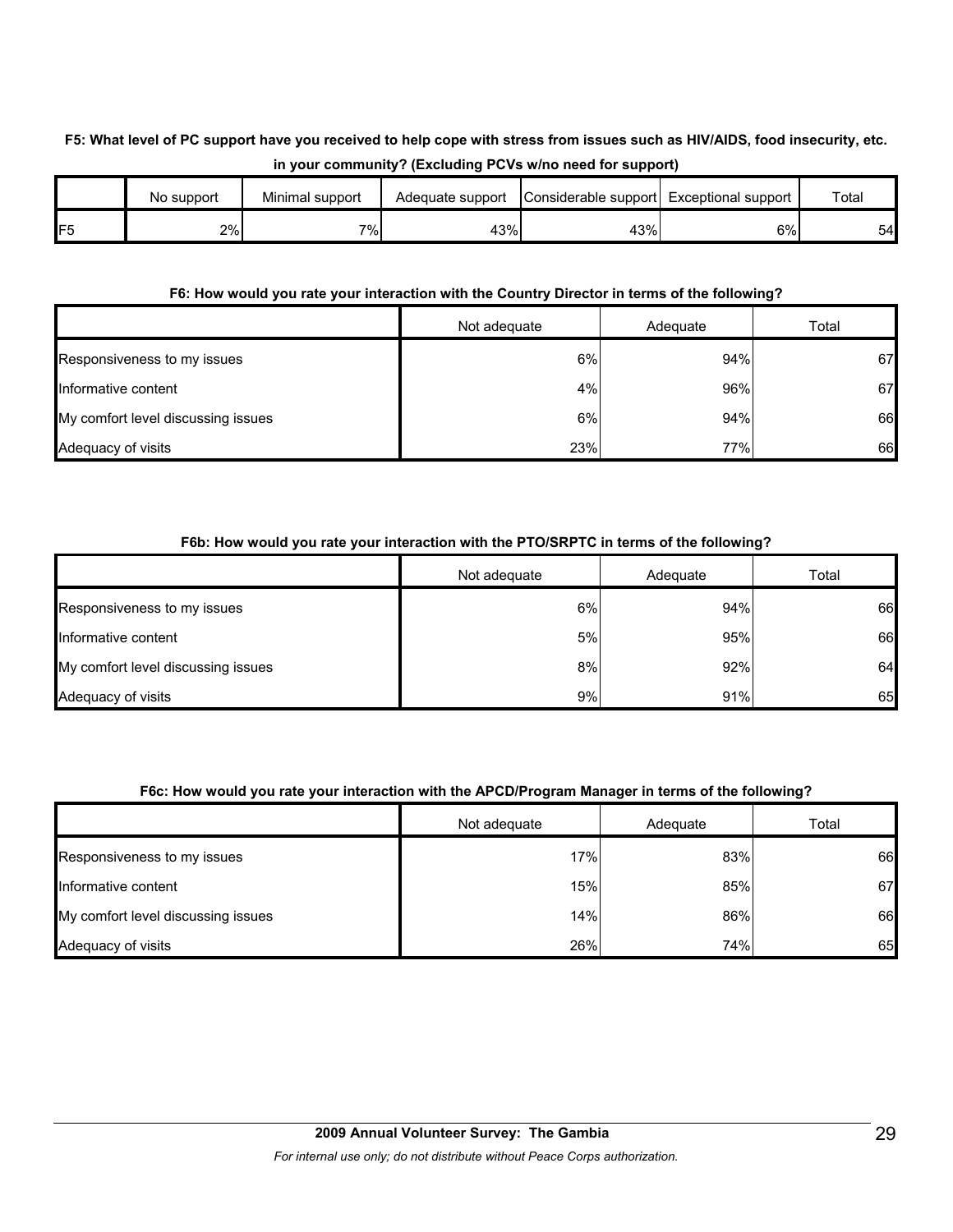|                                    | Not adequate | Adequate | Total |
|------------------------------------|--------------|----------|-------|
| Responsiveness to my issues        | 9%           | 91%      | 64    |
| Informative content                | 5%           | 95%      | 63    |
| My comfort level discussing issues | 7%           | 93%      | 60    |
| Adequacy of visits                 | 18%          | 82%      | 62    |

## **F6d: How would you rate your interaction with the PCMO in terms of the following?**

## **F6e: How would you rate your interaction with the Safety and Security Coordinator in terms of the following?**

|                                    | Not adequate | Adequate | Total |
|------------------------------------|--------------|----------|-------|
| Responsiveness to my issues        | 40%          | 60%      | 67    |
| Informative content                | 30%          | 70%      | 66    |
| My comfort level discussing issues | 38%          | 62%      | 65    |
| Adequacy of visits                 | 45%          | 55%      | 66    |

# **F6f: How would you rate your interaction with the Training Manager in terms of the following?**

|                                    | Not adequate | Adequate | Total |
|------------------------------------|--------------|----------|-------|
| Responsiveness to my issues        | 6%           | 94%      | 66    |
| Informative content                | 2%           | 98%      | 66    |
| My comfort level discussing issues | 5%           | 95%      | 65    |
| Adequacy of visits                 | 8%           | 92%      | 65    |

## **F6g: How would you rate your interaction with administrative staff in terms of the following?**

|                                    | Not adequate | Adequate | Total |
|------------------------------------|--------------|----------|-------|
| Responsiveness to my issues        | 5%           | 95%      | 66    |
| Informative content                | 6%           | 94%      | 66    |
| My comfort level discussing issues | 5%           | 95%      | 66    |
| Adequacy of visits                 | 15%          | 85%      | 67    |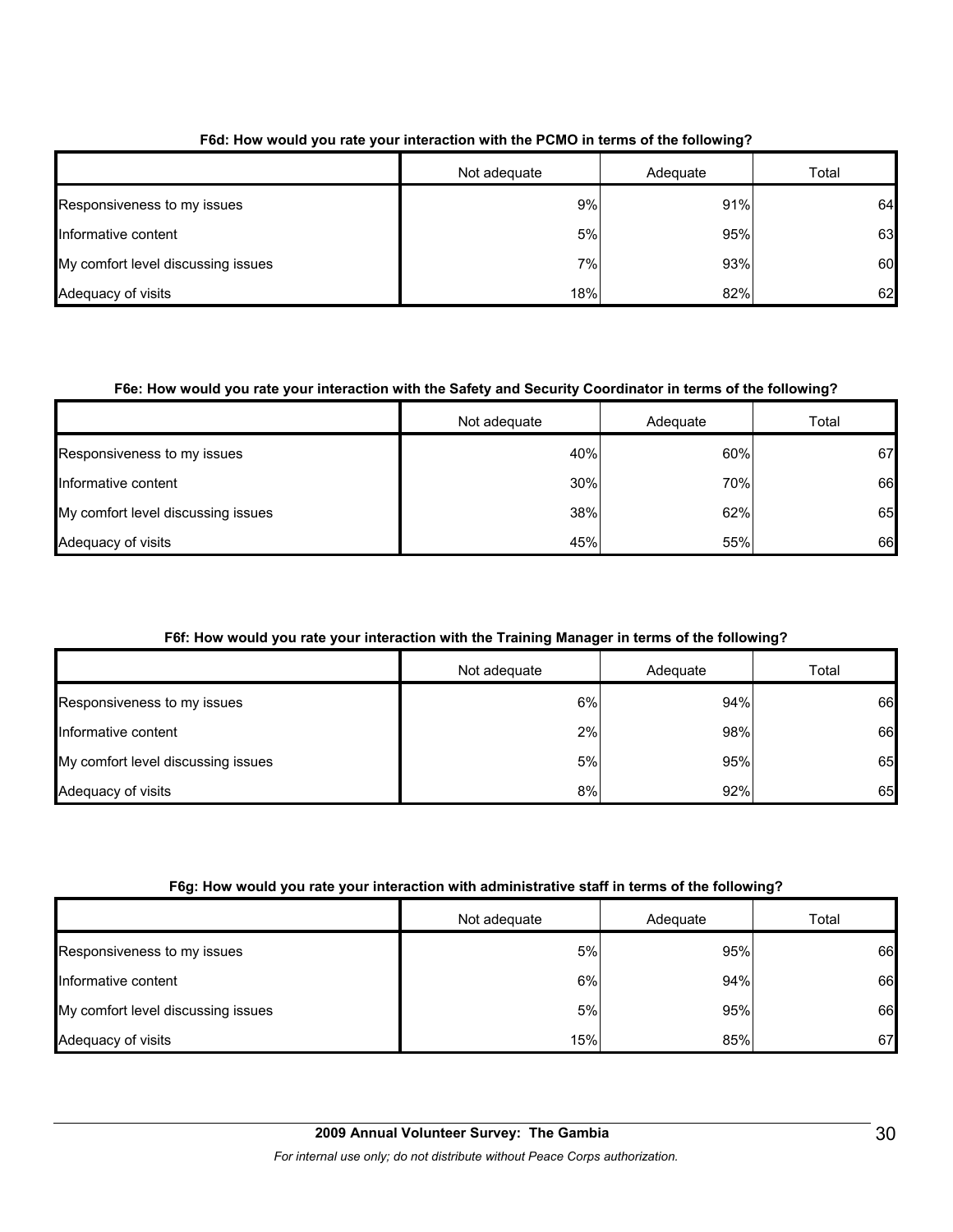|                                    | Not adequate | Adequate | Total |
|------------------------------------|--------------|----------|-------|
| Responsiveness to my issues        | 50%          | 50%      | 4     |
| Informative content                | 12%          | 88%      | 8     |
| My comfort level discussing issues | 29%          | 71%      |       |
| Adequacy of visits                 | 33%          | 67%      | 61    |

## **F6h: How would you rate your interaction with other post staff (please specify) in terms of the following?**

## **F7: To what extent is your CD aware of Volunteer issues and concerns through interactions with Volunteers?**

|                 | Not at all | Minimally | Adequately | Considerablv | Completely | Total          |
|-----------------|------------|-----------|------------|--------------|------------|----------------|
| IF <sub>7</sub> |            | 2%        | 31%        | 48%          | 9%         | $\sim$<br>07 I |

|                | of matrix to the moot oncourte may you accred communicate mum- |      |                |
|----------------|----------------------------------------------------------------|------|----------------|
| Most effective | Cellphone (voice)                                              | 37%  | 25             |
|                | Text messaging                                                 | 34%  | 23             |
|                | In-person visits                                               | 25%  | 17             |
|                | Telephone at residence or work                                 | 4%   | $\overline{3}$ |
|                | Other. Please specify                                          |      |                |
|                | Telephone not at residence or work                             |      |                |
|                | Letters                                                        |      |                |
|                | Email/ Internet                                                |      |                |
|                | CB radio                                                       |      |                |
|                | Total                                                          | 100% | 68             |

#### **F8: What is the most effective way you use to communicate with PC staff?**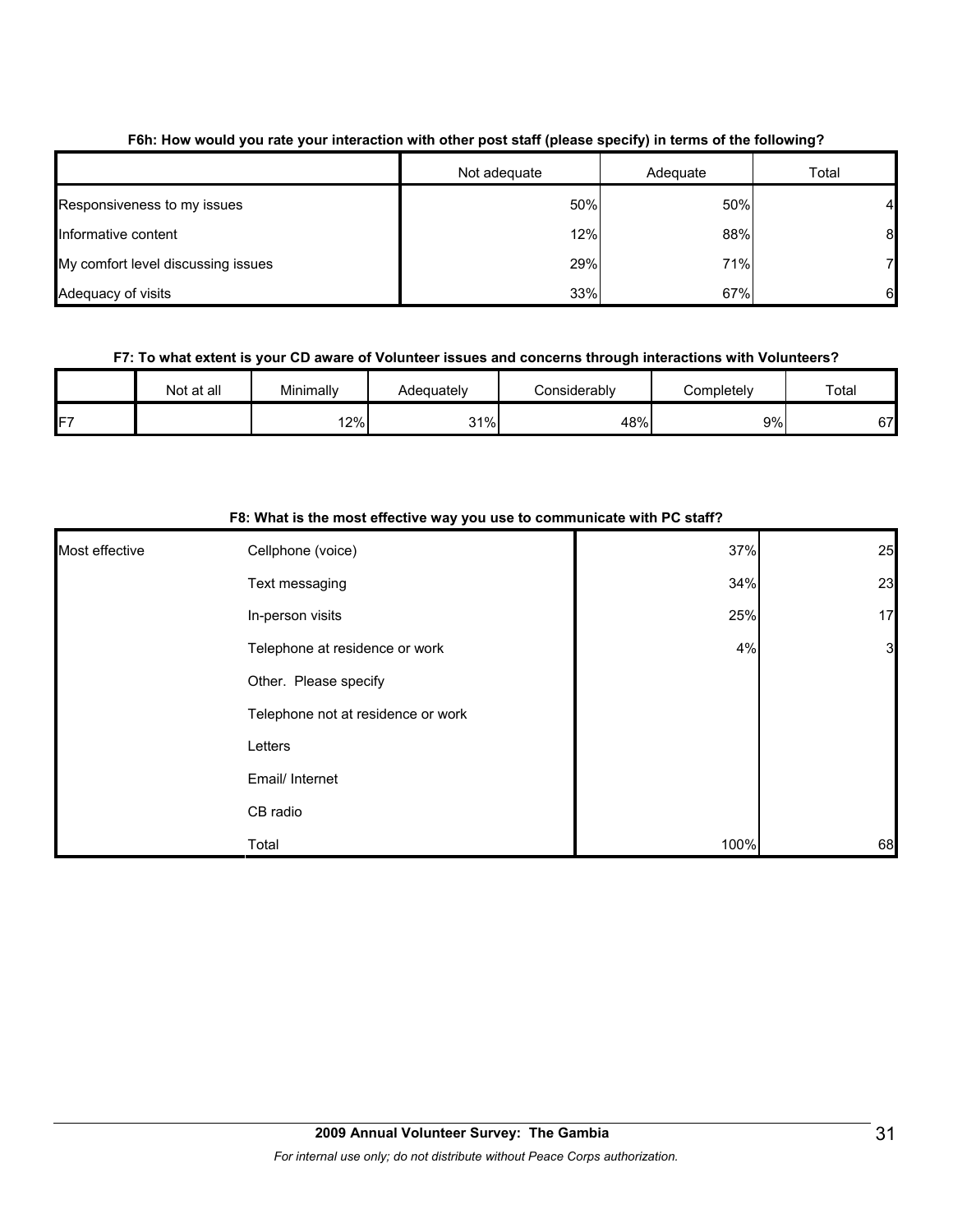| Second most effective | Text messaging                     | 34%  | 23             |
|-----------------------|------------------------------------|------|----------------|
|                       | In-person visits                   | 31%  | 21             |
|                       | Cellphone (voice)                  | 31%  | 21             |
|                       | Email/ Internet                    | 4%   | $\overline{3}$ |
|                       | Other. Please specify              |      |                |
|                       | Telephone not at residence or work |      |                |
|                       | Telephone at residence or work     |      |                |
|                       | Letters                            |      |                |
|                       | CB radio                           |      |                |
|                       | Total                              | 100% | 68             |

#### **F8: What is the second most effective way you use to communicate with PC staff?**

#### **F8: What is the third most effective way you use to communicate with PC staff?**

| (C11_THREE) Third most effective | In-person visits                   | 32%  | 22             |
|----------------------------------|------------------------------------|------|----------------|
|                                  | Email/ Internet                    | 26%  | 18             |
|                                  | Cellphone (voice)                  | 21%  | 14             |
|                                  | Text messaging                     | 13%  | 9              |
|                                  | Letters                            | 4%   | $\mathbf{3}$   |
|                                  | Other. Please specify              | 3%   | $\overline{2}$ |
|                                  | Telephone not at residence or work |      |                |
|                                  | Telephone at residence or work     |      |                |
|                                  | CB radio                           |      |                |
|                                  | Total                              | 100% | 68             |

#### **F9: How do you rate the effectiveness of your communication resources for contacting in-country PC staff?**

|     | Very poor | Poor | Adequate | Good | Excellent | Total |
|-----|-----------|------|----------|------|-----------|-------|
| IF9 |           | 4%   | 22%      | 47%  | 26%       | 68    |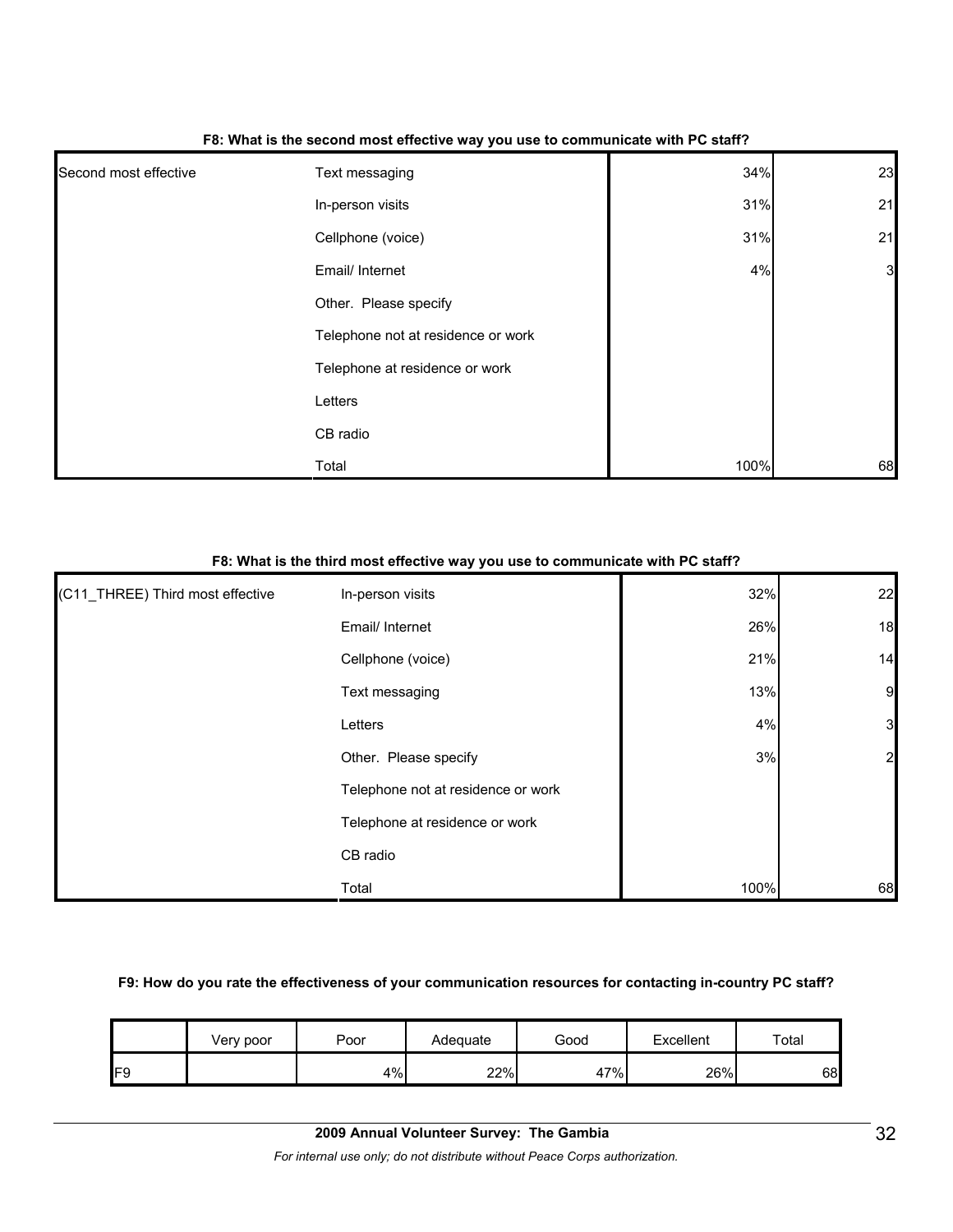# **G. Your Safety and Security**

*This section reports on how safe and informed about their safety Volunteers feel. Their experiences with reported and unreported crimes are summarized* 

|                                                  |                 |            | Adequately |              |           |       |
|--------------------------------------------------|-----------------|------------|------------|--------------|-----------|-------|
|                                                  | Not at All Safe | Often Safe | Safe       | Usually Safe | Very Safe | Total |
| Where you live                                   |                 | 7%         | 10%        | 29%          | 53%       | 68    |
| Where you work                                   |                 | 1%         | 18%        | 25%          | 56%       | 68    |
| When you travel in-country                       |                 | 15%        | 31%        | 44%          | 10%       | 68    |
| City where main Peace Corps<br>office is located | 4%              | 24%        | 35%        | 26%          | 10%       | 68    |

#### **G1: How safe do you feel...?**

**G2: Please indicate the number of times you experienced the following types of discrimination/harassment.**

|                    | Never | Once  | 2-5 times | 6-10 times | 11-25 times | $26+$ times | Total |
|--------------------|-------|-------|-----------|------------|-------------|-------------|-------|
| Age                | 79.7% | 1.7%  | 5.1%      | 1.7%       | 3.4%        | 8.5%        | 59    |
| Anti-American      | 42.9% | 14.3% | 20.6%     | 9.5%       | 3.2%        | 9.5%        | 63    |
| <b>Disability</b>  | 96.6% |       | 1.7%      | 1.7%       |             |             | 59    |
| Gender             | 48.4% | 4.8%  | 11.3%     | 1.6%       | 6.5%        | 27.4%       | 62    |
| Racial/color       | 38.7% |       | 9.7%      | 8.1%       | 6.5%        | 37.1%       | 62    |
| Religious          | 72.4% | 6.9%  | 5.2%      |            | 5.2%        | 10.3%       | 58    |
| Sexual (verbal)    | 47.6% | 3.2%  | 11.1%     | 7.9%       | 4.8%        | 25.4%       | 63    |
| Sexual (physical)  | 83.1% | 3.4%  | 10.2%     | 1.7%       |             | 1.7%        | 59    |
| Sexual orientation | 93.1% | 1.7%  | 5.2%      |            |             |             | 58    |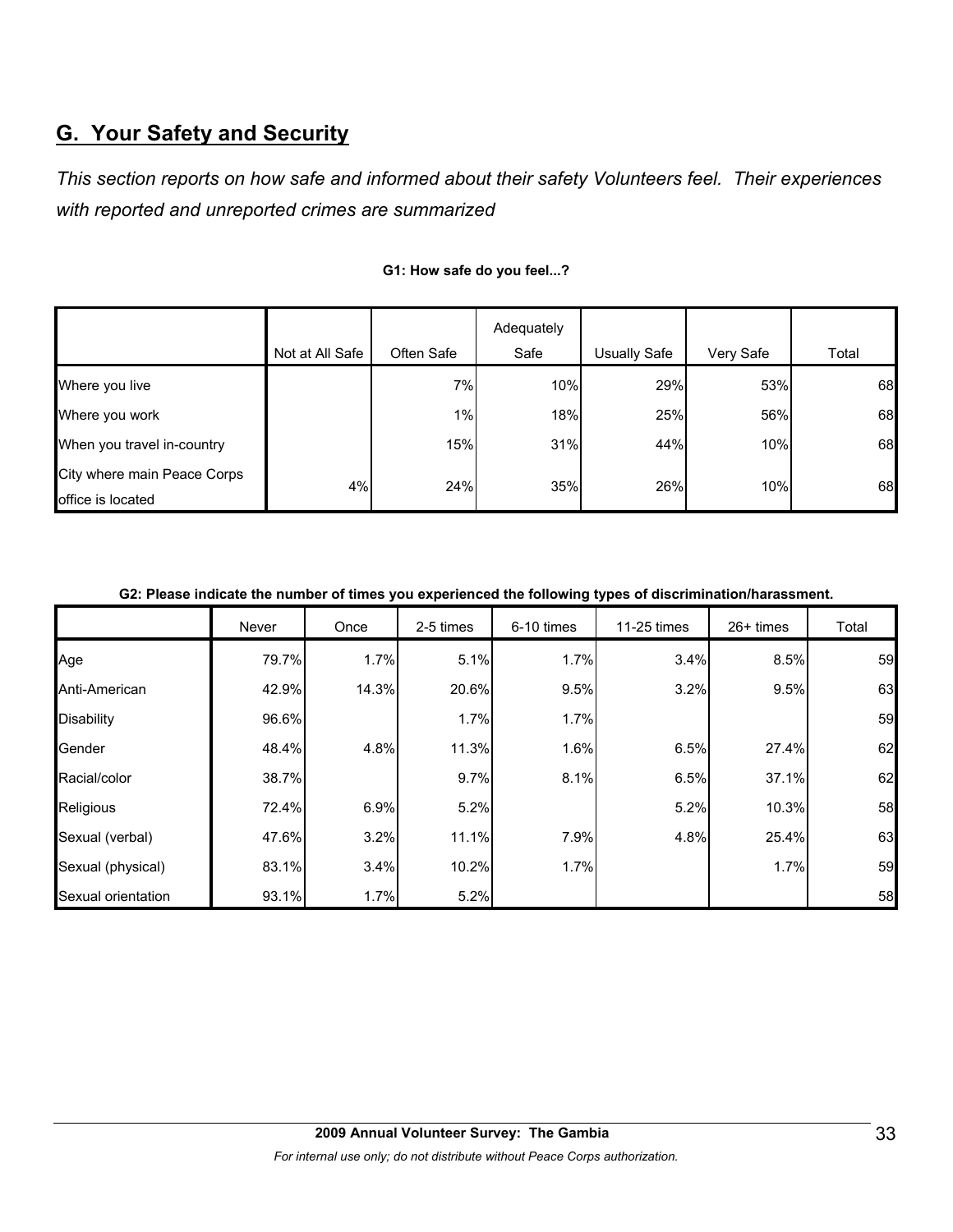|                    | Never  | Once  | 2-5 times | 6-10 times | 11-25 times | 26+ times | Total          |
|--------------------|--------|-------|-----------|------------|-------------|-----------|----------------|
| Age                | 100.0% |       |           |            |             |           | 13             |
| Anti-American      | 91.2%  | 8.8%  |           |            |             |           | 34             |
| <b>Disability</b>  | 100.0% |       |           |            |             |           |                |
| Gender             | 90.0%  | 3.3%  | 3.3%      |            |             | 3.3%      | 30             |
| Racial/color       | 90.9%  |       | 3.0%      |            | 3.0%        | 3.0%      | 33             |
| Religious          | 92.9%  | 7.1%  |           |            |             |           | 14             |
| Sexual (verbal)    | 92.9%  | 3.6%  | 3.6%      |            |             |           | 28             |
| Sexual (physical)  | 77.8%  | 11.1% | 11.1%     |            |             |           | 9              |
| Sexual orientation | 100.0% |       |           |            |             |           | 3 <sub>l</sub> |

**G2: Please indicate the number of times you reported discrimination/harassment events to PC.**

| G3: Please indicate the number of times you experienced the following types of crimes. |  |  |
|----------------------------------------------------------------------------------------|--|--|
|----------------------------------------------------------------------------------------|--|--|

|                    | Never  | Once  | 2-5 times | 6-10 times | 11-25 times | $26+$ times | Total |
|--------------------|--------|-------|-----------|------------|-------------|-------------|-------|
| <b>Burglary</b>    | 81.7%  | 8.3%  | 6.7%      | 1.7%       | 1.7%        |             | 60    |
| <b>Theft</b>       | 57.1%  | 28.6% | 14.3%     |            |             |             | 63    |
| Robbery            | 96.6%  | 3.4%  |           |            |             |             | 59    |
| Physical assault   | 83.3%  | 13.3% | 1.7%      | 1.7%       |             |             | 60    |
| Aggravated assault | 100.0% |       |           |            |             |             | 59    |
| Sexual assault     | 94.9%  | 1.7%  | 3.4%      |            |             |             | 59    |
| Rape               | 100.0% |       |           |            |             |             | 59    |

**G3: Please indicate the number of times you reported the following crimes to Peace Corps.**

|                  | Never | Once   | 2-5 times | 6-10 times | 11-25 times | $26+$ times | Total          |
|------------------|-------|--------|-----------|------------|-------------|-------------|----------------|
| <b>Burglary</b>  | 27.3% | 36.4%  | 36.4%     |            |             |             | 11             |
| Theft            | 32.0% | 52.0%  | 16.0%     |            |             |             | 25             |
| Robbery          |       | 100.0% |           |            |             |             | $\overline{2}$ |
| Physical assault | 54.5% | 36.4%  | 9.1%      |            |             |             | 11             |
| Sexual assault   | 66.7% |        | 33.3%     |            |             |             | $3 \,$         |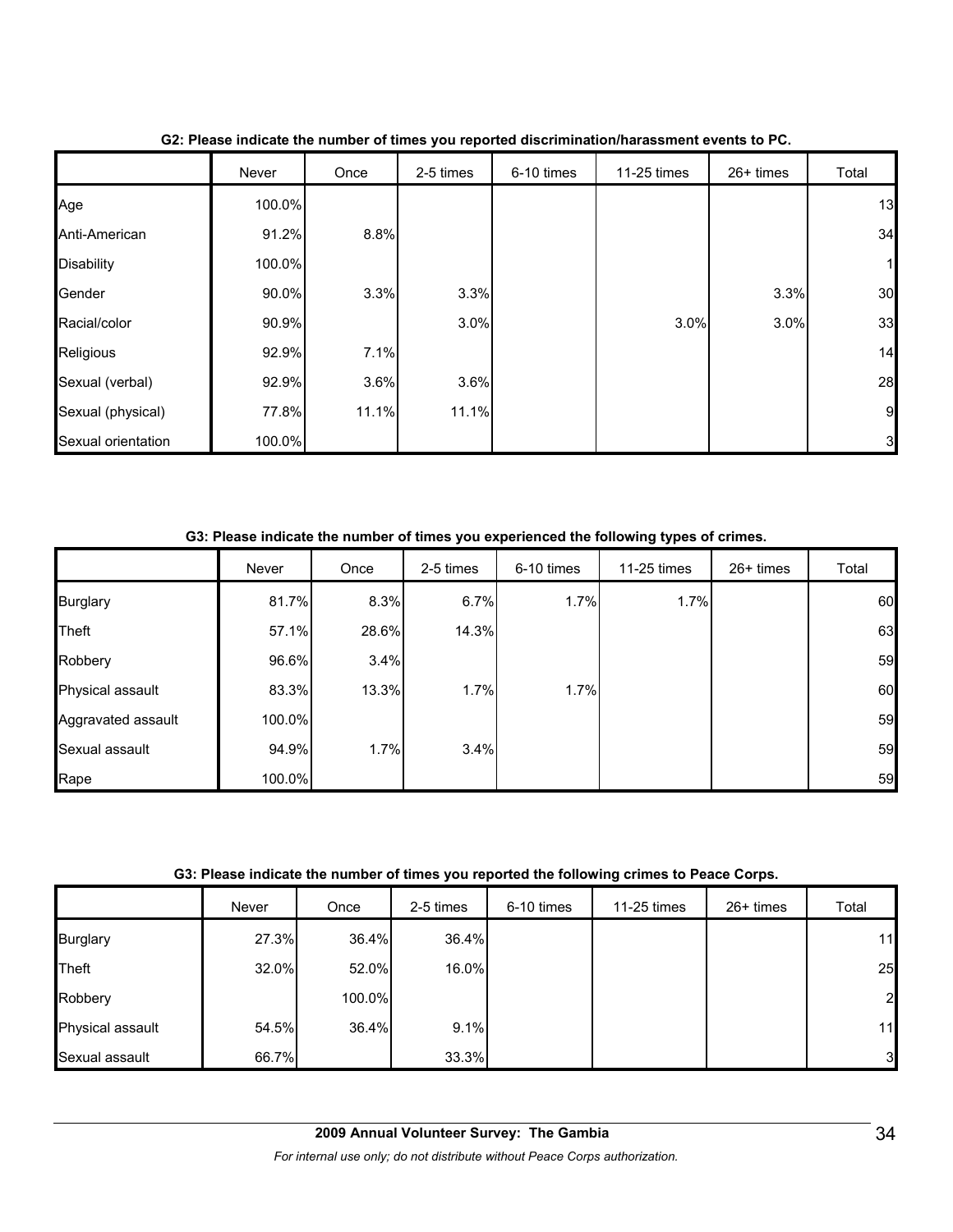|            |                                                             | .             | $\mathbf{v}$      |                                 |
|------------|-------------------------------------------------------------|---------------|-------------------|---------------------------------|
|            |                                                             | PCV Responses | % Reason Not Rptd | <b>Total PCVs</b><br>Responding |
| \$NoRpBurg | I felt it was too minor or common to<br>report              |               | 50%               |                                 |
|            | Other                                                       |               | 50%               |                                 |
|            | I did not think the PC could help                           | 2             | 25%               |                                 |
|            | I believed it could result in changing<br>sites             |               |                   |                                 |
|            | Concerns of a possible breach in<br>confidentiality         |               |                   |                                 |
|            | Reporting might result in disciplinary<br>action against me |               |                   |                                 |
|            | It might hurt my relationship with the<br>community         |               |                   |                                 |
|            | Total                                                       |               |                   | 8                               |

### **G4a: If you did not report your experience with burglary, please your reason(s) for not reporting.**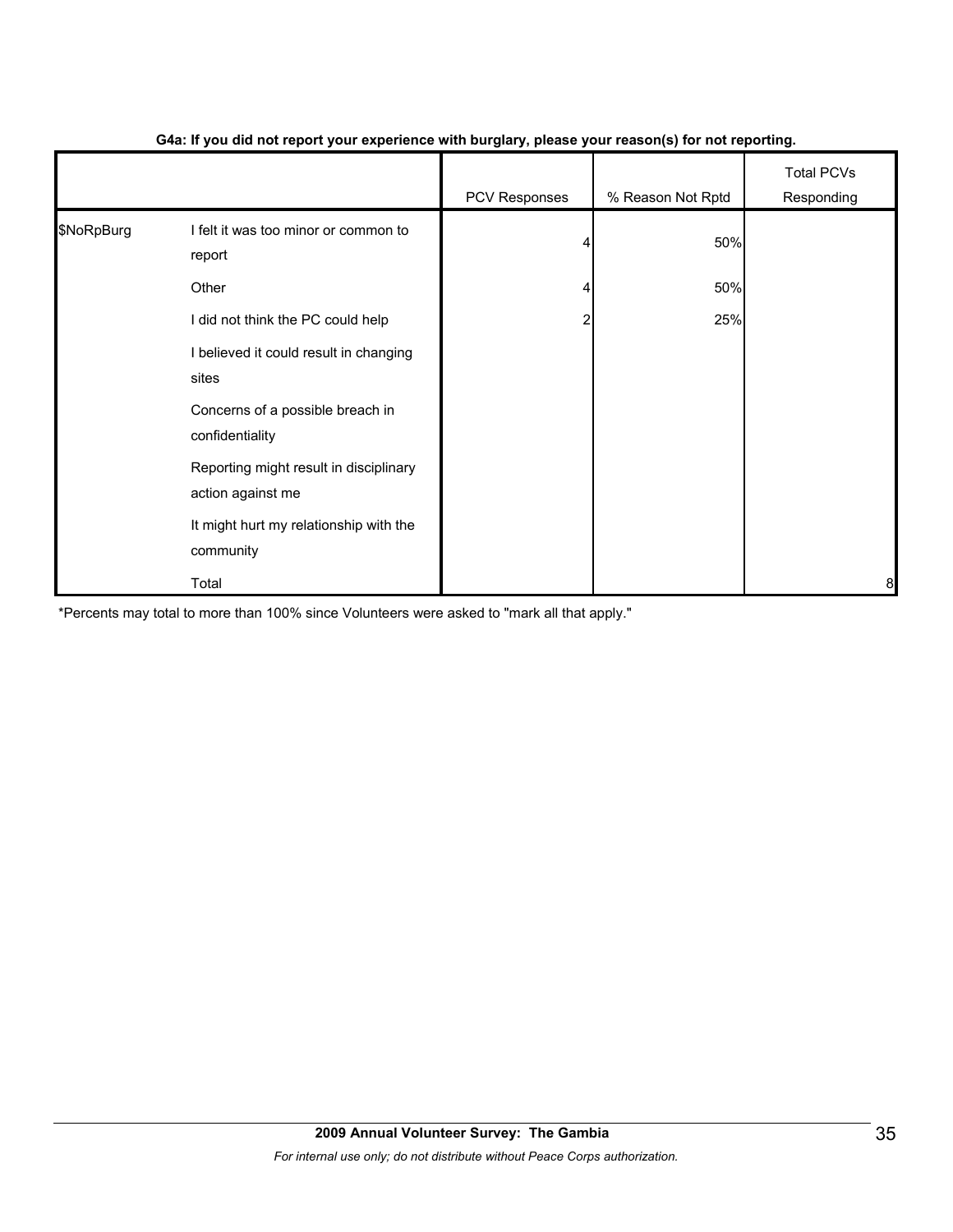|             |                                                             | - 1           | $\mathbf{v}$      |                                 |
|-------------|-------------------------------------------------------------|---------------|-------------------|---------------------------------|
|             |                                                             | PCV Responses | % Reason Not Rptd | <b>Total PCVs</b><br>Responding |
| \$NoRpTheft | I felt it was too minor or common to<br>report              | 10            | 59%               |                                 |
|             | I did not think the PC could help                           | 5             | 29%               |                                 |
|             | Other                                                       | 3             | 18%               |                                 |
|             | It might hurt my relationship with the<br>community         |               | 6%                |                                 |
|             | I believed it could result in changing<br>sites             |               |                   |                                 |
|             | Concerns of a possible breach in<br>confidentiality         |               |                   |                                 |
|             | Reporting might result in disciplinary<br>action against me |               |                   |                                 |
|             | Total                                                       |               |                   | 17                              |

#### **G4b: If you did not report your experience with theft, please your reason(s) for not reporting.**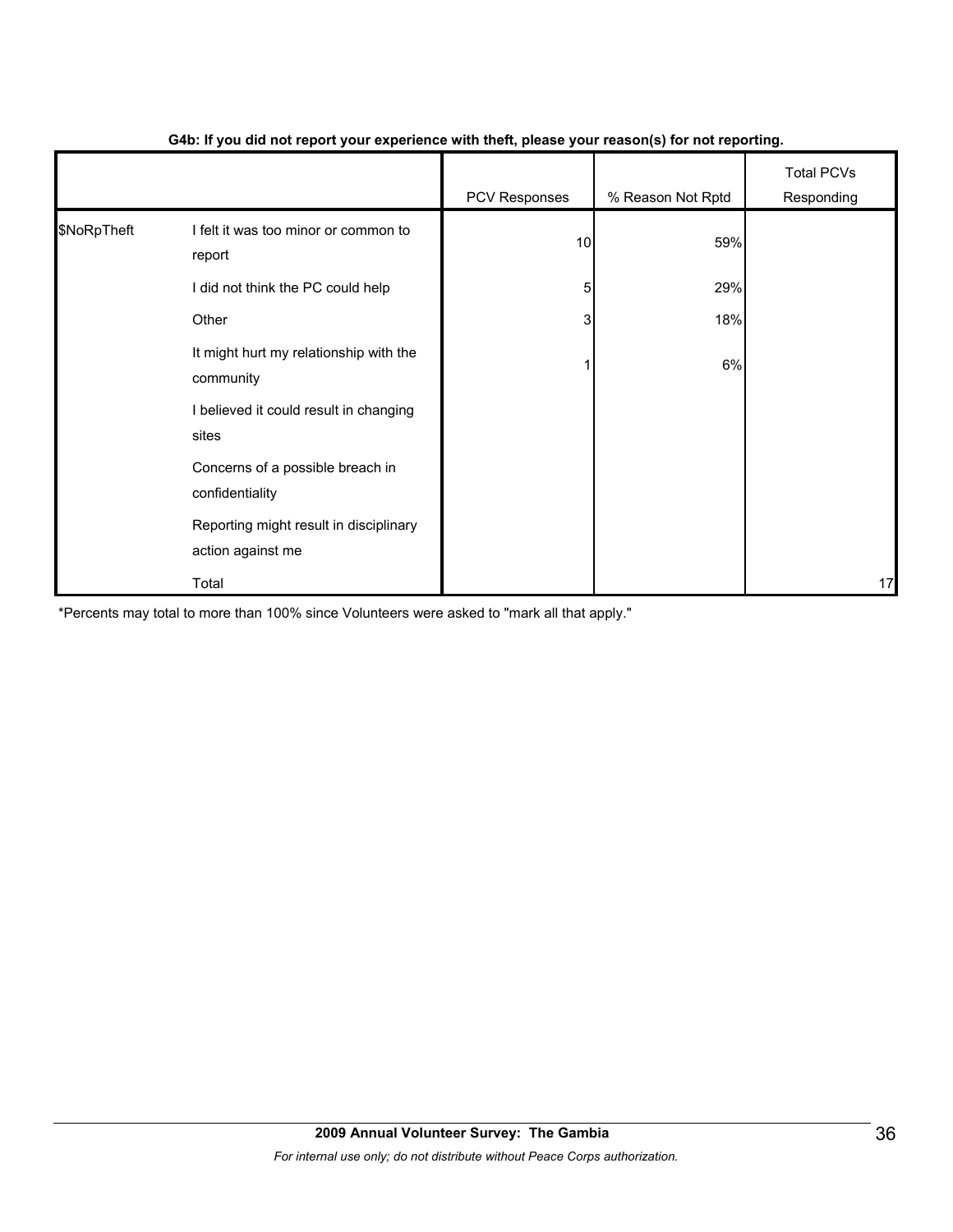|            |                                                             | PCV Responses | % Reason Not Rptd | <b>Total PCVs</b><br>Responding |
|------------|-------------------------------------------------------------|---------------|-------------------|---------------------------------|
| \$NoRpRobb | Other                                                       |               | 67%               |                                 |
|            | I felt it was too minor or common to<br>report              |               | 33%               |                                 |
|            | I did not think the PC could help                           |               |                   |                                 |
|            | I believed it could result in changing<br>sites             |               |                   |                                 |
|            | Concerns of a possible breach in<br>confidentiality         |               |                   |                                 |
|            | Reporting might result in disciplinary<br>action against me |               |                   |                                 |
|            | It might hurt my relationship with the<br>community         |               |                   |                                 |
|            | Total                                                       |               |                   | 3                               |

#### **G4c: If you did not report your experience with robbery, please your reason(s) for not reporting.**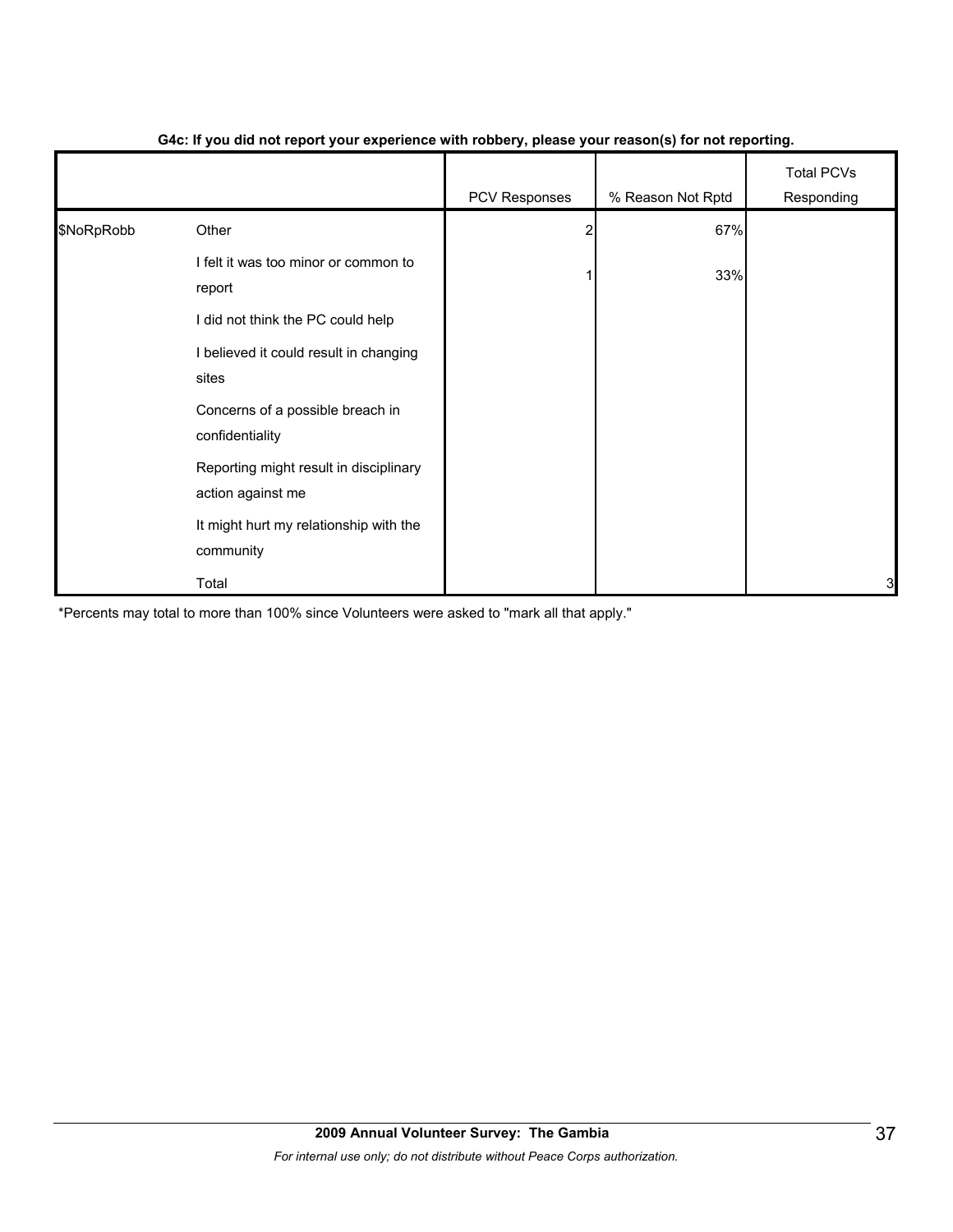|            |                                                             | PCV Responses | % Reason Not Rptd | <b>Total PCVs</b><br>Responding |
|------------|-------------------------------------------------------------|---------------|-------------------|---------------------------------|
| \$NoRpPhAs | Other                                                       | 6             | 60%               |                                 |
|            | I felt it was too minor or common to<br>report              | 3             | 30%               |                                 |
|            | I did not think the PC could help                           | 2             | 20%               |                                 |
|            | I believed it could result in changing<br>sites             |               |                   |                                 |
|            | Concerns of a possible breach in<br>confidentiality         |               |                   |                                 |
|            | Reporting might result in disciplinary<br>action against me |               |                   |                                 |
|            | It might hurt my relationship with the<br>community         |               |                   |                                 |
|            | Total                                                       |               |                   | 10                              |

#### **G4d: If you did not report your experience with physical assault, please your reason(s) for not reporting.**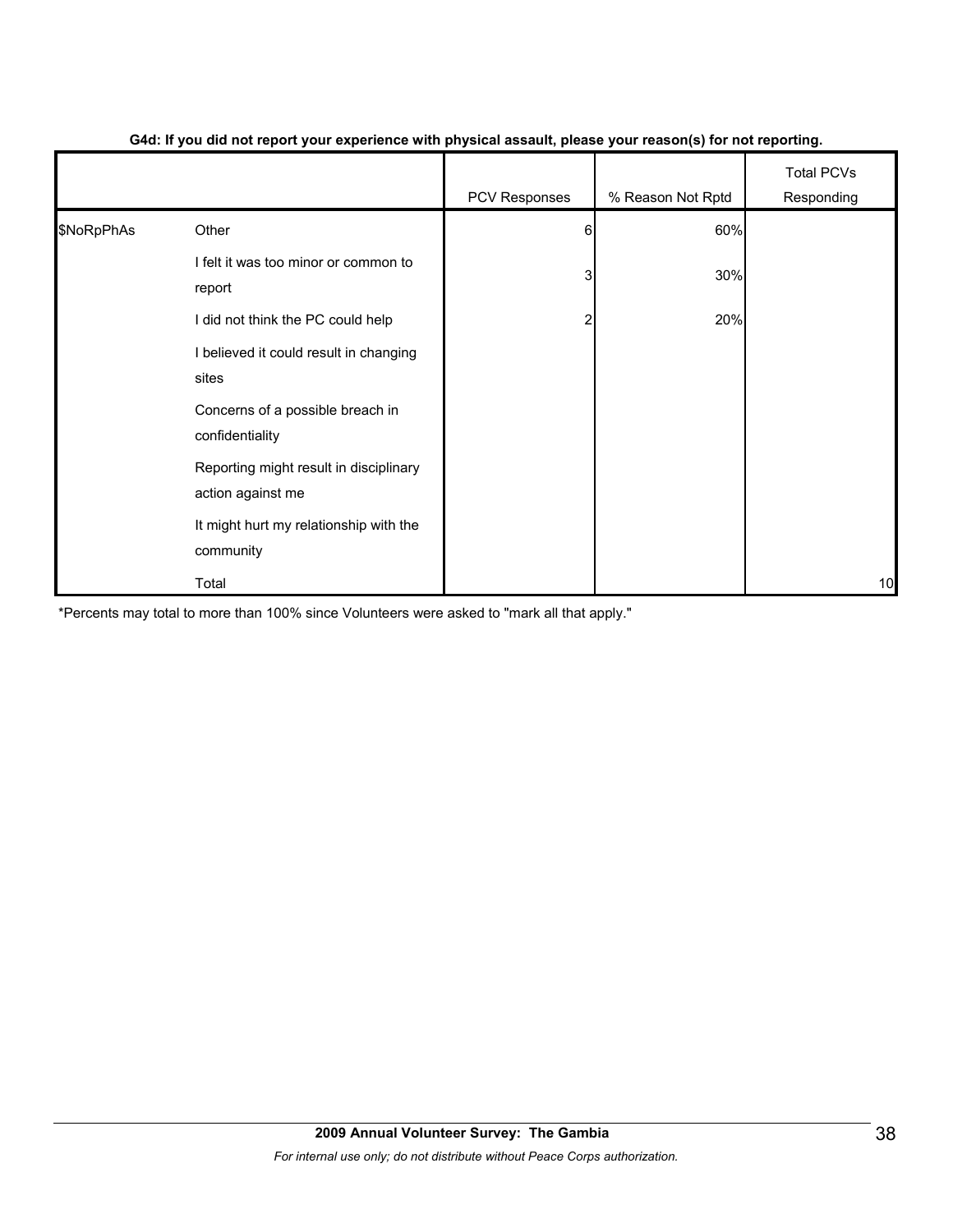|            |                                                             | ັ<br>- 1      | $\mathbf{v}$      |                                 |
|------------|-------------------------------------------------------------|---------------|-------------------|---------------------------------|
|            |                                                             | PCV Responses | % Reason Not Rptd | <b>Total PCVs</b><br>Responding |
| \$NoRpAgAs | I felt it was too minor or common to<br>report              | 2             | 50%               |                                 |
|            | Other                                                       | 2             | 50%               |                                 |
|            | I did not think the PC could help                           |               |                   |                                 |
|            | I believed it could result in changing<br>sites             |               |                   |                                 |
|            | Concerns of a possible breach in<br>confidentiality         |               |                   |                                 |
|            | Reporting might result in disciplinary<br>action against me |               |                   |                                 |
|            | It might hurt my relationship with the<br>community         |               |                   |                                 |
|            | Total                                                       |               |                   | 4                               |

#### **G4: If you did not report your experience with aggravated assault, please your reason(s) for not reporting.**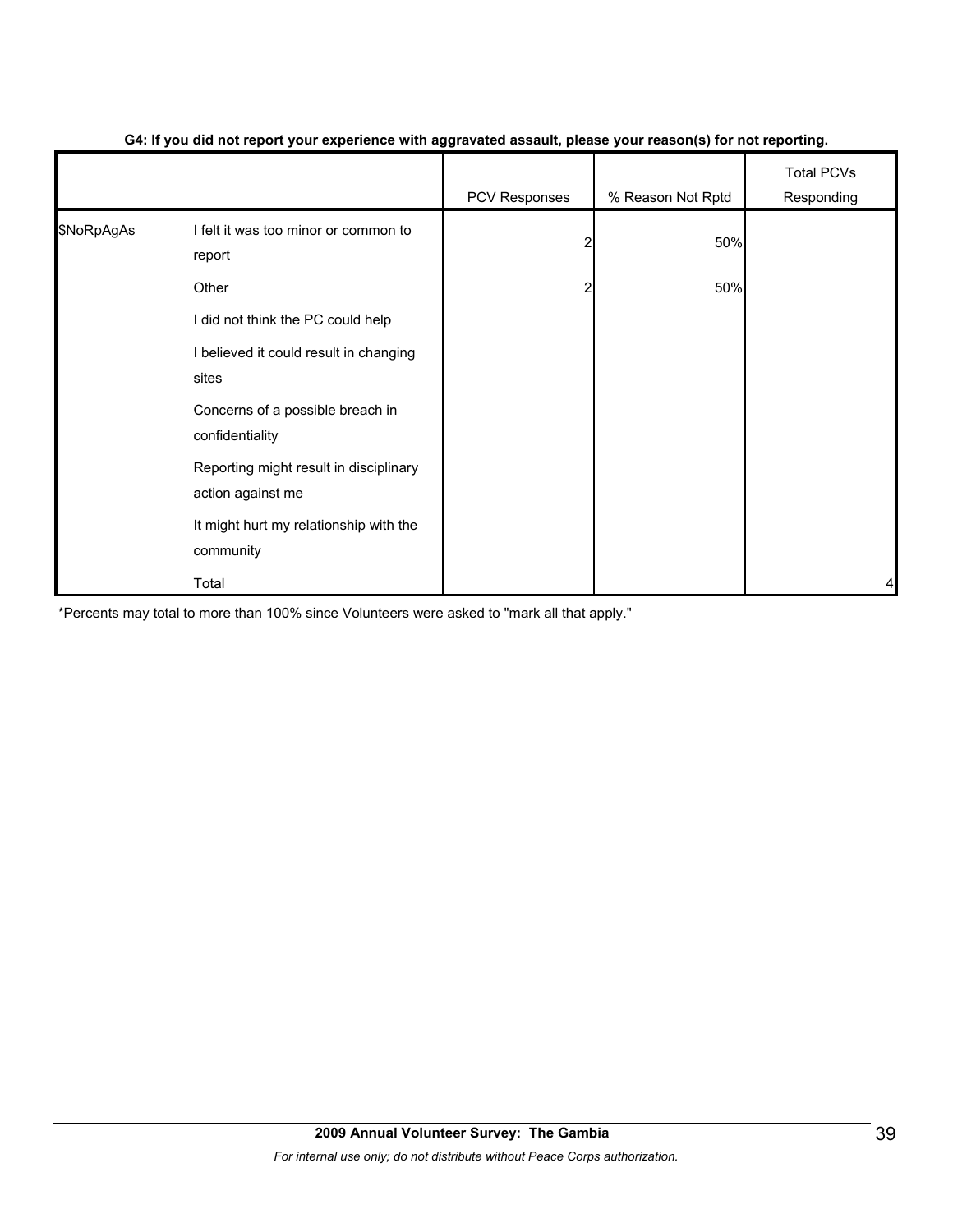|            |                                                             | PCV Responses | % Reason Not Rptd | <b>Total PCVs</b><br>Responding |
|------------|-------------------------------------------------------------|---------------|-------------------|---------------------------------|
| \$NoRpSxAs | Other                                                       | 3             | 60%               |                                 |
|            | I felt it was too minor or common to<br>report              | 2             | 40%               |                                 |
|            | I did not think the PC could help                           |               | 20%               |                                 |
|            | I believed it could result in changing<br>sites             |               |                   |                                 |
|            | Concerns of a possible breach in<br>confidentiality         |               |                   |                                 |
|            | Reporting might result in disciplinary<br>action against me |               |                   |                                 |
|            | It might hurt my relationship with the<br>community         |               |                   |                                 |
|            | Total                                                       |               |                   | 5                               |

#### **G4e: If you did not report your experience with sexual assault, please your reason(s) for not reporting.**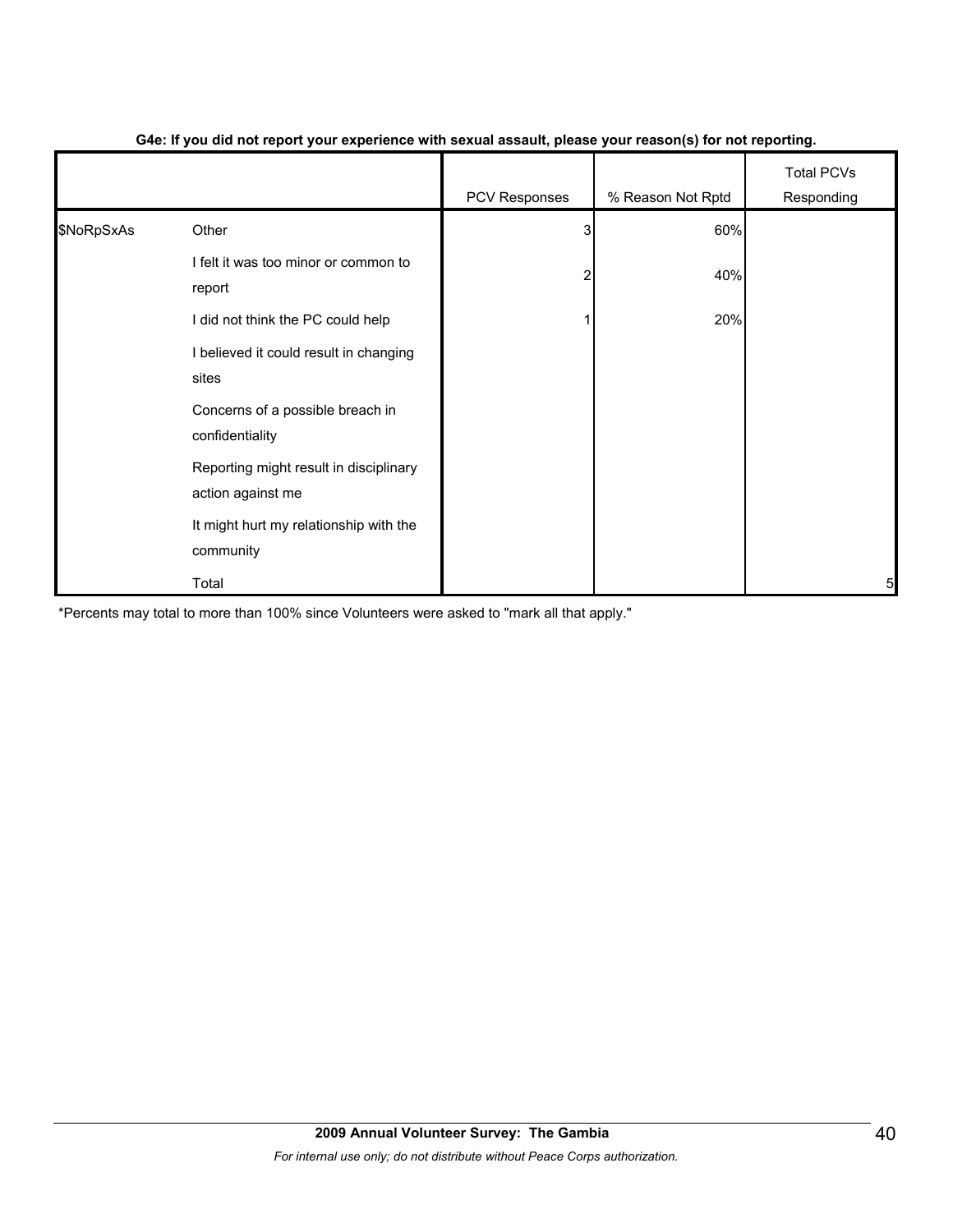|            |                                                             | $\mathbf{r}$  | $\mathbf{v}$      |                                 |
|------------|-------------------------------------------------------------|---------------|-------------------|---------------------------------|
|            |                                                             | PCV Responses | % Reason Not Rptd | <b>Total PCVs</b><br>Responding |
| \$NoRpRape | Other                                                       |               | 100%              |                                 |
|            | I did not think the PC could help                           |               |                   |                                 |
|            | I believed it could result in changing<br>sites             |               |                   |                                 |
|            | I felt it was too minor or common to<br>report              |               |                   |                                 |
|            | Concerns of a possible breach in<br>confidentiality         |               |                   |                                 |
|            | Reporting might result in disciplinary<br>action against me |               |                   |                                 |
|            | It might hurt my relationship with the<br>community         |               |                   |                                 |
|            | Total                                                       |               |                   | $\overline{c}$                  |

#### **G4f: If you did not report your experience with rape, please your reason(s) for not reporting.**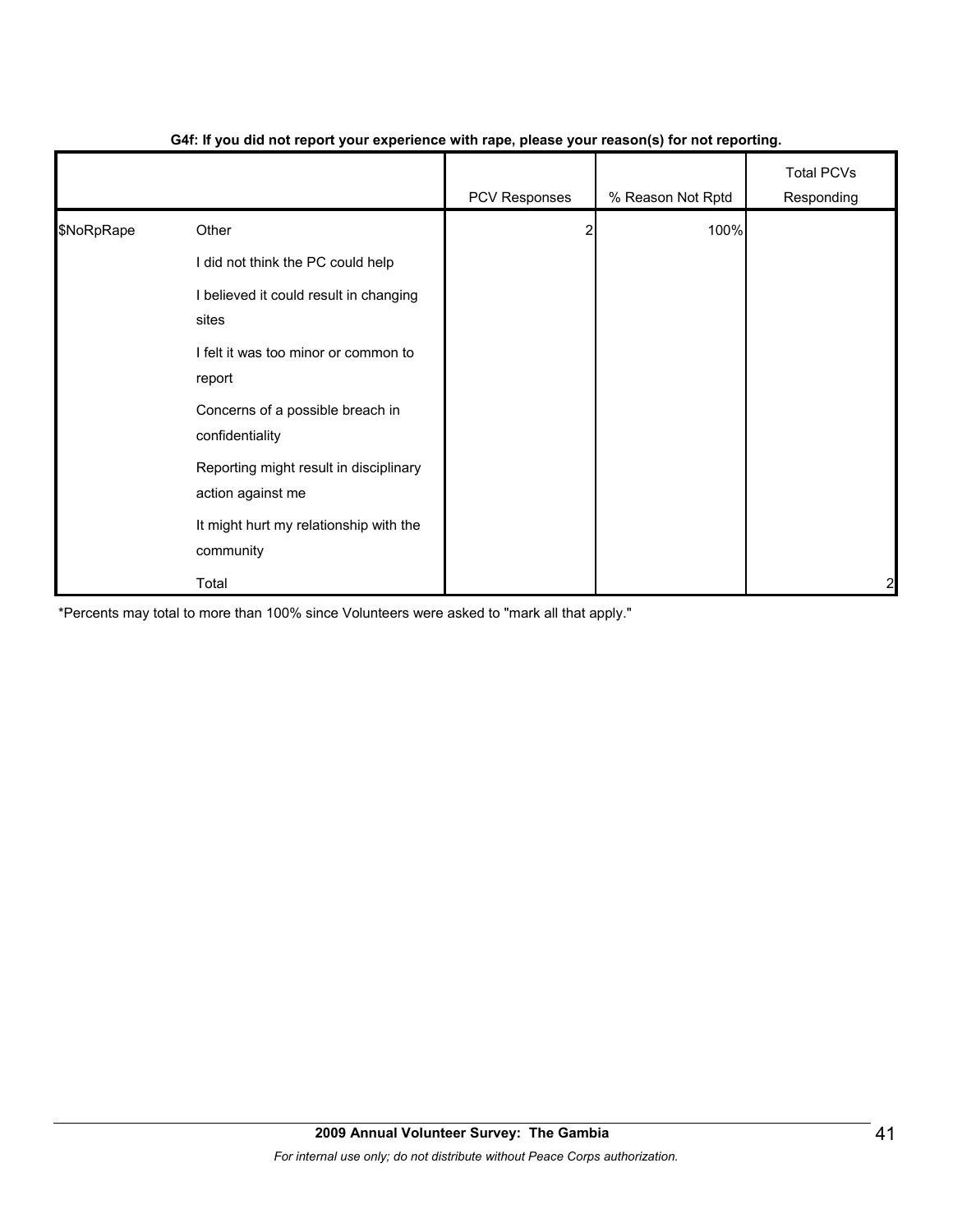# **H. Volunteers Working in HIV/AIDS**

*This section reports Volunteers' involvement in HIV/AIDS and their perceived effectiveness of their HIV/AIDS related activities.* 

## **H1: Which of the following best describes your involvement in HIV/AIDS activities?**

|    |                     |                       | Involved in HIV/AIDS |                     |       |
|----|---------------------|-----------------------|----------------------|---------------------|-------|
|    |                     | HIV/AIDS work is part | efforts, not         | Not involved in any |       |
|    | HIV/AIDS work is my | of my secondary       | primary/secondary    | HIV/AIDS related    |       |
|    | primary assignment. | activities.           | work                 | activities          | Total |
| H1 | 6%                  | 9%                    | 27%                  | 58%                 | 67    |

## **H2: How well has PC training prepared you to undertake your HIV/AIDS activities?**

|                | Not at all | Poorly | Adequately | Well | Verv well | NA | Total |
|----------------|------------|--------|------------|------|-----------|----|-------|
| H <sub>2</sub> |            | 21%    | 32%        | 32%  | 11%       | 4% | 28    |

# **H3: In working with HC individuals or groups, how would you rate the effectiveness of your specific HIV/AIDS activities? (Including the "Don't Know" responses)**

|                 |                  | Sometimes |                 | Almost always |            |       |
|-----------------|------------------|-----------|-----------------|---------------|------------|-------|
|                 | Seldom effective | effective | Often effective | effective     | Don't know | Total |
| IH <sub>3</sub> |                  | 39%       | 32%             | 11%           | 18%        | 28    |

# **H3: In working with HC individuals or groups, how would you rate the effectiveness of your specific HIV/AIDS activities? (Excluding the "Don't Know" responses)**

|            | Seldom effective | Sometimes effective | Often effective | Almost always<br>effective | $\tau$ otal |
|------------|------------------|---------------------|-----------------|----------------------------|-------------|
| <b>IH3</b> |                  | 48%                 | 39%             | 13%                        | 23          |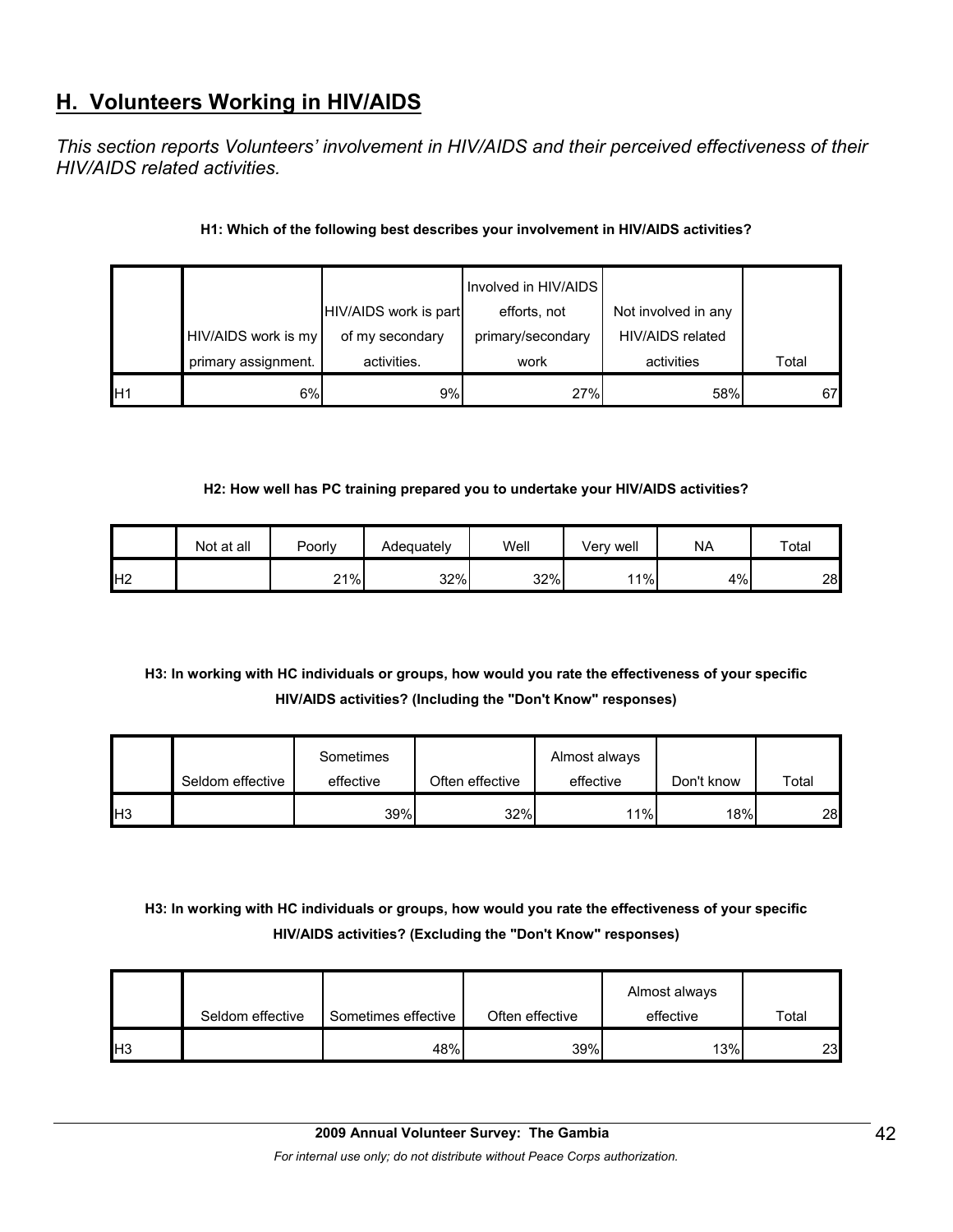# **I. Your Life in the Peace Corps**

*This section reports on Volunteers' descriptions of and adjustments to their living conditions, including stress factors and how Volunteers cope with stress.* 

|              | Never lived with a<br>host country | Yes, I lived with a<br>host country<br>individual or family | Yes, in my<br>community (not | Yes, both during PST<br>and later in my |       |
|--------------|------------------------------------|-------------------------------------------------------------|------------------------------|-----------------------------------------|-------|
|              | individual or family               | only                                                        | during PST).                 | community.                              | Total |
| $\mathsf{I}$ | 1%                                 | 3%                                                          | 3%                           | 93%                                     | 67    |

# **I1: Have you lived with a host country individual or family?**

## **I2: How often do you interact with HCNs in community/family social events?**

|    |       | Several times a |        | Several times a |         | Less than once a |       |
|----|-------|-----------------|--------|-----------------|---------|------------------|-------|
|    | Dailv | week            | Weeklv | month           | Monthly | month            | Total |
| 12 | 79%   | $7\%$           | 4%     | $7\%$           | 1%      |                  | 67    |

## **I3: How well can you communicate in the language used by most people in your community?**

|    | Not at all | Poorly | Adequately | Well | Verv well | Total |
|----|------------|--------|------------|------|-----------|-------|
| ШЗ |            | 12%    | 52%        | 32%  | 5%        | 66    |

#### **I4: Do you have the following at your worksite?**

|               | Never | Sometimes or more often | Total |  |
|---------------|-------|-------------------------|-------|--|
| Electricity   | 49%   | 51%                     | 67    |  |
| Running water | 54%   | 46%                     | 67    |  |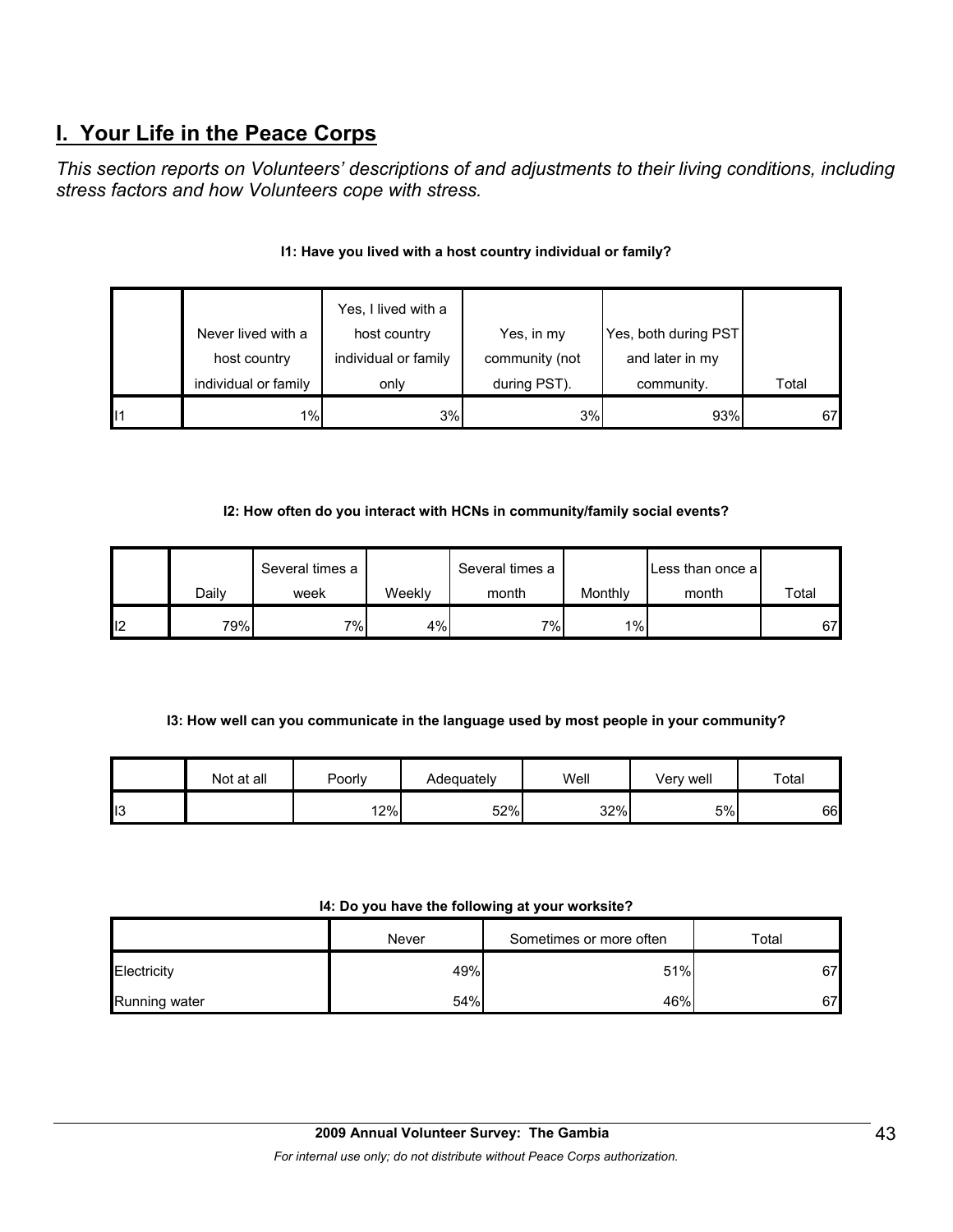#### **I4: Do you have the following at your residence?**

|               | Never | Sometimes or more often | Total |  |
|---------------|-------|-------------------------|-------|--|
| Electricity   | 68%   | 32%                     | 62    |  |
| Running water | 79%   | 21%                     | 62    |  |

#### **I5: How well do your PC experiences match the expectations you had before you became a Volunteer?**

|     | Not at all | Minimally | Moderately | Considerablv | Exceptionally | Total |
|-----|------------|-----------|------------|--------------|---------------|-------|
| 115 | 6%I        | 15%       | 33%        | 39%          | $7\%$         | 67    |

## **I7: To what extent do the following create stress and/or emotional health issues for you?**

|                                                                                                        | Not at all<br>stressful 1 | $\overline{2}$ | $\mathbf{3}$ | 4   | Exceptionally<br>stressful 5 | <b>NA</b> | Total |
|--------------------------------------------------------------------------------------------------------|---------------------------|----------------|--------------|-----|------------------------------|-----------|-------|
| <b>Cultural issues</b>                                                                                 | 6%                        | 21%            | 33%          | 31% | 9%                           |           | 67    |
| Dealing with violence in<br>country (e.g., civil unrest,<br>domestic violence, corporal<br>punishment) | 21%                       | 42%            | 15%          | 14% | 3%                           | 5%        | 66    |
| Health/medical problems                                                                                | 16%                       | 39%            | 33%          | 9%  | 3%                           |           | 67    |
| Issues including family,<br>friends, loved ones in U.S.                                                | 16%                       | 40%            | 21%          | 18% | 4%                           |           | 67    |
| Isolation/loneliness                                                                                   | 12%                       | 39%            | 24%          | 16% | 9%                           |           | 67    |
| Local language                                                                                         | 3%                        | 27%            | 42%          | 19% | 9%                           |           | 67    |
| Primary assignment                                                                                     | 7%                        | 27%            | 37%          | 22% | 4%                           | 1%        | 67    |
| Romantic relationships in-<br>country                                                                  | 33%                       | 21%            | 18%          | 6%  | 6%                           | 16%       | 67    |
| Interactions with other<br>Volunteers                                                                  | 34%                       | 42%            | 16%          | 7%  |                              |           | 67    |
| Interactions with PC Staff                                                                             | 46%                       | 33%            | 16%          | 4%  |                              |           | 67    |
| Safety and security                                                                                    | 29%                       | 39%            | 21%          | 9%  | 2%                           |           | 66    |
| Other: Please specify below                                                                            |                           |                |              | 33% |                              | 67%       | 9     |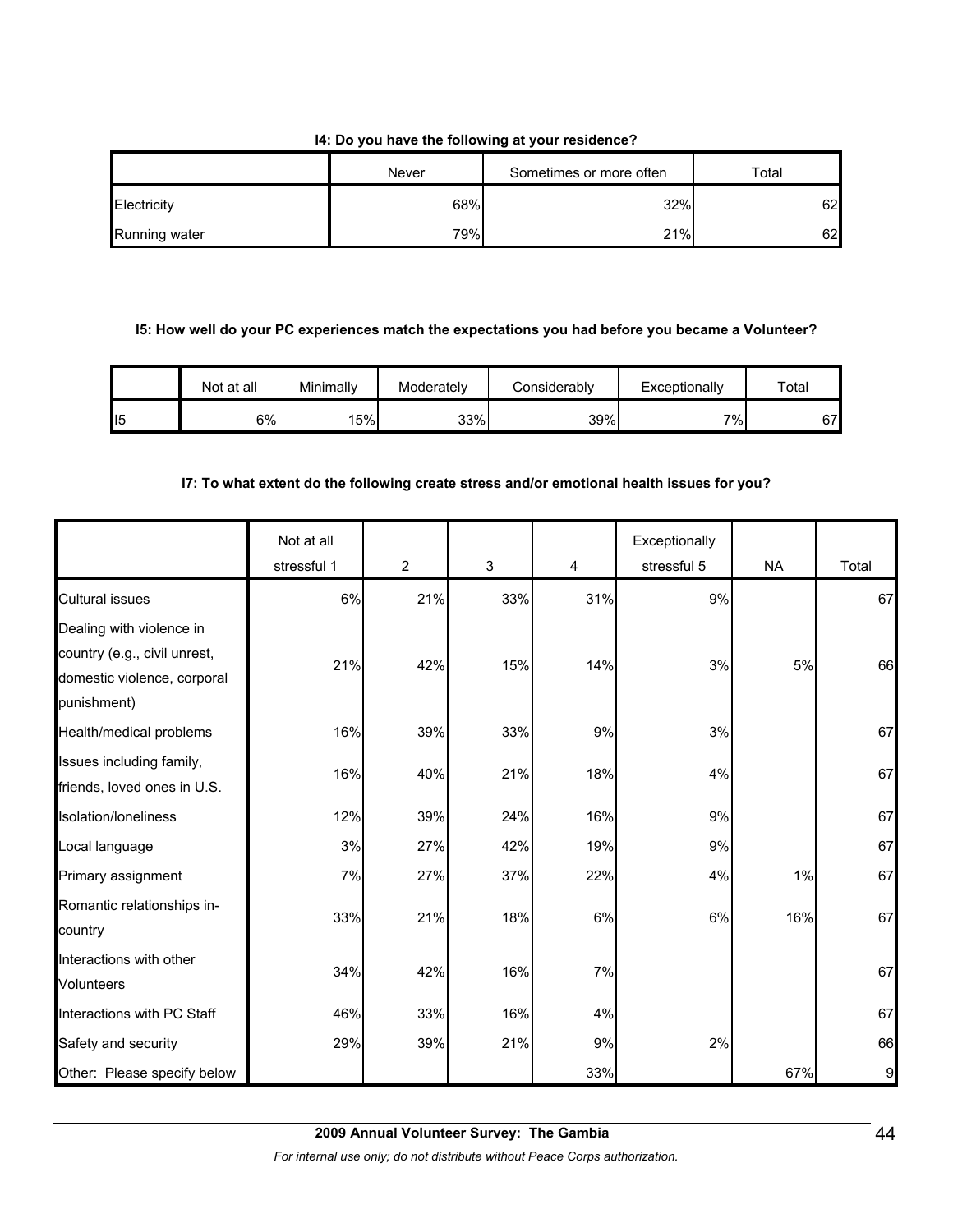|                |                                               | <b>PCV Responses</b> | % Using This Stress<br>Reducer | <b>Total PCVs</b><br>Responding |
|----------------|-----------------------------------------------|----------------------|--------------------------------|---------------------------------|
| \$18LessStress | Pursue personal hobbies                       | 57                   | 86%                            |                                 |
|                | Talk with PCVs outside my community           | 54                   | 82%                            |                                 |
|                | Talk with friends and family in US            | 50                   | 76%                            |                                 |
|                | Leave the community for a time                | 45                   | 68%                            |                                 |
|                | Talk with PCVs in my community                | 44                   | 67%                            |                                 |
|                | Do sports                                     | 43                   | 65%                            |                                 |
|                | Get involved in other projects                | 38                   | 58%                            |                                 |
|                | Talk with my host family                      | 31                   | 47%                            |                                 |
|                | Talk with co-workers or friends (not<br>PCVs) | 30                   | 45%                            |                                 |
|                | Talk with PC in-country staff                 | 22                   | 33%                            |                                 |
|                | Meditate                                      | 15                   | 23%                            |                                 |
|                | Pray                                          | 11                   | 17%                            |                                 |
|                | Do other activity (specify)                   | $\overline{a}$       | 6%                             |                                 |
|                | Talk with Office of Special Services<br>staff |                      |                                |                                 |
|                | Total                                         |                      |                                | 66                              |

#### **I8: Please mark all of the typical ways in which you cope with stress.**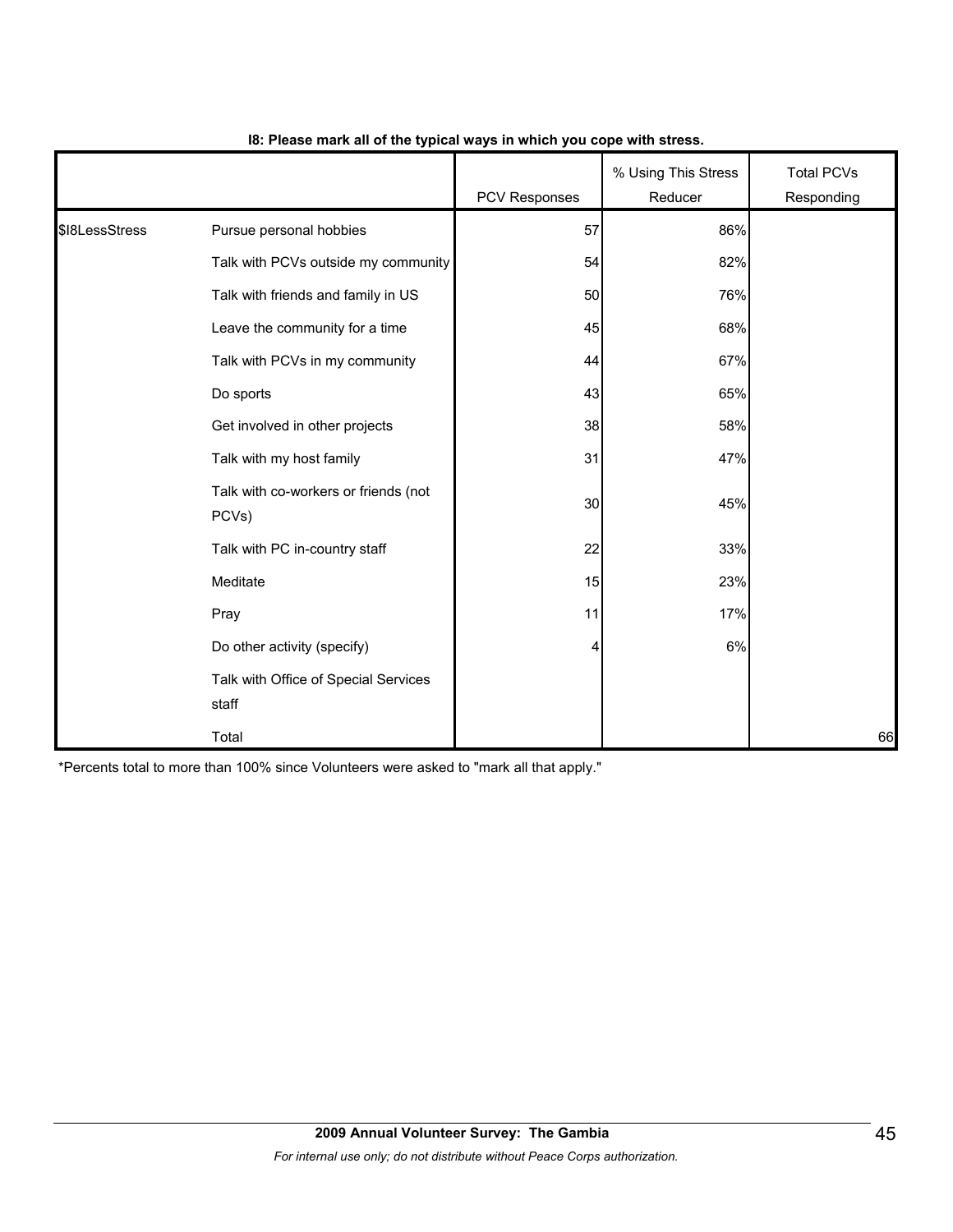|  |  |  |  |  | 18: Others I talk with to reduce stress |  |
|--|--|--|--|--|-----------------------------------------|--|
|--|--|--|--|--|-----------------------------------------|--|

|                                                                        | Percent | Number |
|------------------------------------------------------------------------|---------|--------|
| Open-ended results. Not responsive to request.<br><b>I8.OTHRS.TEXT</b> |         |        |
|                                                                        |         |        |
|                                                                        |         |        |
|                                                                        |         |        |
|                                                                        |         |        |
|                                                                        |         |        |
|                                                                        |         |        |
|                                                                        |         |        |
| Total                                                                  | 100%    | 68     |

## **I8: Other activities to reduce stress**

|                         |                                                | Percent | Number |  |
|-------------------------|------------------------------------------------|---------|--------|--|
| <b>I8.OTHRACT.TEXT2</b> | Open-ended results. Not responsive to request. |         |        |  |
|                         |                                                |         |        |  |
|                         | Total                                          | 100%    | 68     |  |

#### **I8: When asked about ways of coping with stress, Volunteers who answered "No stress"**

|                    | No  | Yes, I have no stress | $\tau$ otal |  |
|--------------------|-----|-----------------------|-------------|--|
| <b>IB.NOSTRESS</b> | 99% | $1\%$                 | 68          |  |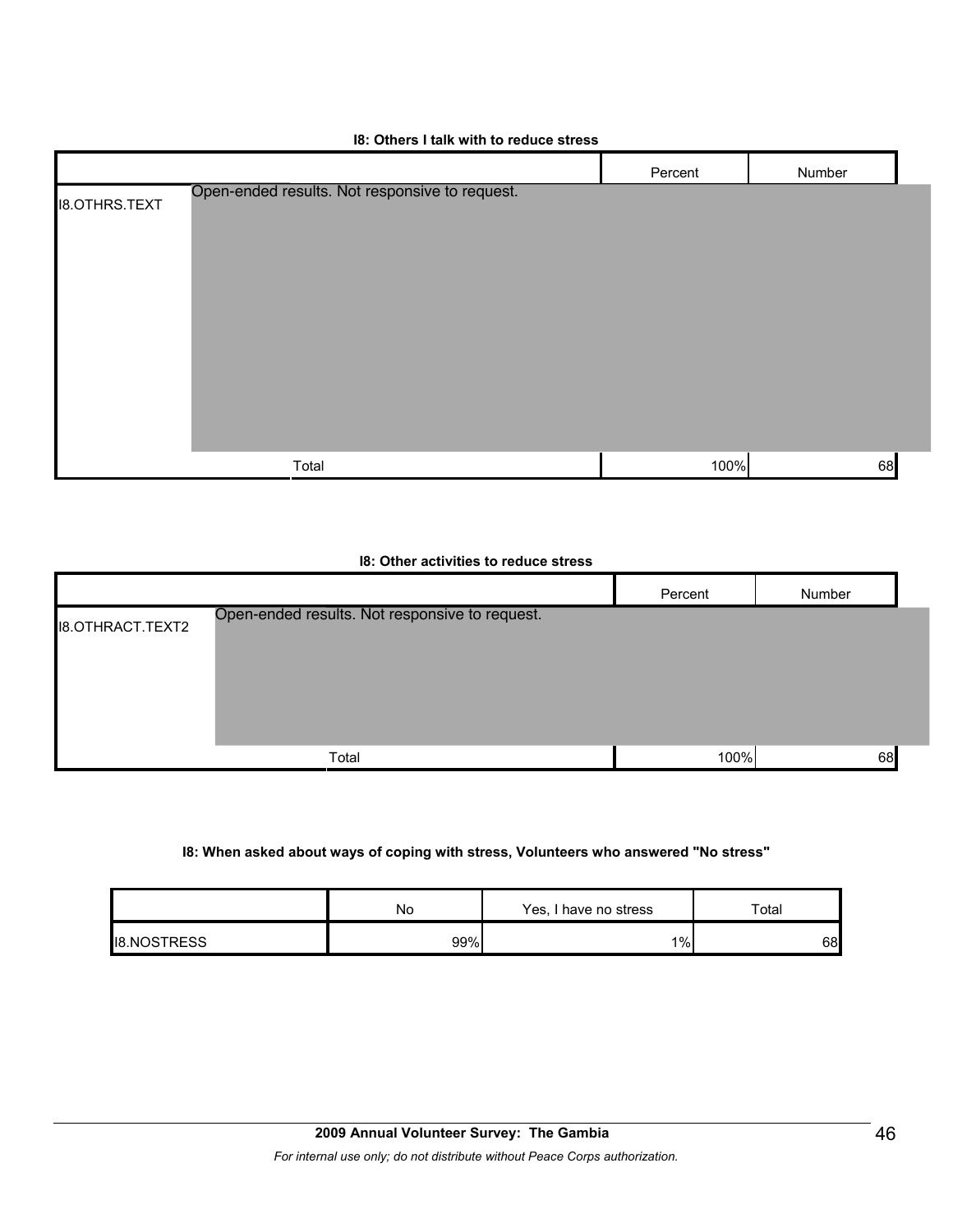# **J. Overall Assessment of Peace Corps Service**

*This section reports Volunteers' level of satisfaction with their Peace Corps service and their expectations about completing their service.* 

|     | Not at all | Minimally | Moderately | Considerablv | Exceptionally | $\tau$ otal |
|-----|------------|-----------|------------|--------------|---------------|-------------|
| J1A |            | 6%        | 18%        | 54%          | 22%           | 67          |



**J1a: How personally rewarding do you find your overall Peace Corps service?**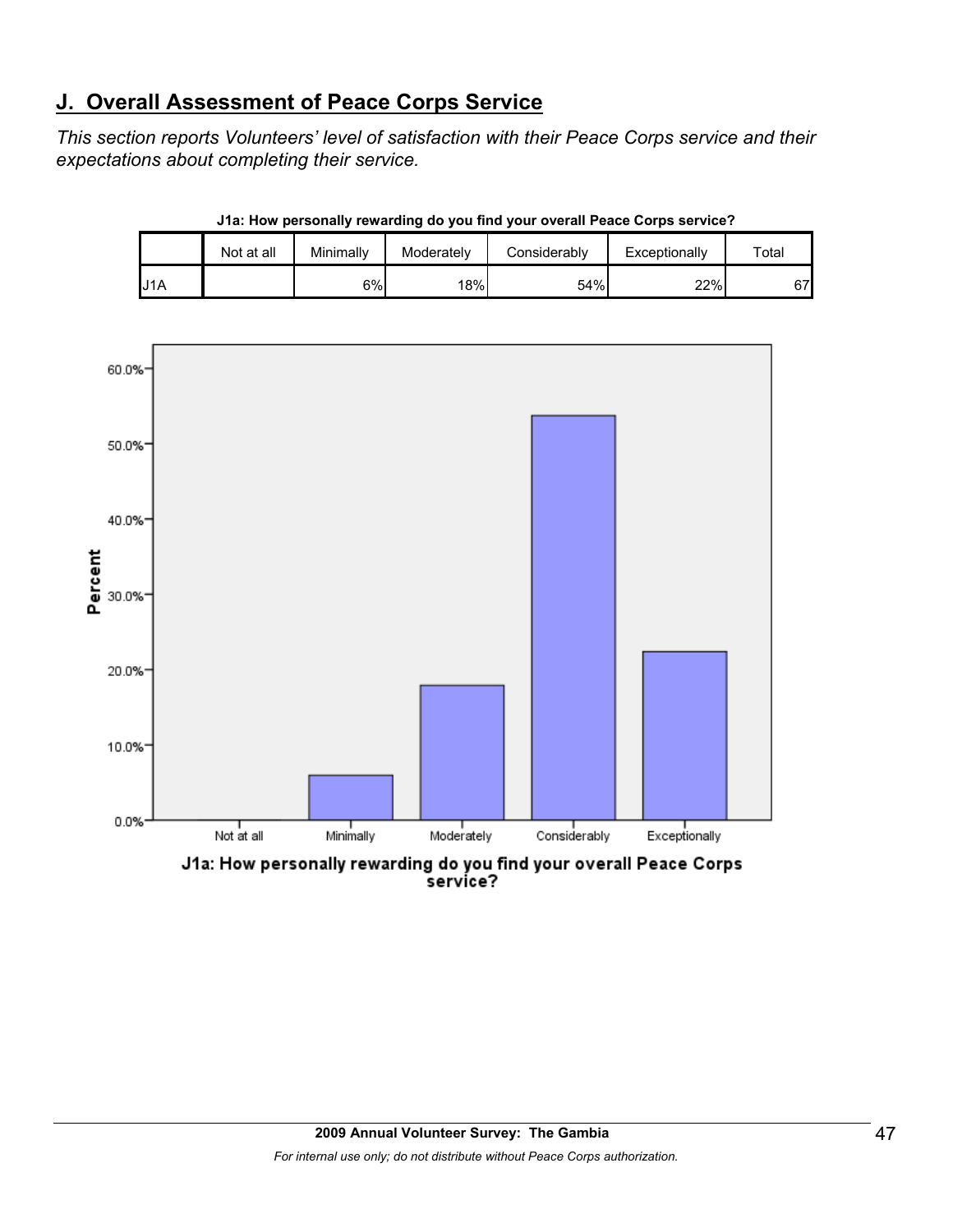

**J1b: How personally rewarding do you find your community involvement?**



J1b: How personally rewarding do you find your community involvement?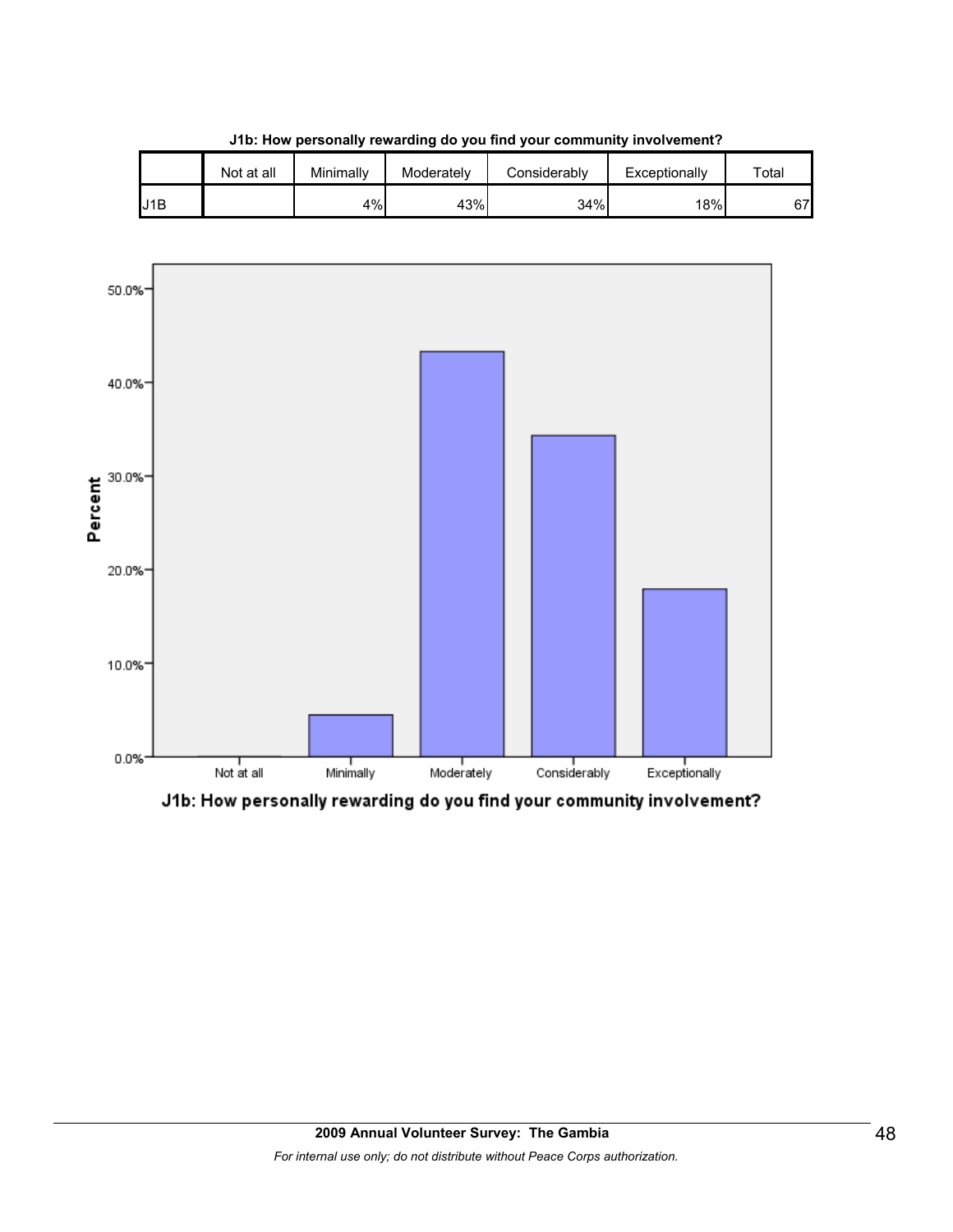



J1c: How personally rewarding do you find your experience with other<br>Volunteers?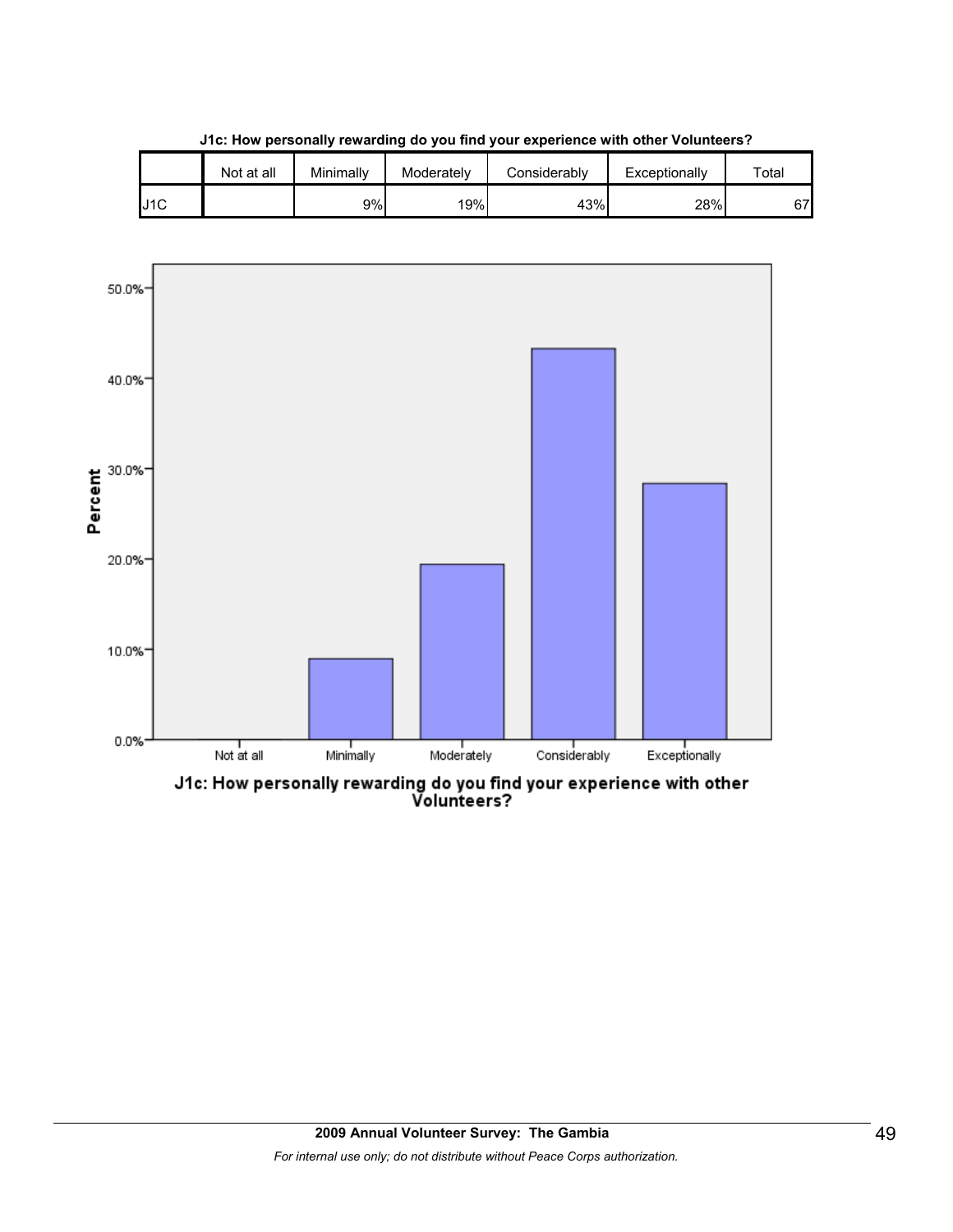

**J1d: How personally rewarding do you find your work with counterparts/community partners?**

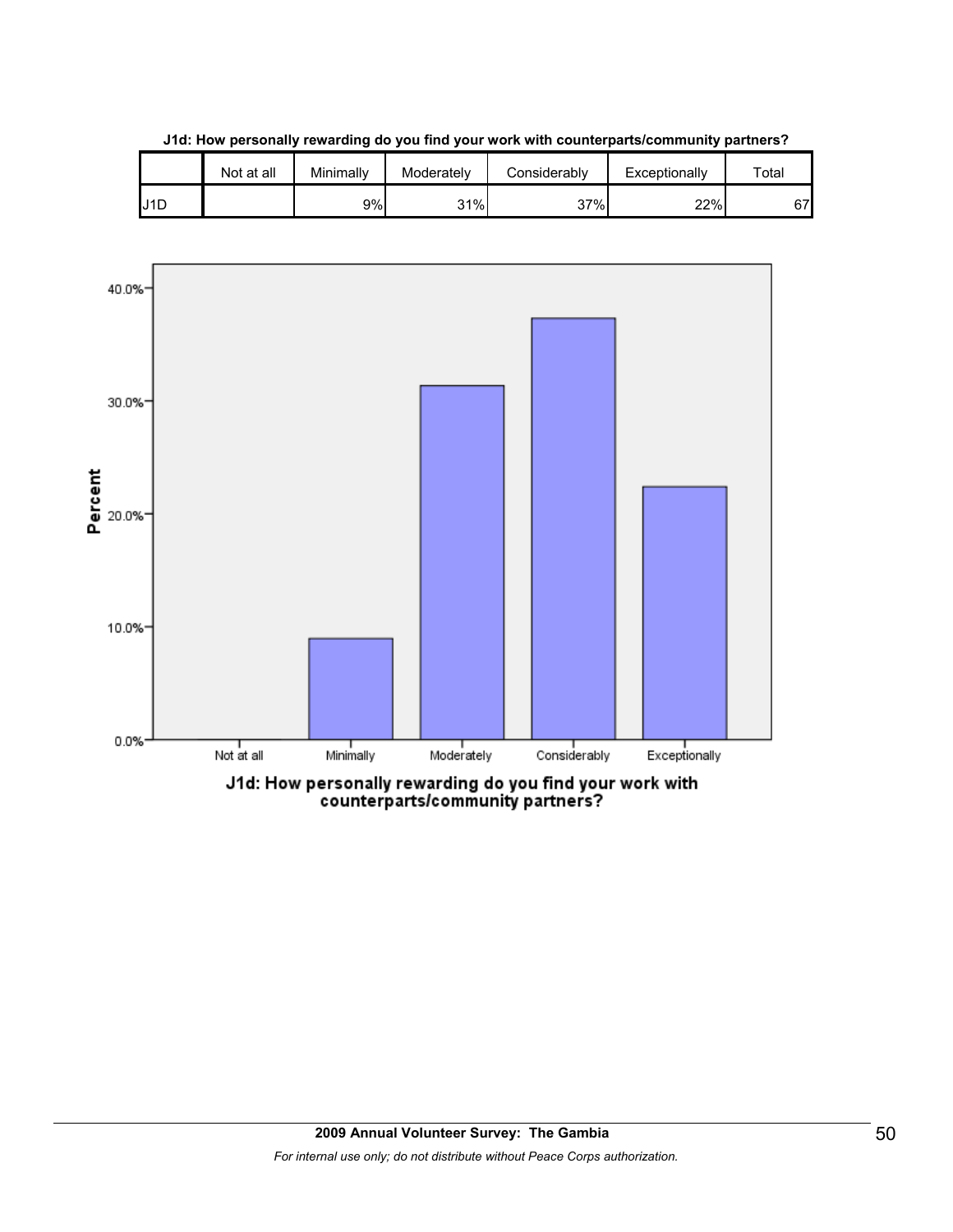

**J1e: How personally rewarding do you find your experience with other HCNs?**



J1e: How personally rewarding do you find your experience with other<br>HCNs?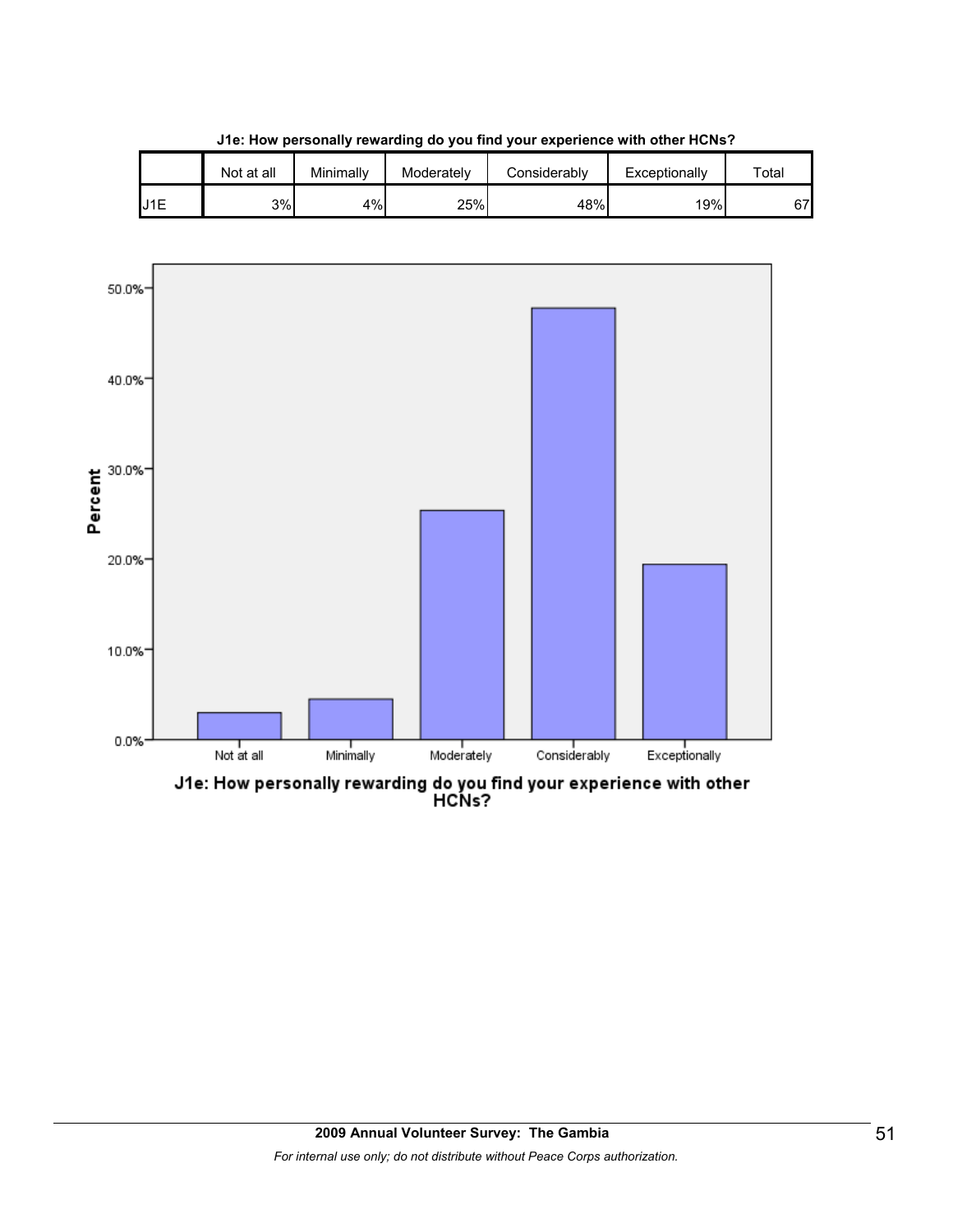





J2a (PCVs at post 9 months+ months): Rate how well you think you<br>achieved Goal 1.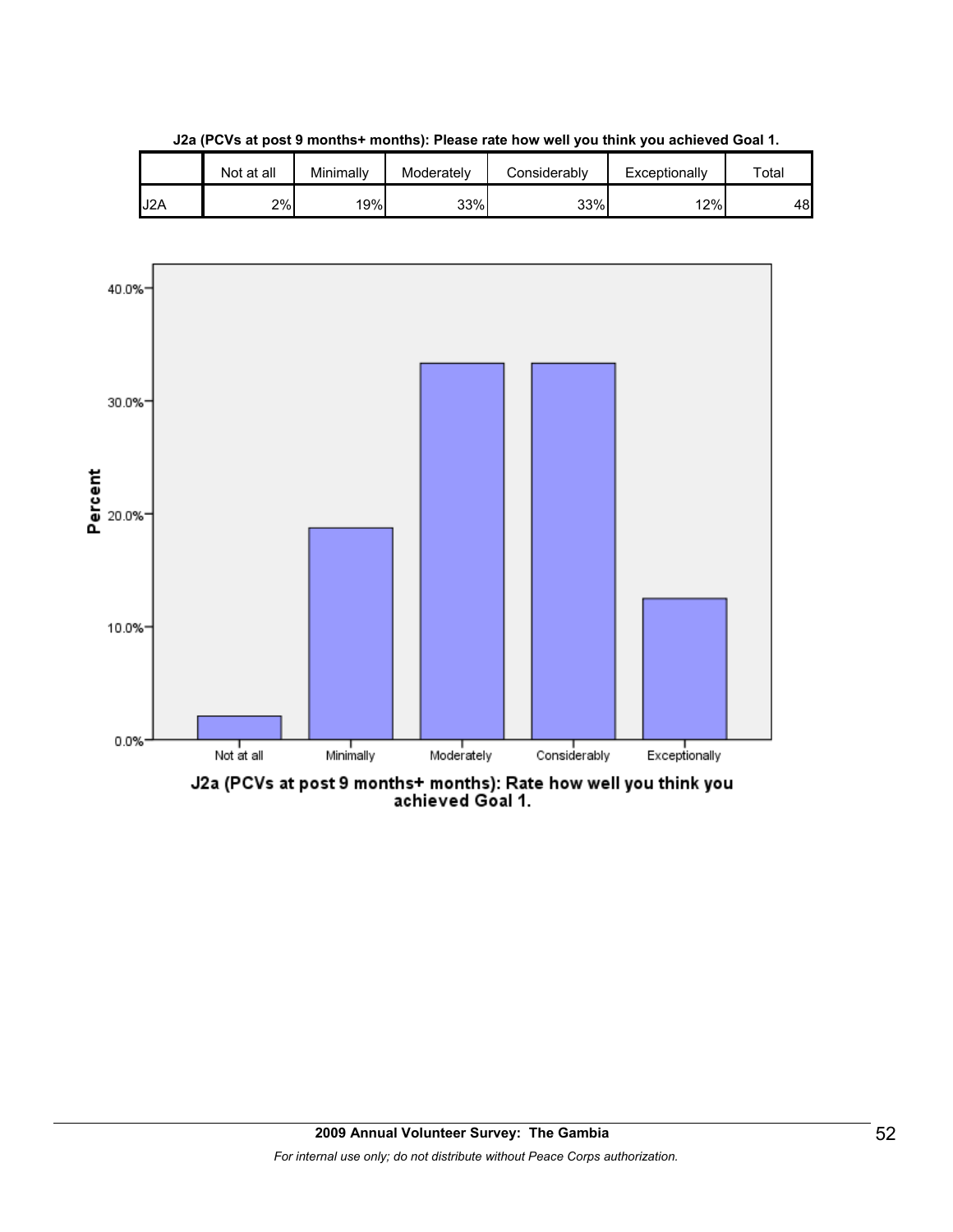

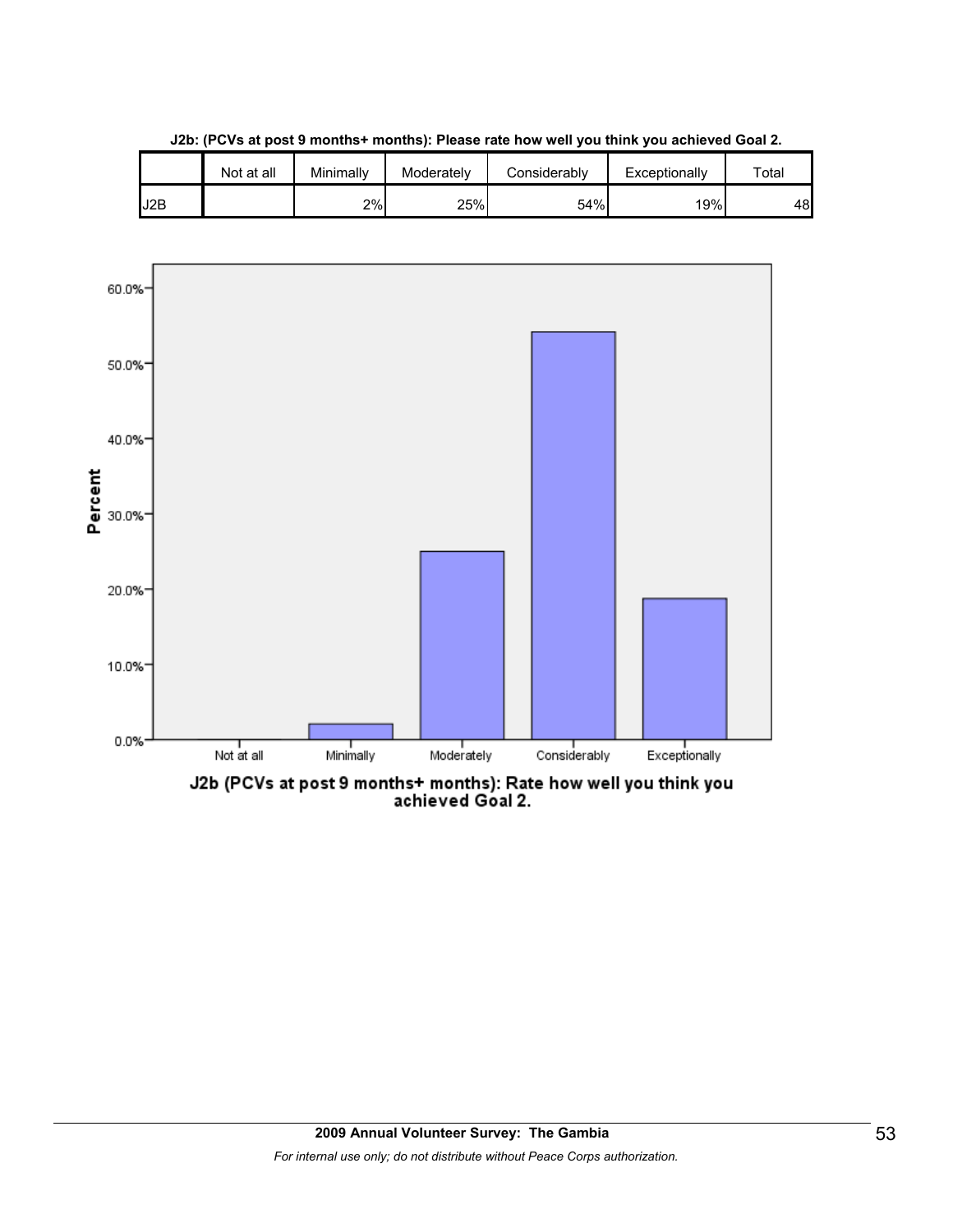

**J2c (PCVs at post 9 months+ months): Please rate how well you think you achieved Goal 3.**



J2c (PCVs at post 9 months+ months): Please rate how well you think you<br>achieved Goal 3.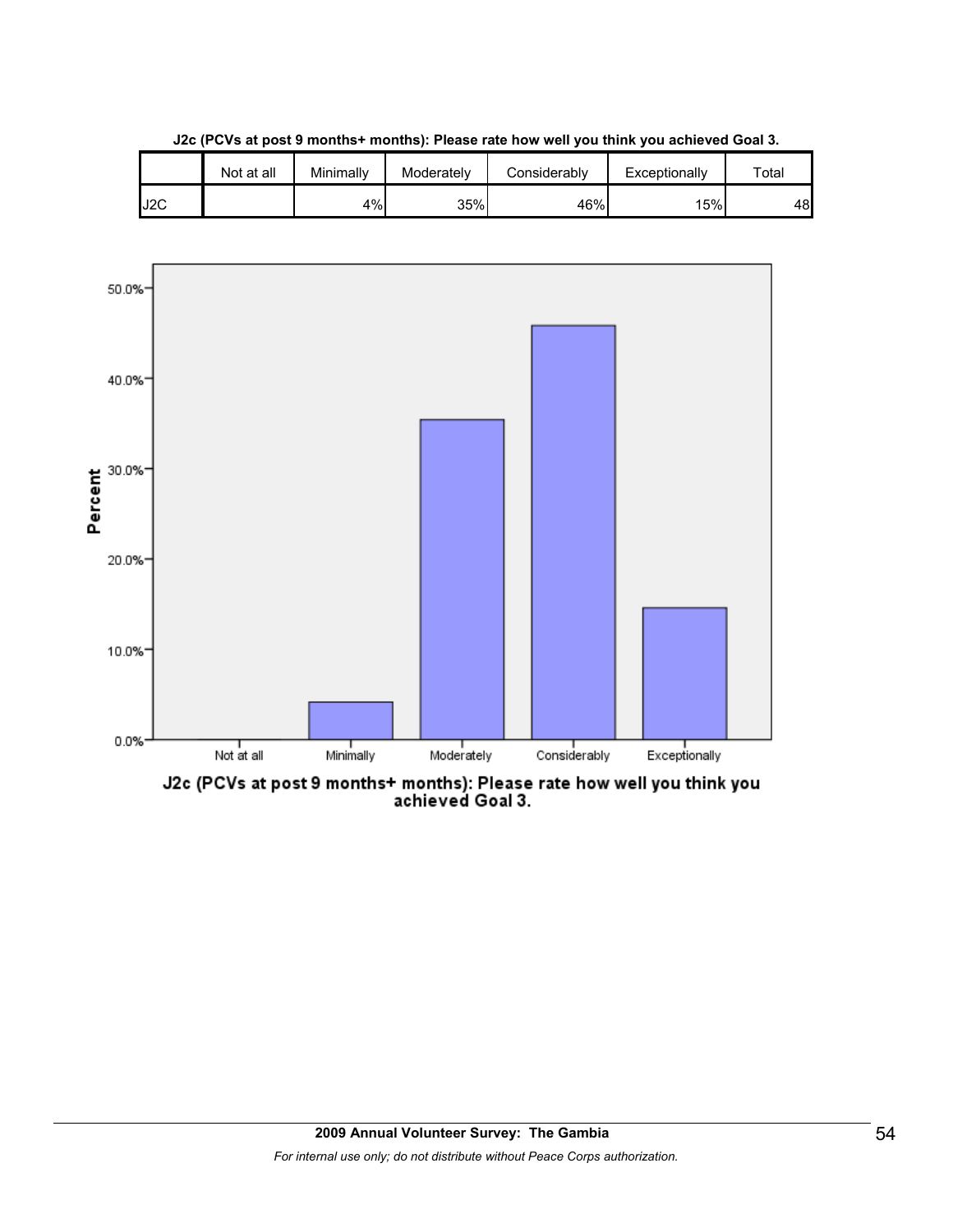|    | ___<br>.<br>No | Not likely | .<br>Possibly | Probably | -----<br>___<br>Definitely | $\tau$ otal |
|----|----------------|------------|---------------|----------|----------------------------|-------------|
| J3 | 2%             |            | 11%           | 18%      | 70%                        | 66          |

**J3: Today, would you make the same decision to join the Peace Corps?**

**J4: Would you recommend Peace Corps service to others you think are qualified?**

|     | No    | Not likely | <b>Possibly</b> | Probably | Definitely | Total |
|-----|-------|------------|-----------------|----------|------------|-------|
| .J4 | $1\%$ |            | 12%             | 21%      | 66%        | 67    |

**J5: Do you intend to complete your Peace Corps service?**

|                 | Nο    | Not sure | Yes | Might extend | Total |
|-----------------|-------|----------|-----|--------------|-------|
| $_{\text{LJ}5}$ | $1\%$ | 7%       | 60% | 31%          | 67    |

**J6: Would your host country benefit most if the Peace Corps program was---?**

|    |              |         | Refocused/redesi |                  |          |       |
|----|--------------|---------|------------------|------------------|----------|-------|
|    | Discontinued | Reduced | qned             | Maintained as is | Expanded | Total |
| J6 | 16%।         | 16%     | 42%              | 18%              | ו%ד      | 67'   |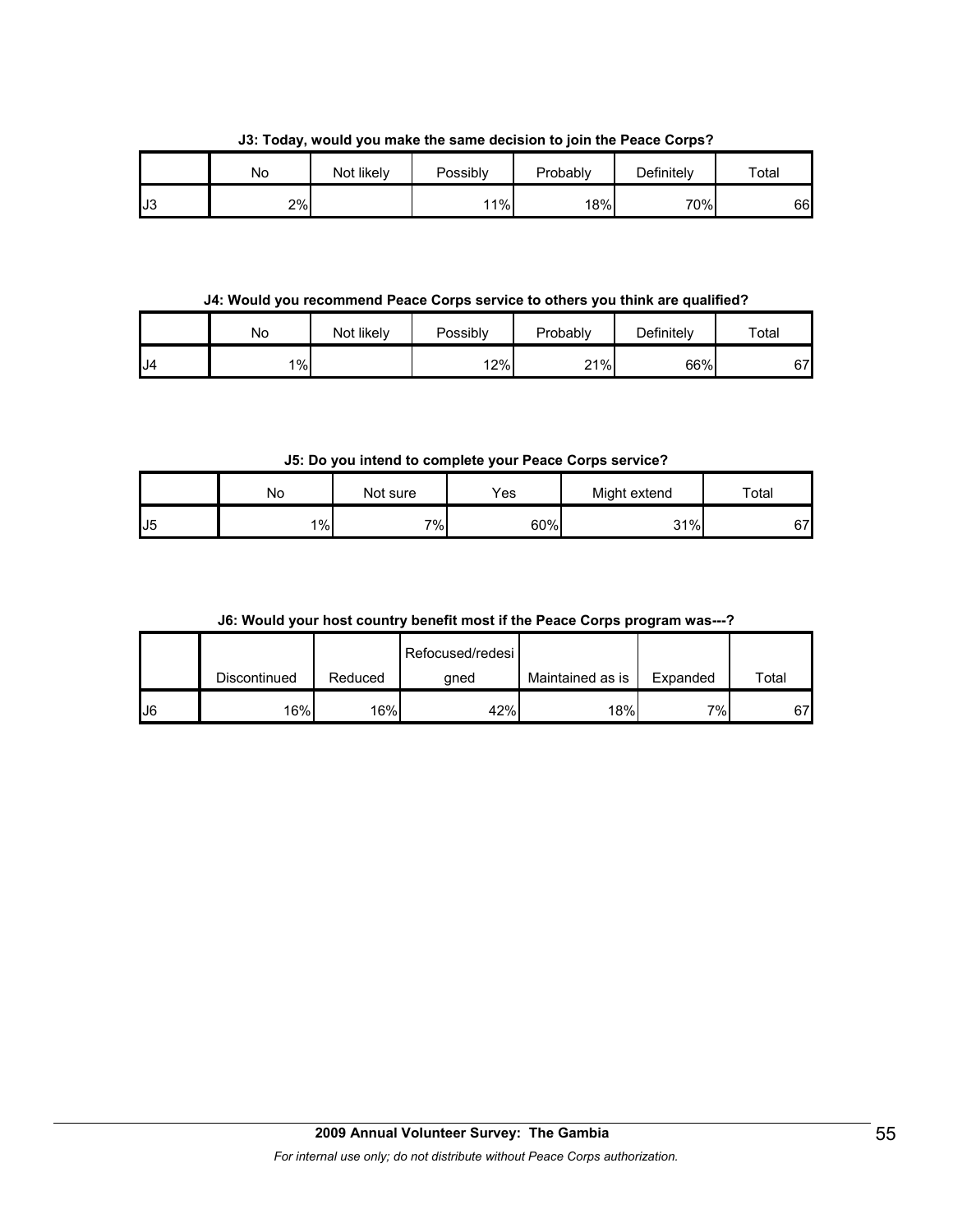# **K. Activities After Peace Corps Service**

*This section reports on Volunteers' plans for after they have completed their Peace Corps Service.* 

| Government    |                      |                    |   |  |  |  |
|---------------|----------------------|--------------------|---|--|--|--|
| In the $U.S.$ | In your host country | In another country |   |  |  |  |
| 67%           | 11%                  | 22%                | 9 |  |  |  |

#### **K1a: What are your plans after your Peace Corps service? Work in government.**

\* Percent of cases was used. Percentages will be greater than 100 since Volunteers were asked to select all that applied.

#### **K1b: What are your plans after your Peace Corps service? Work in the private sector.**

| <b>Private Sector</b>                                            |     |     |    |  |  |  |
|------------------------------------------------------------------|-----|-----|----|--|--|--|
| In the $U.S.$<br>In your host country<br>In another country<br>N |     |     |    |  |  |  |
| 80%                                                              | 0%l | 20% | 10 |  |  |  |

\* Percent of cases was used. Percentages will be greater than 100 since Volunteers were asked to select all that applied.

## **K1c: What are your plans after your Peace Corps service? Work for an NGO.**

| <b>NGO</b>  |                      |                    |   |  |  |  |
|-------------|----------------------|--------------------|---|--|--|--|
| In the U.S. | In your host country | In another country | N |  |  |  |
| 100%        | 0%l                  | 0%                 | 5 |  |  |  |

\* Percent of cases was used. Percentages will be greater than 100 since Volunteers were asked to select all that applied.

#### **K1d: What are your plans after your Peace Corps service? Work for PC Response.**

| Peace Corps Response                                           |    |     |   |  |  |
|----------------------------------------------------------------|----|-----|---|--|--|
| In the U.S.<br>In your host country<br>In another country<br>N |    |     |   |  |  |
| 50%                                                            | 0% | 50% | ົ |  |  |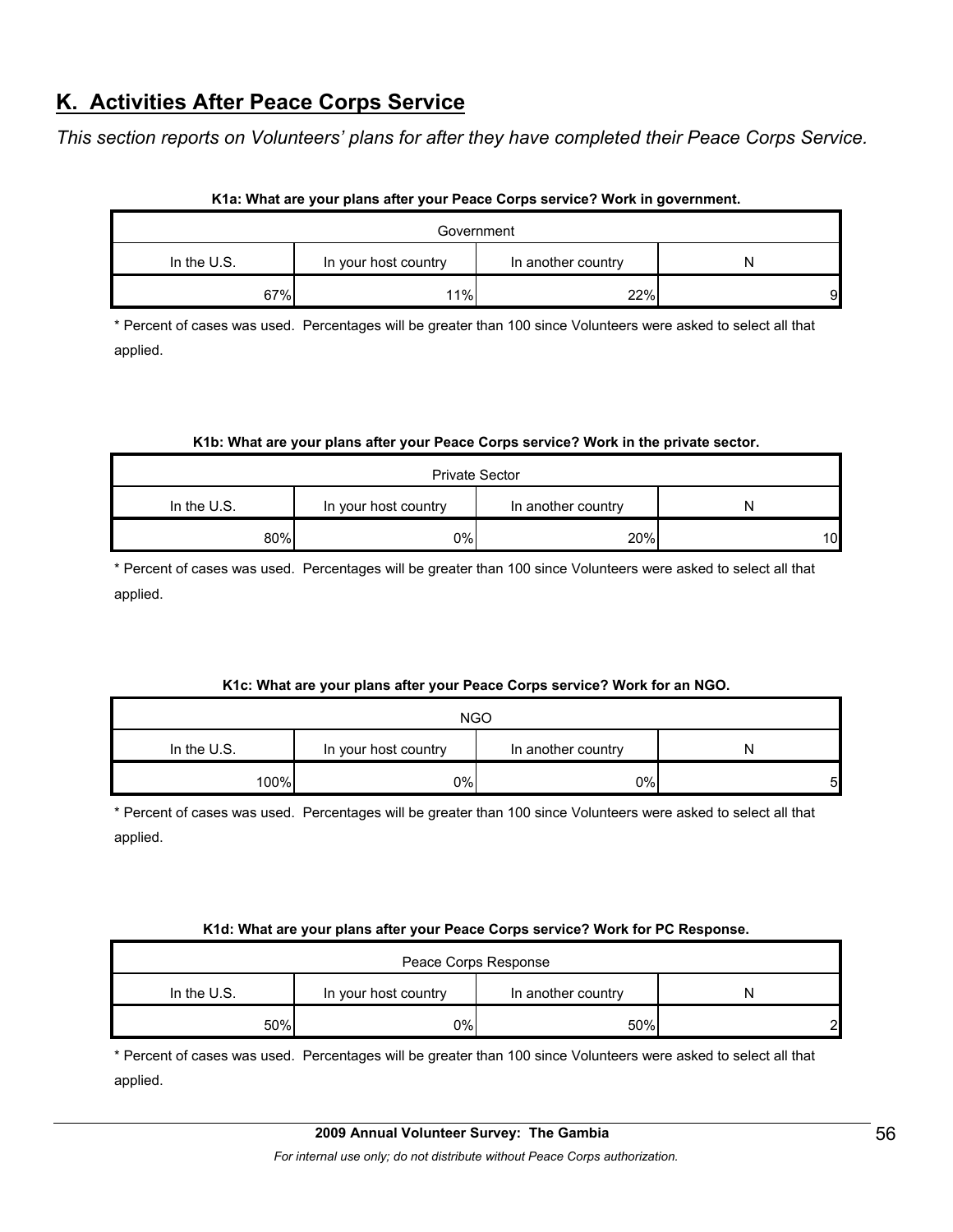| <b>Volunteer Activities</b> |                      |                    |    |  |  |  |  |
|-----------------------------|----------------------|--------------------|----|--|--|--|--|
| In the $U.S.$               | In your host country | In another country | N  |  |  |  |  |
| 100%                        | 0%l                  | 20%                | 10 |  |  |  |  |

#### **K1e: What are your plans after your Peace Corps service? Continue to participate in volunteer activities.**

\* Percent of cases was used. Percentages will be greater than 100 since Volunteers were asked to select all that applied.

#### **K1f: What are your plans after your Peace Corps service? Graduate school/academic credentialing.**

| Graduate School                                                |     |     |   |  |  |  |
|----------------------------------------------------------------|-----|-----|---|--|--|--|
| In the U.S.<br>In your host country<br>In another country<br>N |     |     |   |  |  |  |
| 100%                                                           | 0%l | 11% | 9 |  |  |  |

\* Percent of cases was used. Percentages will be greater than 100 since Volunteers were asked to select all that applied.

## **K1g: What are your plans after your Peace Corps service? Travel.**

| Travel                                                           |    |     |    |  |  |  |
|------------------------------------------------------------------|----|-----|----|--|--|--|
| In the $U.S.$<br>In your host country<br>In another country<br>N |    |     |    |  |  |  |
| 71%                                                              | 6% | 65% | 17 |  |  |  |

\* Percent of cases was used. Percentages will be greater than 100 since Volunteers were asked to select all that applied.

## **K1h: What are your plans after your Peace Corps service? Other.**

| Other                                                     |    |     |   |  |  |  |
|-----------------------------------------------------------|----|-----|---|--|--|--|
| In the U.S.<br>In your host country<br>In another country |    |     |   |  |  |  |
| 50%                                                       | 0% | 50% | 4 |  |  |  |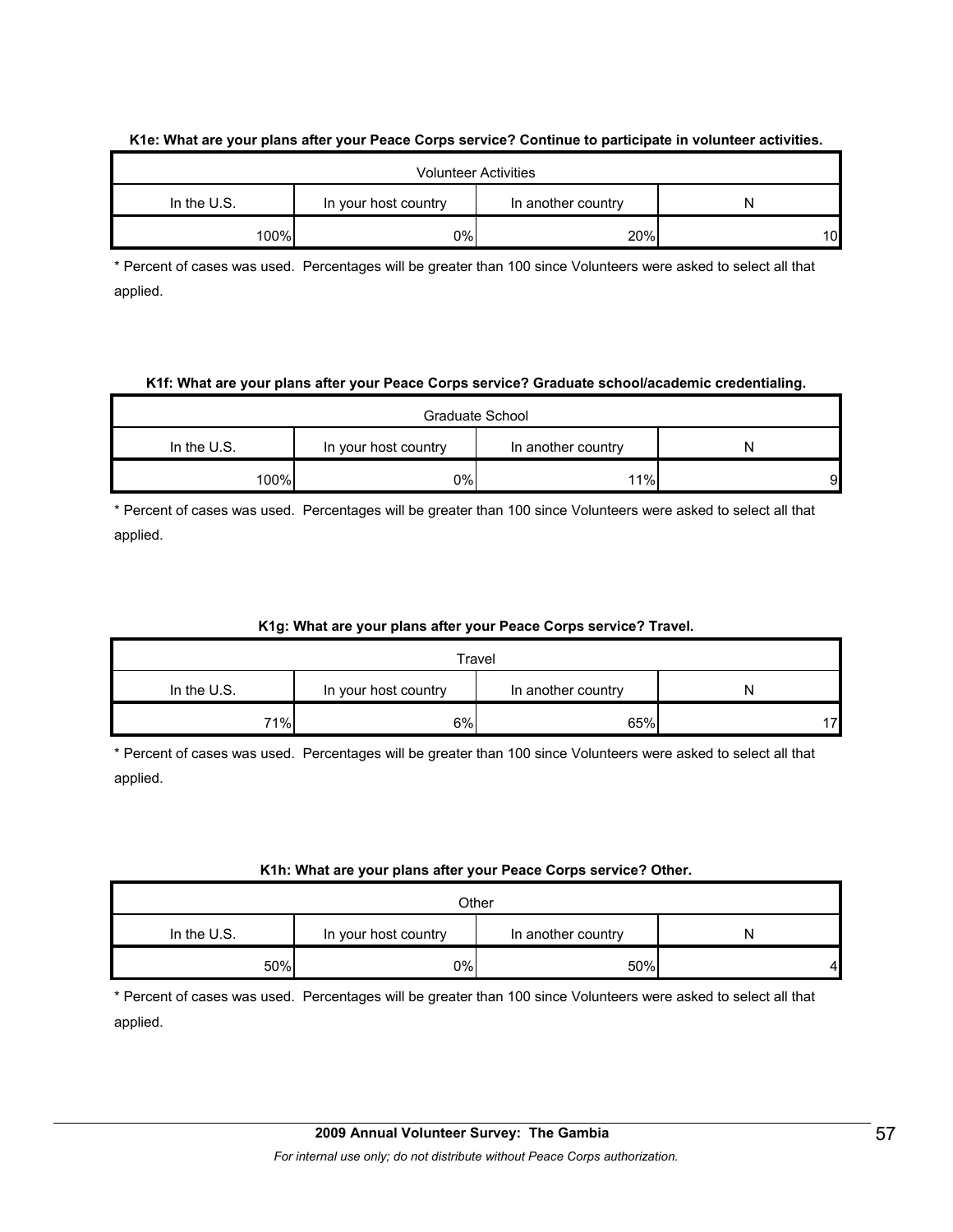# **K2:How prepared do you feel to share your Peace Corps experience and knowledge of your host country with others in the United States when you return?**

|                                  | Not at all | Minimally | Moderately | Considerably | Total |
|----------------------------------|------------|-----------|------------|--------------|-------|
| How prepared do you feel to      | 0%         | 7%        | 41%        | 52%          |       |
| share your Peace Corps           |            |           |            |              |       |
| experience and knowledge of your |            |           |            |              |       |
| host country with others in the  |            |           |            |              | 27    |
| United States when you return?   |            |           |            |              |       |

## **K3: How well do you feel Peace Corps has prepared you for life in the U. S. after you return?**

|                             | Not at all | Minimally | Moderately | Considerably | Exceptionally | Total |
|-----------------------------|------------|-----------|------------|--------------|---------------|-------|
| How well do you feel Peace  | $0\%$      | 22%       | 48%        | 30%          | 0%            |       |
| Corps has prepared you for  |            |           |            |              |               |       |
| life in the U.S. after your |            |           |            |              |               | 27    |
| return?                     |            |           |            |              |               |       |

# **K6: Have your life/career goals changed because of your Peace Corps service?**

|                                                | No  | Yes | $\tau$ otal |
|------------------------------------------------|-----|-----|-------------|
| Have your life/career goals changed because of | 54% | 46% |             |
| your Peace Corps service?                      |     |     | 26          |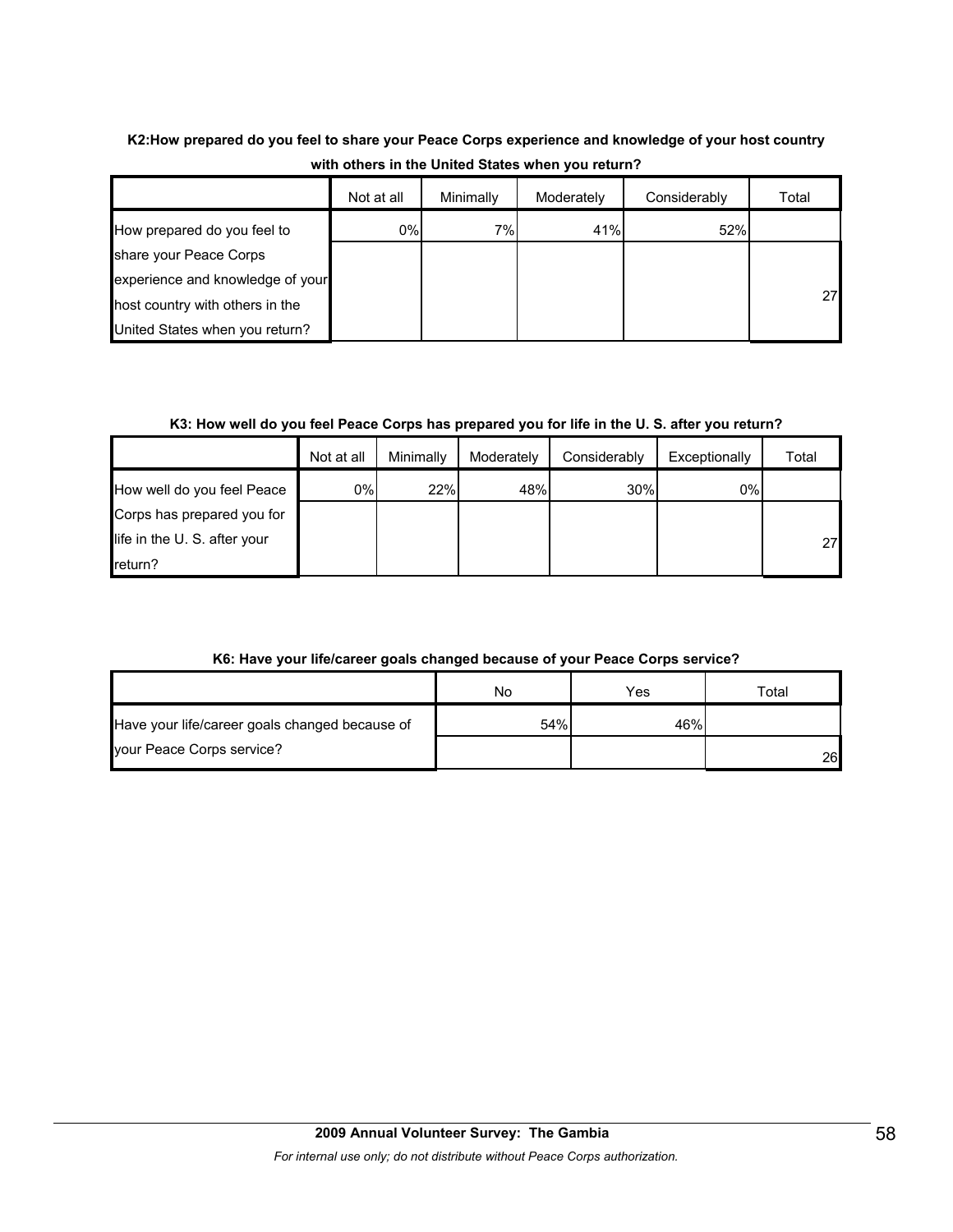|                                           | Not informed | Somewhat<br>informed | Well informed | N  |
|-------------------------------------------|--------------|----------------------|---------------|----|
| Peace Corps Response                      | 37%          | 52%                  | 11%           | 27 |
| Peace Corps' Fellows/USA<br>program       | 26%          | 56%                  | 19%           | 27 |
| Noncompetitive eligibility                | 15%          | 63%                  | 22%           | 27 |
| RPCV Career Center in<br>Washington, D.C. | 44%          | 37%                  | 19%           | 27 |
| <b>Returned Volunteer Services</b>        | 48%          | 37%                  | 15%           | 27 |

### **K7: How well informed are you about the following opportunities for returned Volunteers:**

#### **K8: How did you first learn about the Fellows/USA program?**

| Learn about Fellows/USA program | PC Website                                    | 48%   |    |
|---------------------------------|-----------------------------------------------|-------|----|
|                                 | From a recruiter                              | 29%   |    |
|                                 | Word of mouth                                 | 24%   |    |
|                                 | At PST                                        | 19%   |    |
|                                 | At COS Conference                             | 14%   |    |
|                                 | From staff in the host country's PC<br>office | 14%   |    |
|                                 | Mid-service mailing from PC                   | 10%   |    |
|                                 | At IST                                        | $5%$  |    |
|                                 | University website                            | 5%    |    |
|                                 | Hotline                                       | $0\%$ |    |
|                                 | At post's information resource center         | $0\%$ |    |
|                                 | Other                                         | $0\%$ |    |
|                                 | N                                             |       | 21 |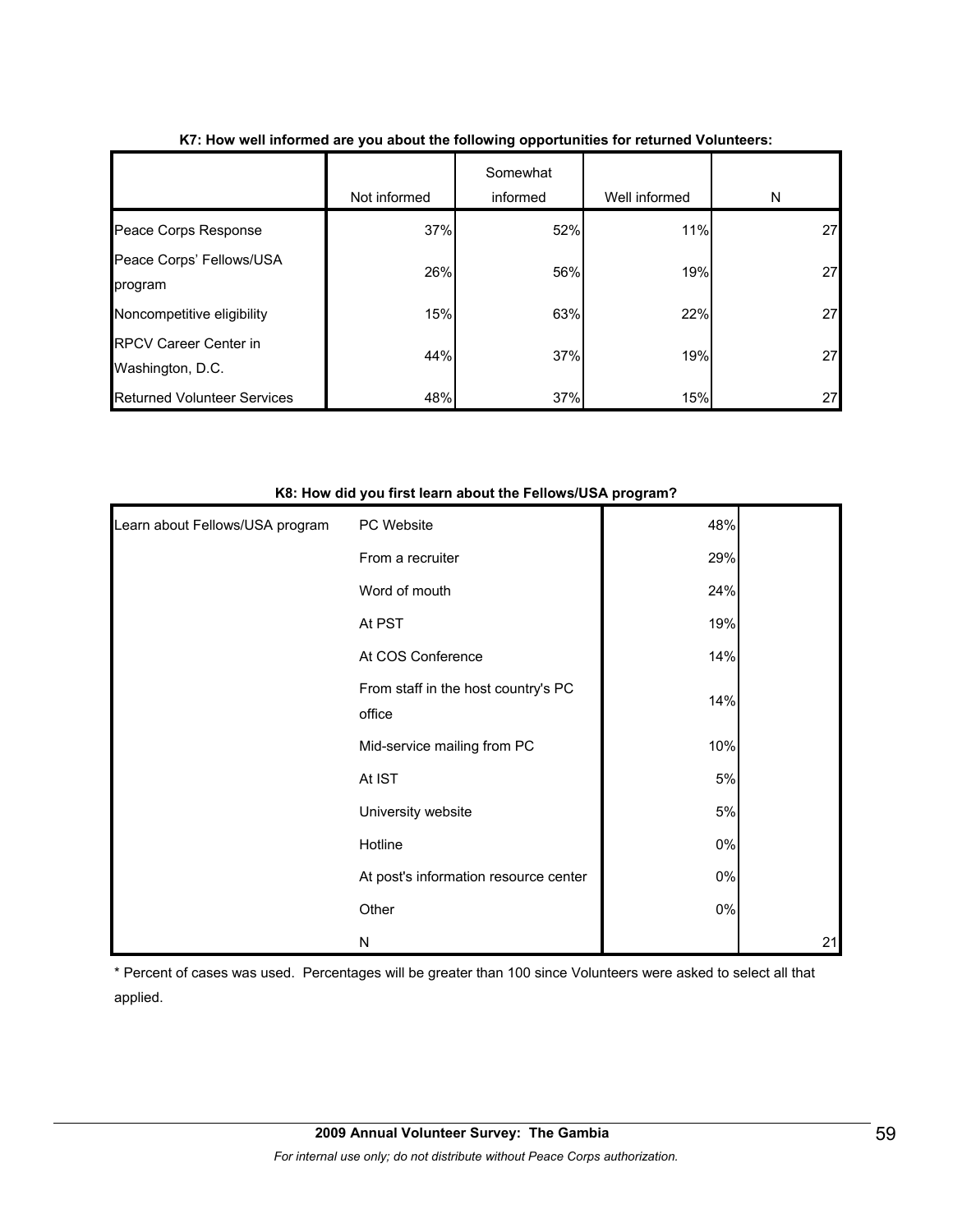| K9 Resources | Career Resource Manual                                                 | 70% |    |
|--------------|------------------------------------------------------------------------|-----|----|
|              | RPCV Handbook                                                          | 63% |    |
|              | Applying to federal government with RPCV<br>noncompetitive eligibility | 63% |    |
|              | List of RPCVs willing to talk to me about<br>their careers             | 56% |    |
|              | Electronic newsletter with job postings and<br>career advice           | 56% |    |
|              | Access to free job bulletins                                           | 52% |    |
|              | Connection with RPCVs through a<br>mentoring program                   | 44% |    |
|              | Guide to speaking about my PC service to<br>others (third goal)        | 37% |    |
|              | RPCV career conferences                                                | 37% |    |
|              | RPCV job search webinars                                               | 37% |    |
|              | Self-assessment software (SIGI 3)                                      | 26% |    |
|              | <b>NOT SURE</b>                                                        | 26% |    |
|              | Other                                                                  | 0%  |    |
|              | N                                                                      |     | 27 |

| K9: Which of the following resources do you think will be helpful as you exit Peace Corps service? |  |  |  |
|----------------------------------------------------------------------------------------------------|--|--|--|
|                                                                                                    |  |  |  |